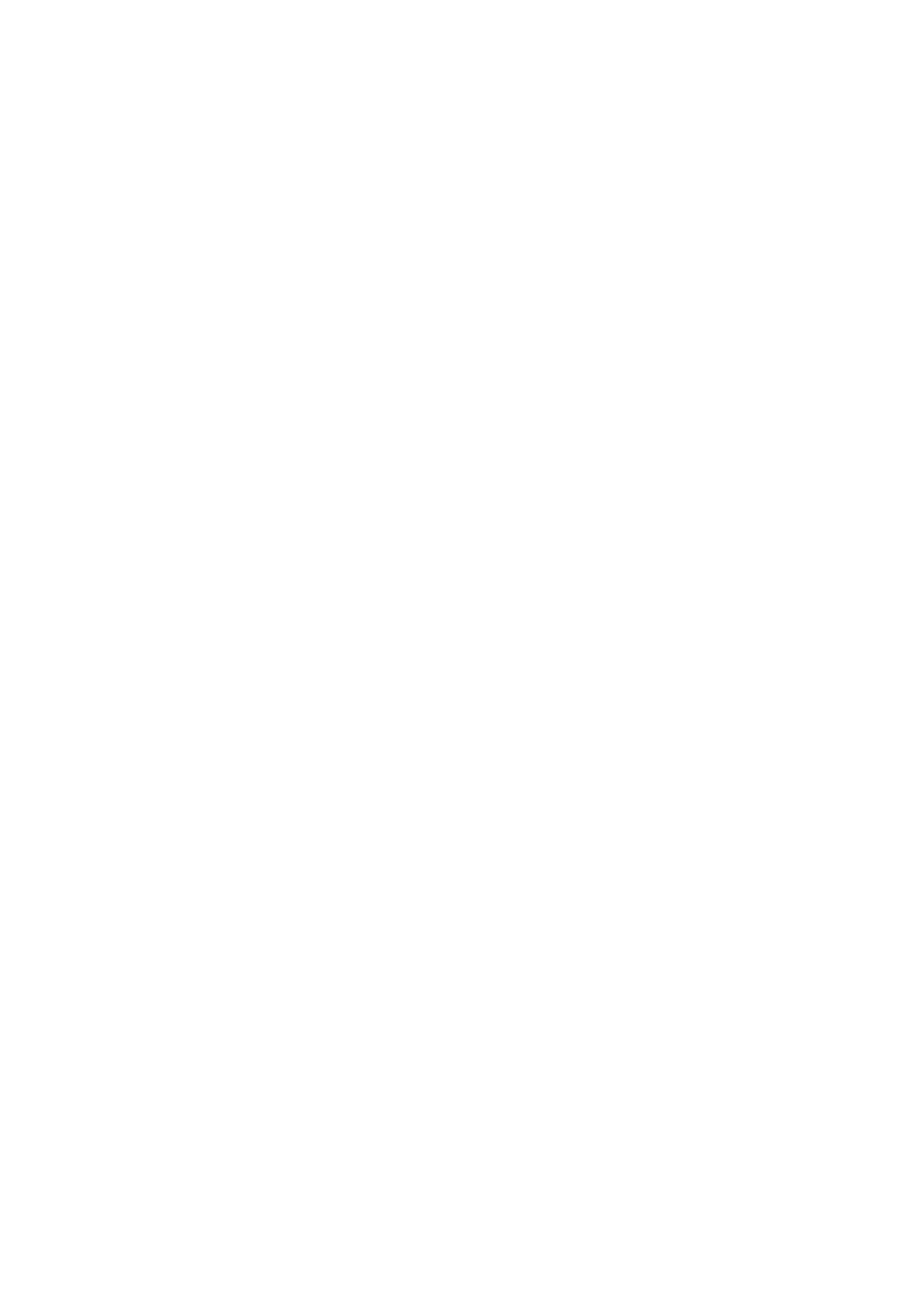## **Table of Contents**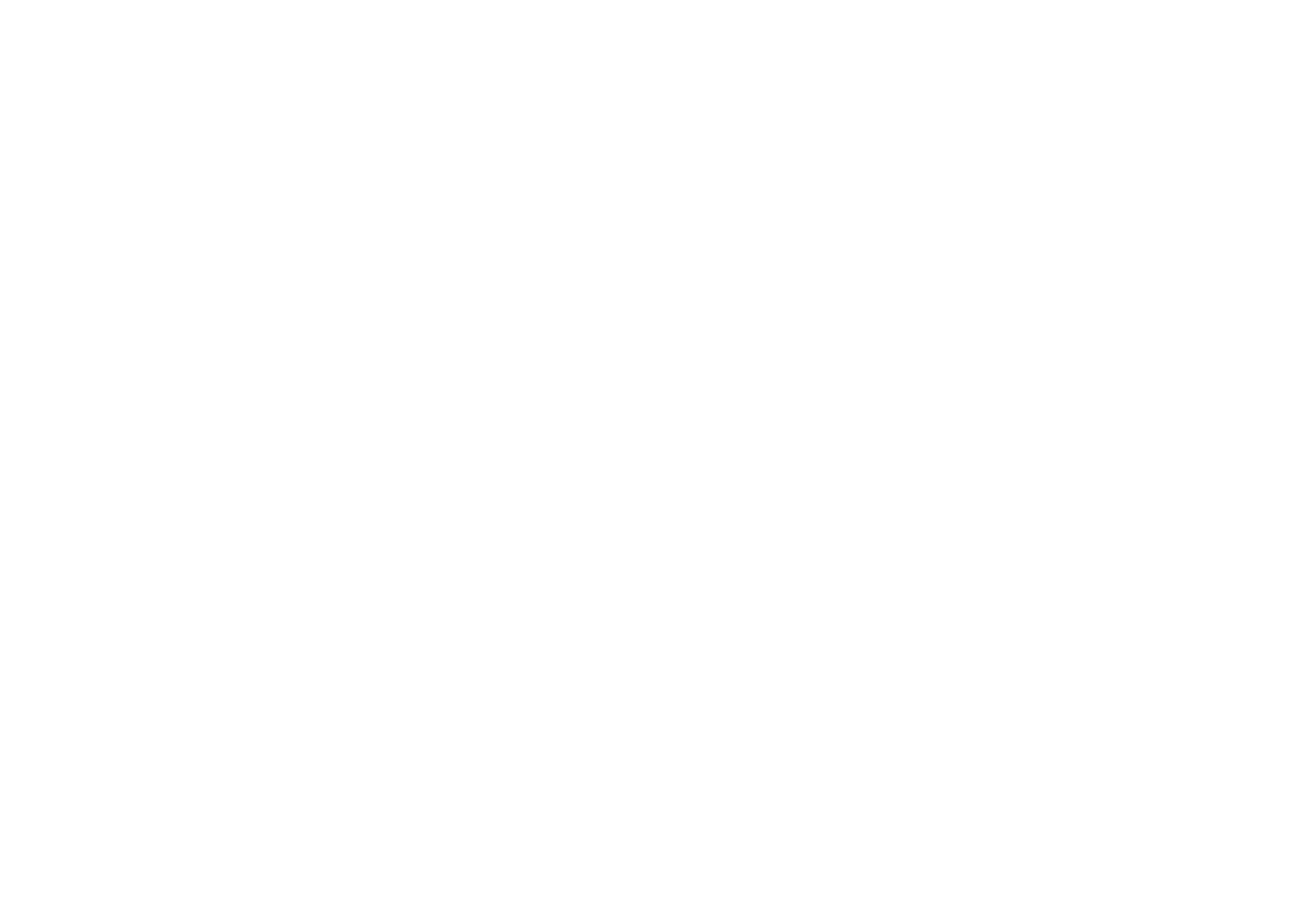## **Part A – Definitions of Development**

<span id="page-4-0"></span>

| <b>Umbrella Term</b> | <b>Development</b>                                                                                                                                                                                                                                                                                                                                 | Sub-categories                                                                                                                                                                                     | <b>Some Common Terminology</b>                                                                                         |
|----------------------|----------------------------------------------------------------------------------------------------------------------------------------------------------------------------------------------------------------------------------------------------------------------------------------------------------------------------------------------------|----------------------------------------------------------------------------------------------------------------------------------------------------------------------------------------------------|------------------------------------------------------------------------------------------------------------------------|
|                      | Agriculture means broadacre animal<br>farming, crop and pasture production, and<br>horticulture for commercial wholesale<br>production, but does not include animal<br>husbandry or any cultivation or animal<br>farming carried out primarily for the personal<br>enjoyment of, or consumption by, the<br>owner(s) or occupant(s) of land.        | <b>Horticulture</b> means the use of land for<br>intensive plant production such as fruit,<br>vegetable or flower production (including<br>berries and vines).                                     | Horse agistment<br>Livestock grazing                                                                                   |
|                      | Airport means the use of land for the<br>landing or departure of aircraft; the term<br>includes facilities provided at such premises<br>for the housing, servicing, maintenance and<br>repair of aircraft and for the assembly of<br>passengers and goods prior to the transport<br>of these passengers and goods either to or<br>from an airport. | Helicopter landing facility means the use<br>of land authorised by the Civil Aviation<br>Authority for use by helicopters whether or<br>not terminal facilities or hangar storage are<br>included. | Air cargo facilities<br>Air terminals<br>General aviation facilities<br>Landing fields<br>Military aviation facilities |
|                      | Ancillary use means the use of land for a<br>purpose that is ancillary to the primary use of<br>the land.                                                                                                                                                                                                                                          | Outbuilding means a shed, garage or<br>similar structure that is ancillary to the<br>permitted use of the land.                                                                                    |                                                                                                                        |
|                      | Animal care facility means the use of land<br>for the purpose of caring, boarding, breeding<br>or raising of predominantly domestic or<br>household animals.                                                                                                                                                                                       |                                                                                                                                                                                                    | Catteries<br><b>Kennels</b>                                                                                            |
|                      | <b>Apartment</b> see Multi-unit housing                                                                                                                                                                                                                                                                                                            | <b>Serviced apartment</b>                                                                                                                                                                          | <b>Flats</b><br>Home units                                                                                             |
|                      | Aquatic recreation facility means the use<br>of land for a sporting, exercise, pastime or<br>leisure activity, whether or not operated for<br>gain, which is based on the recreational use<br>of an adjacent water feature, but does not<br>include a swimming pool or an aquarium.                                                                |                                                                                                                                                                                                    | Boat landing facilities<br>Boat sheds<br>Marinas<br>Swimming facilities<br>Wharves                                     |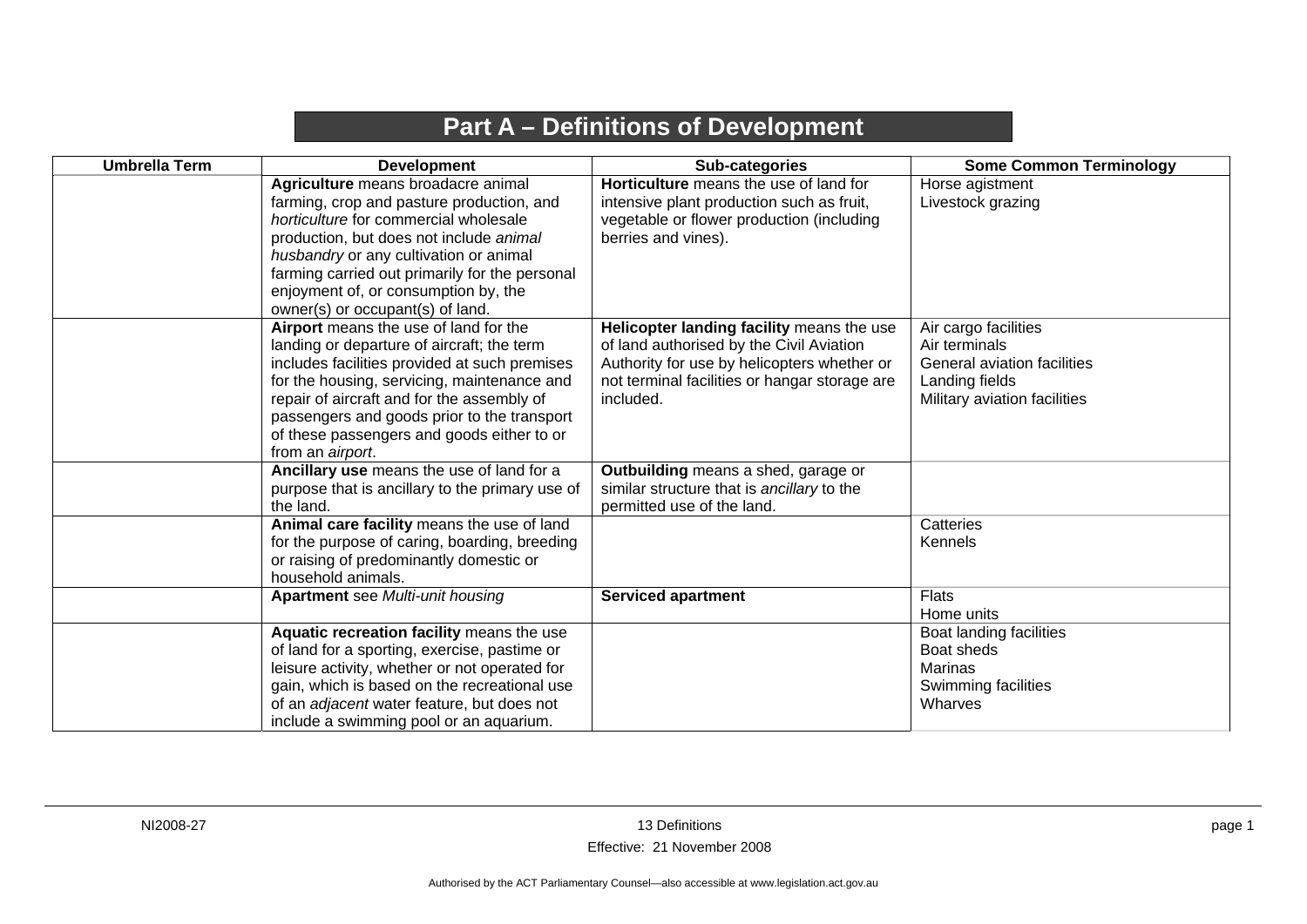| <b>Umbrella Term</b> | <b>Development</b>                                             | Sub-categories | <b>Some Common Terminology</b>                    |
|----------------------|----------------------------------------------------------------|----------------|---------------------------------------------------|
|                      | Attached house see Multi-unit housing                          |                | Aged persons' unit (attached)                     |
|                      |                                                                |                | Row house                                         |
|                      |                                                                |                | Semi-detached house                               |
|                      |                                                                |                | Terrace house                                     |
|                      |                                                                |                | Townhouse                                         |
|                      |                                                                |                | Villa house                                       |
|                      | Boarding house means the use of land to                        |                | Lodging house                                     |
|                      | principally provide long term accommodation                    |                | Private hotel                                     |
|                      | where meals, laundry or other services are                     |                | Serviced room                                     |
|                      | provided only to those residents of the                        |                |                                                   |
|                      | boarding house, and which is not licensed to                   |                |                                                   |
|                      | sell liquor.                                                   |                |                                                   |
|                      | Bulk landscape supplies means the use of                       |                |                                                   |
|                      | land for the bulk sale of sand, soil,                          |                |                                                   |
|                      | screenings and other such garden materials.                    |                |                                                   |
|                      | <b>Bulky goods retailing see SHOP</b>                          |                | Auction rooms                                     |
|                      |                                                                |                | Camping equipment sales                           |
|                      |                                                                |                | Carpet sales                                      |
|                      |                                                                |                | Do-it-yourself home improvement centres           |
|                      |                                                                |                | Furniture and furnishing sales<br>Hardware stores |
|                      |                                                                |                |                                                   |
|                      |                                                                |                | Showroom for bulky goods<br>Computer service      |
|                      | <b>Business agency see NON-RETAIL</b><br><b>COMMERCIAL USE</b> |                |                                                   |
|                      |                                                                |                | Health insurance agency<br>Real estate agency     |
|                      |                                                                |                |                                                   |
|                      | Car park means the use of land specifically                    |                | Travel agency                                     |
|                      | allocated for the parking of motor vehicles.                   |                |                                                   |
|                      |                                                                |                |                                                   |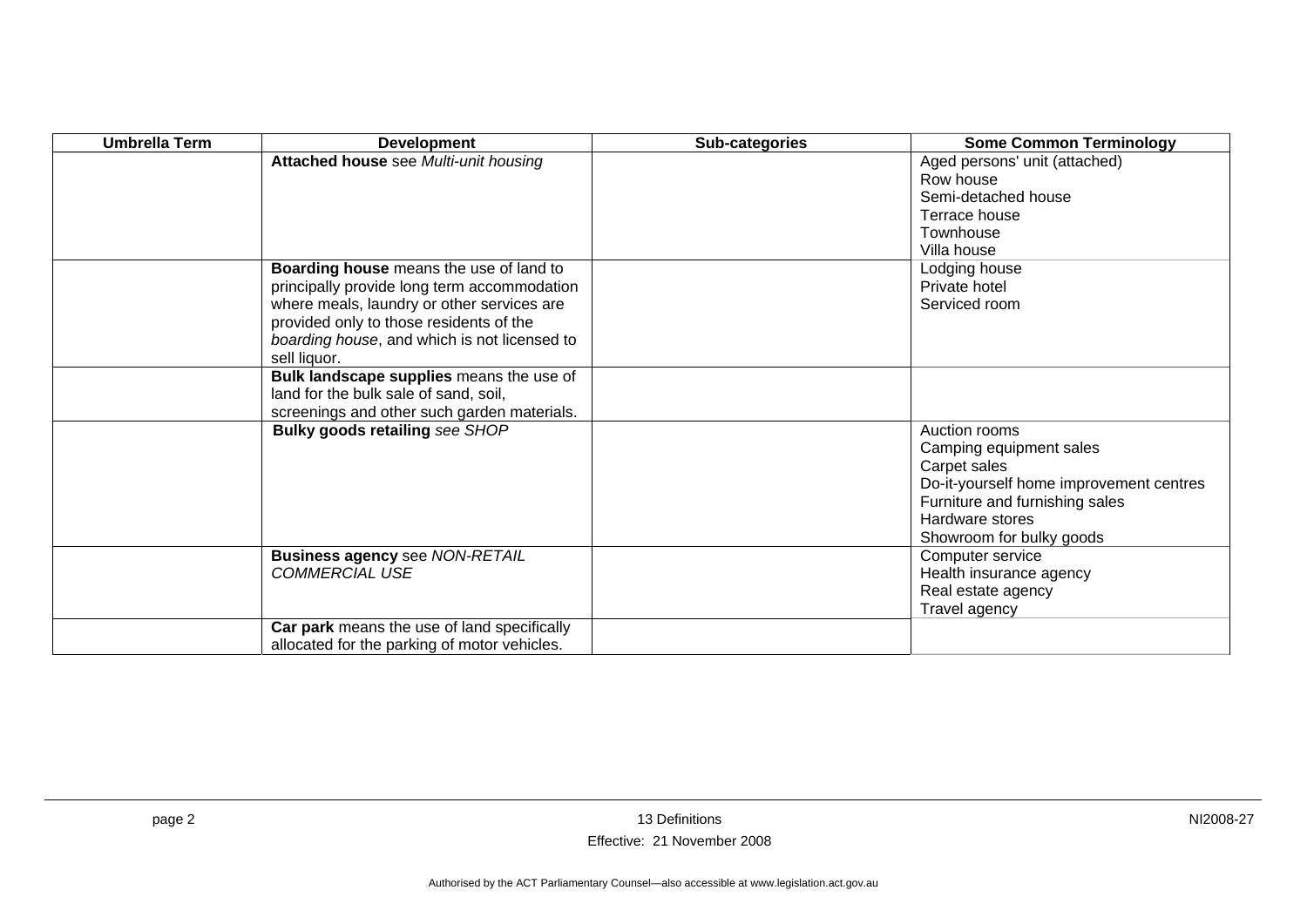| <b>Umbrella Term</b> | <b>Development</b>                                                                                                                                                                                                                                                                                                                                                                                      | Sub-categories            | <b>Some Common Terminology</b>                                                  |
|----------------------|---------------------------------------------------------------------------------------------------------------------------------------------------------------------------------------------------------------------------------------------------------------------------------------------------------------------------------------------------------------------------------------------------------|---------------------------|---------------------------------------------------------------------------------|
|                      | Caravan park/camping ground means the<br>use of land for the placement of caravans or<br>tents for the purpose of temporary<br>accommodation and may include cabins for<br>overnight and holiday accommodation,<br>amenity buildings, recreational and<br>entertainment facilities, manager's office and<br>residence and shops which cater for the<br>occupants of the caravan park/camping<br>ground. |                           | Cabins                                                                          |
|                      | Caretaker's residence see RESIDENTIAL<br><b>USE</b>                                                                                                                                                                                                                                                                                                                                                     |                           |                                                                                 |
|                      | Cemetery means the use of land for the<br>interment or the cremation of the dead<br>including any funeral parlour or chapel<br>erected on such land and used in connection<br>with the cemetery.                                                                                                                                                                                                        | <b>Funeral parlour</b>    | Burial ground<br>Cemetery (public land reserve)<br>Crematorium<br>Graveyard     |
|                      | <b>Chancellery</b> see Office                                                                                                                                                                                                                                                                                                                                                                           |                           |                                                                                 |
|                      | Child care centre see COMMUNITY USE                                                                                                                                                                                                                                                                                                                                                                     |                           | Adjunct care<br>Creche<br>Long day care<br>Occasional care centre<br>Playschool |
|                      | Civic administration means the use of land<br>for the purpose of carrying out the legislative<br>and judicial functions of government.                                                                                                                                                                                                                                                                  |                           | <b>ACT Legislative Assembly</b><br>Civic centre<br>Court of Law<br>Tribunal     |
|                      | <b>Club</b> means the use of land as a meeting<br>place for persons associated, or for a body<br>incorporated, for a social, sporting, athletic,<br>literary, political or other like purpose, and<br>which is a licensed premise under the Liquor<br>Act 1975.                                                                                                                                         |                           | Ethnic clubs<br>Football club<br>Labor club<br>Leagues club<br>RSL club         |
|                      | <b>Commercial accommodation unit see</b><br>COMMERCIAL ACCOMMODATION USE                                                                                                                                                                                                                                                                                                                                | <b>Serviced apartment</b> |                                                                                 |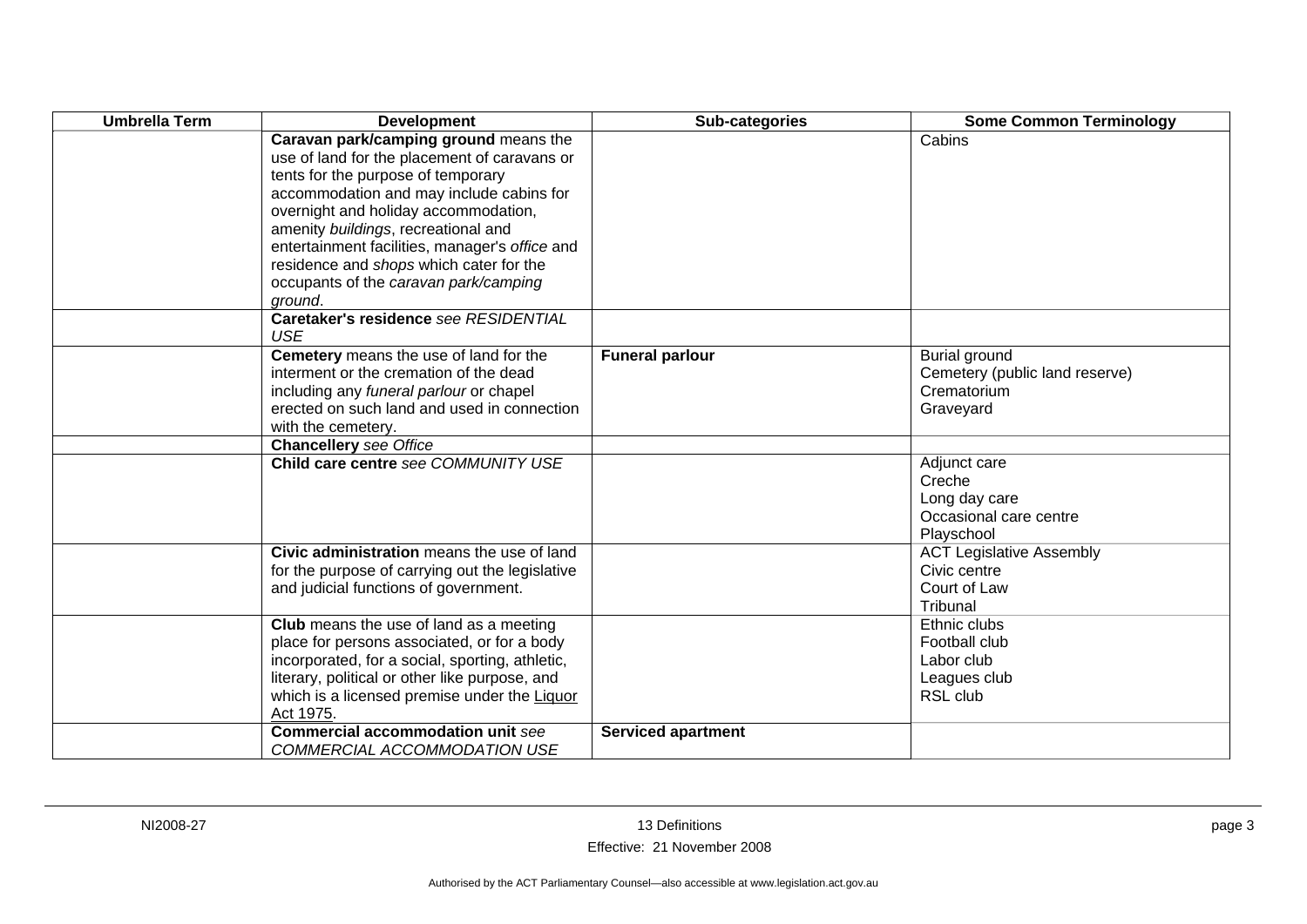| <b>Umbrella Term</b>       | <b>Development</b>                             | Sub-categories | <b>Some Common Terminology</b> |
|----------------------------|------------------------------------------------|----------------|--------------------------------|
| <b>COMMERCIAL</b>          | <b>Commercial accommodation unit means a</b>   |                |                                |
| <b>ACCOMODATION USE</b>    | room or suite of rooms that is made available  |                |                                |
| does not include a caravan | on a commercial basis for short-term           |                |                                |
| park/camping ground or a   | accommodation. A commercial                    |                |                                |
| group or organised camp.   | accommodation unit may comprise a              |                |                                |
|                            | dwelling but not a room or suite of rooms      |                |                                |
|                            | within a dwelling. It does not include any     |                |                                |
|                            | associated facility such as a restaurant, bar  |                |                                |
|                            | or functions room, which may be used by the    |                |                                |
|                            | occupants of the premises but, which is also   |                |                                |
|                            | available for use by non occupant members      |                |                                |
|                            | of the public.                                 |                |                                |
|                            | Guest house means the use of land one or       |                |                                |
|                            | more commercial accommodation units and        |                |                                |
|                            | where common or shared facilities are          |                |                                |
|                            | provided for the provision of services such as |                |                                |
|                            | meals and laundry to occupants of the          |                |                                |
|                            | premises but not to non occupant members       |                |                                |
|                            | of the public.                                 |                |                                |
|                            | Hotel means the use of land for one or more    |                |                                |
|                            | commercial accommodation units and where       |                |                                |
|                            | the premise is licensed under the Liquor Act   |                |                                |
|                            | 1975. It may also include associated           |                |                                |
|                            | facilities such as a restaurant, bar or        |                |                                |
|                            | functions room, which may be used by the       |                |                                |
|                            | occupants of the premises but, which are       |                |                                |
|                            | also available for use by non occupant         |                |                                |
|                            | members of the public.                         |                |                                |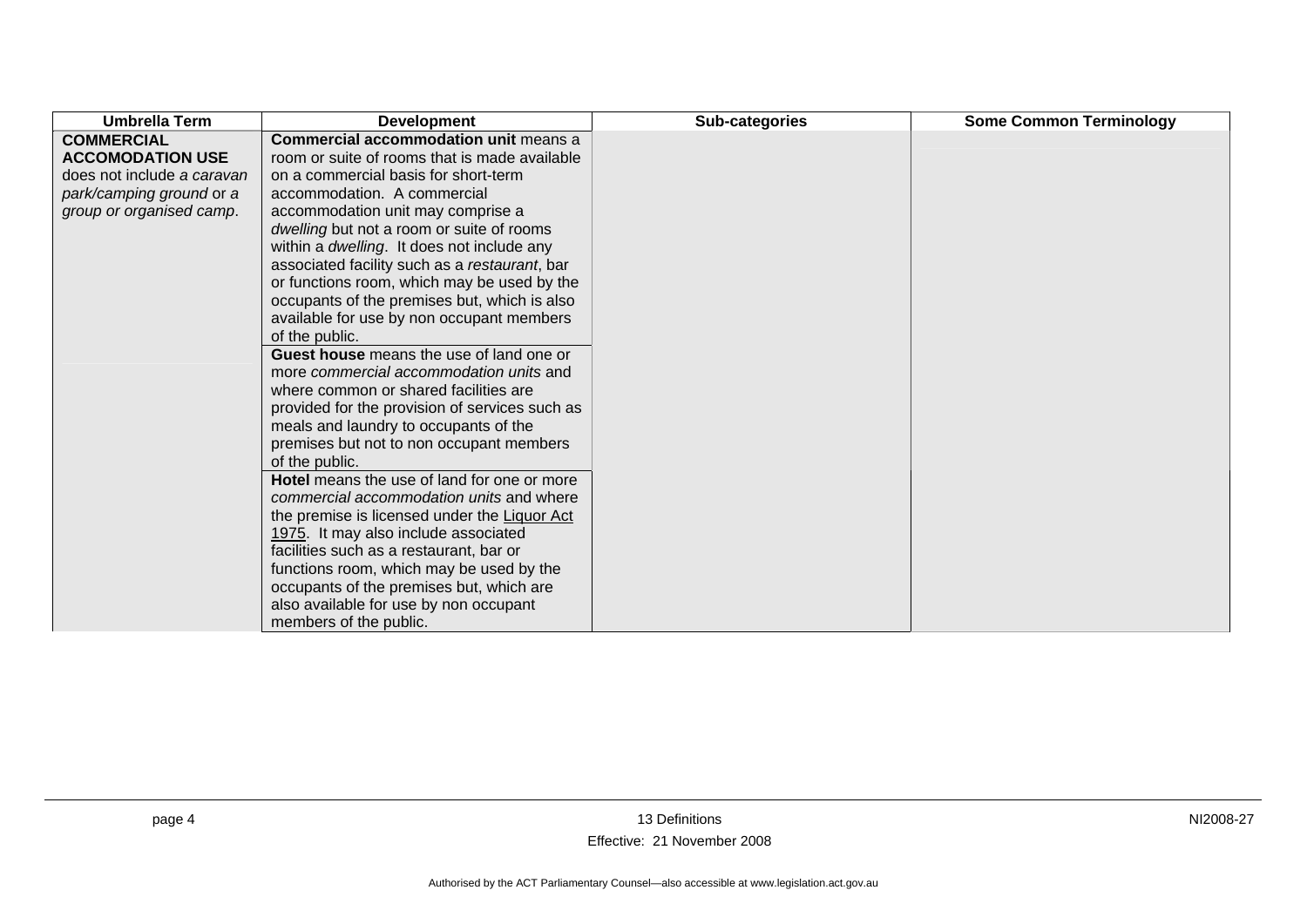| <b>Umbrella Term</b>                                                                                                               | <b>Development</b>                                                                                                                                                                                                                                                                                                                                                                                                                                                                                                                                                                                                                                                                                                                                                                                                                                                                                                                                                                                                                                                            | Sub-categories | <b>Some Common Terminology</b>                                                                                                                                                                                                                                                                           |
|------------------------------------------------------------------------------------------------------------------------------------|-------------------------------------------------------------------------------------------------------------------------------------------------------------------------------------------------------------------------------------------------------------------------------------------------------------------------------------------------------------------------------------------------------------------------------------------------------------------------------------------------------------------------------------------------------------------------------------------------------------------------------------------------------------------------------------------------------------------------------------------------------------------------------------------------------------------------------------------------------------------------------------------------------------------------------------------------------------------------------------------------------------------------------------------------------------------------------|----------------|----------------------------------------------------------------------------------------------------------------------------------------------------------------------------------------------------------------------------------------------------------------------------------------------------------|
| <b>COMMERCIAL</b><br><b>ACCOMODATION USE</b><br>does not include a caravan<br>park/camping ground or a<br>group or organised camp. | Motel means the use of land for one or more<br>commercial accommodation units and where<br>the units are provided with convenient space<br>for parking of motor vehicles. It may also<br>include associated facilities such as a<br>restaurant, bar or functions room, which may<br>be used by the occupants of the premises<br>but, which are also available for use by non<br>occupant members of the public. A motel<br>may be licensed under the Liquor Act 1975.<br>Serviced apartment means an apartment<br>that is used as a commercial accommodation<br>unit.<br>Tourist resort means the use of land for one<br>or more commercial accommodation units<br>together with a wide range of recreational<br>and/or cultural facilities in a resort style<br>setting. It may also include associated<br>facilities such as a restaurant Bar or<br>functions room, which may be used by the<br>occupants of the premises but, which are<br>also available for use by non occupant<br>members of the public. A tourist resort may<br>be licensed under the Liquor Act 1975. |                |                                                                                                                                                                                                                                                                                                          |
|                                                                                                                                    | Communications facility means the use of<br>land for the provision of facilities for postal,<br>telecommunications and other<br>communication purposes including facilities<br>used for receiving and transmitting radiated<br>signals using radio masts, towers, and<br>antennae systems but does not include<br>cabling or ducting used for the carrying of<br>electromagnetic signals.                                                                                                                                                                                                                                                                                                                                                                                                                                                                                                                                                                                                                                                                                     |                | Mobile phone antenna<br>Satellite or microwave dish<br>Radar equipment<br>Aviation navigation communication<br>Space tracking facility<br>Telecommunication facility, depot<br>Television/radio broadcasting facility<br>Australia Post exchange<br>Australia Post facility, Depot<br>Telephone exchange |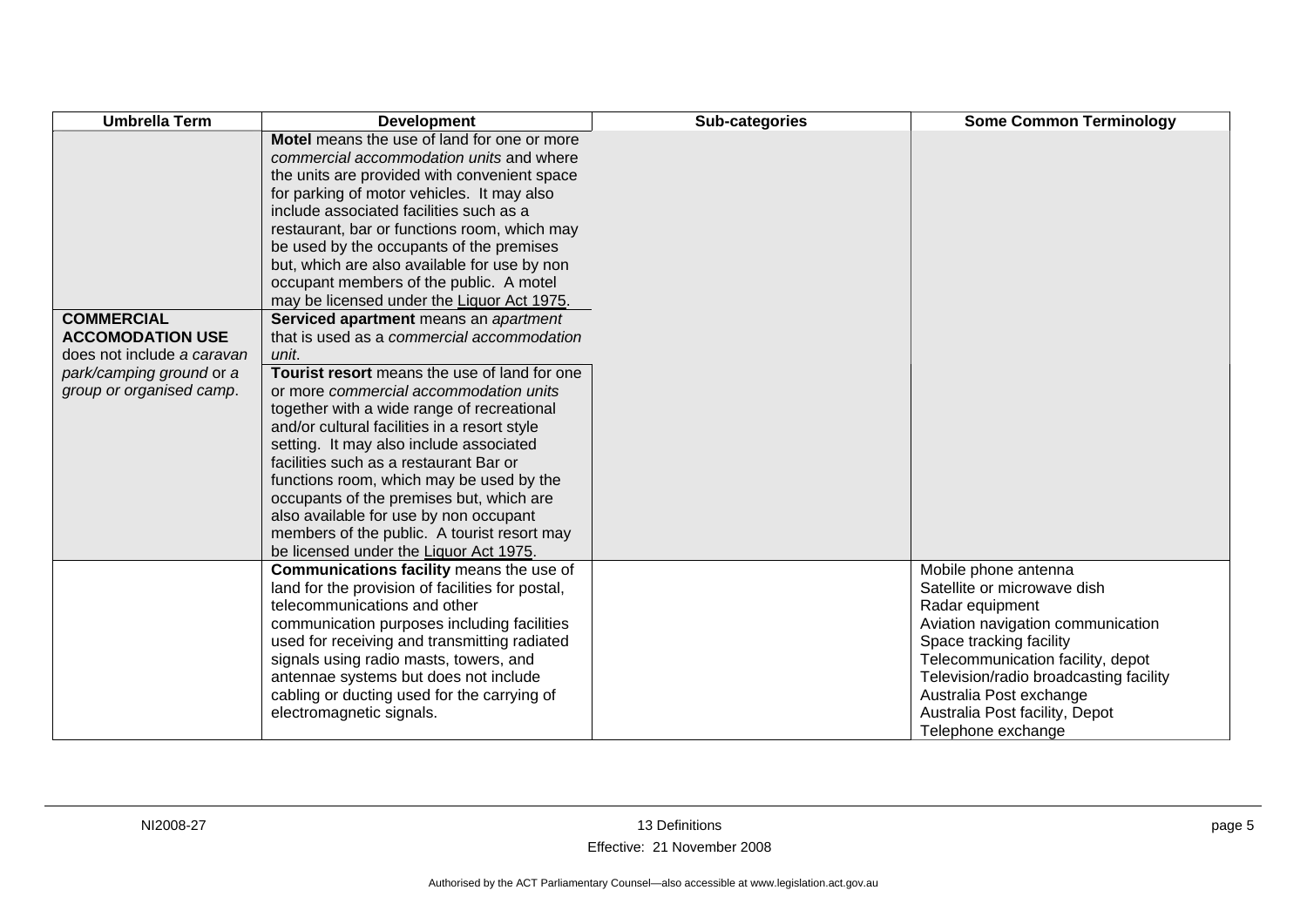| <b>Umbrella Term</b> | <b>Development</b>                                                                                                                                                                                                                                                                                                                                                                                                                                                                                                                                                                                                                                                                                                                                                                                                                                     | Sub-categories | <b>Some Common Terminology</b>                                                                                                                                                                             |
|----------------------|--------------------------------------------------------------------------------------------------------------------------------------------------------------------------------------------------------------------------------------------------------------------------------------------------------------------------------------------------------------------------------------------------------------------------------------------------------------------------------------------------------------------------------------------------------------------------------------------------------------------------------------------------------------------------------------------------------------------------------------------------------------------------------------------------------------------------------------------------------|----------------|------------------------------------------------------------------------------------------------------------------------------------------------------------------------------------------------------------|
|                      | <b>Community activity centre see</b><br><b>COMMUNITY USE</b>                                                                                                                                                                                                                                                                                                                                                                                                                                                                                                                                                                                                                                                                                                                                                                                           |                | Child minding<br>Community centre<br>Community hall<br>Meeting rooms<br>Neighbourhood centre<br>Public health, welfare or information<br>services<br>Scout and/or Guide hall<br>Space for community groups |
|                      | Community theatre see COMMUNITY USE                                                                                                                                                                                                                                                                                                                                                                                                                                                                                                                                                                                                                                                                                                                                                                                                                    |                |                                                                                                                                                                                                            |
| <b>COMMUNITY USE</b> | Child care centre means the use of land for<br>the purpose of supervising or caring for<br>children of any age throughout a specified<br>period of time in any one day, which is<br>registered under the Children and Young<br>People Act 1999 and which does not include<br>residential care.<br>Community activity centre means the use<br>of land by a public authority or a body of<br>persons associated for the purpose of<br>providing for the social well being of the<br>community.<br>Community theatre means the use of land<br>for a theatre, cinema, concert hall,<br>auditorium or theatrette run by non-profit<br>organisations.<br>Cultural facility means the use of land for<br>the purpose of cultural activities to which the<br>public normally has access, but does not<br>include a shop for art, craft or sculpture<br>dealer. |                |                                                                                                                                                                                                            |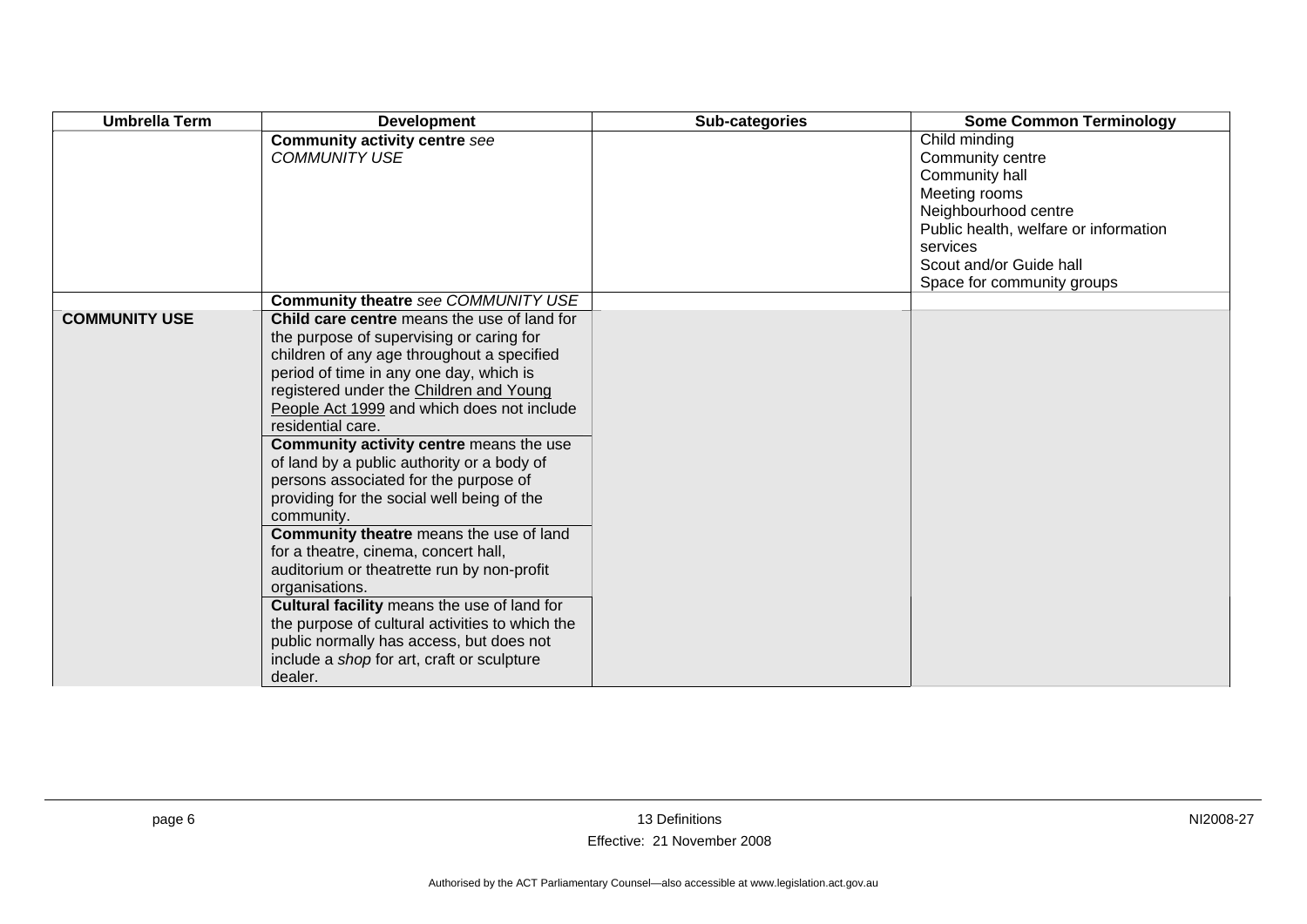| <b>Development</b>                           | Sub-categories                                                                                                                                                                                                                                                                                                                                                                                                                                                                                                                                                                                                                                                                                                                                                                                                                                                                                                                                                                                                                                                                                               | <b>Some Common Terminology</b> |
|----------------------------------------------|--------------------------------------------------------------------------------------------------------------------------------------------------------------------------------------------------------------------------------------------------------------------------------------------------------------------------------------------------------------------------------------------------------------------------------------------------------------------------------------------------------------------------------------------------------------------------------------------------------------------------------------------------------------------------------------------------------------------------------------------------------------------------------------------------------------------------------------------------------------------------------------------------------------------------------------------------------------------------------------------------------------------------------------------------------------------------------------------------------------|--------------------------------|
|                                              |                                                                                                                                                                                                                                                                                                                                                                                                                                                                                                                                                                                                                                                                                                                                                                                                                                                                                                                                                                                                                                                                                                              |                                |
| research directed towards the discovery or   |                                                                                                                                                                                                                                                                                                                                                                                                                                                                                                                                                                                                                                                                                                                                                                                                                                                                                                                                                                                                                                                                                                              |                                |
| application of knowledge, whether or not for |                                                                                                                                                                                                                                                                                                                                                                                                                                                                                                                                                                                                                                                                                                                                                                                                                                                                                                                                                                                                                                                                                                              |                                |
| the purposes of gain, and may include        |                                                                                                                                                                                                                                                                                                                                                                                                                                                                                                                                                                                                                                                                                                                                                                                                                                                                                                                                                                                                                                                                                                              |                                |
| associated residential accommodation.        |                                                                                                                                                                                                                                                                                                                                                                                                                                                                                                                                                                                                                                                                                                                                                                                                                                                                                                                                                                                                                                                                                                              |                                |
| Health facility means the use of land for    |                                                                                                                                                                                                                                                                                                                                                                                                                                                                                                                                                                                                                                                                                                                                                                                                                                                                                                                                                                                                                                                                                                              |                                |
|                                              |                                                                                                                                                                                                                                                                                                                                                                                                                                                                                                                                                                                                                                                                                                                                                                                                                                                                                                                                                                                                                                                                                                              |                                |
|                                              |                                                                                                                                                                                                                                                                                                                                                                                                                                                                                                                                                                                                                                                                                                                                                                                                                                                                                                                                                                                                                                                                                                              |                                |
|                                              |                                                                                                                                                                                                                                                                                                                                                                                                                                                                                                                                                                                                                                                                                                                                                                                                                                                                                                                                                                                                                                                                                                              |                                |
|                                              |                                                                                                                                                                                                                                                                                                                                                                                                                                                                                                                                                                                                                                                                                                                                                                                                                                                                                                                                                                                                                                                                                                              |                                |
|                                              |                                                                                                                                                                                                                                                                                                                                                                                                                                                                                                                                                                                                                                                                                                                                                                                                                                                                                                                                                                                                                                                                                                              |                                |
|                                              |                                                                                                                                                                                                                                                                                                                                                                                                                                                                                                                                                                                                                                                                                                                                                                                                                                                                                                                                                                                                                                                                                                              |                                |
|                                              |                                                                                                                                                                                                                                                                                                                                                                                                                                                                                                                                                                                                                                                                                                                                                                                                                                                                                                                                                                                                                                                                                                              |                                |
|                                              |                                                                                                                                                                                                                                                                                                                                                                                                                                                                                                                                                                                                                                                                                                                                                                                                                                                                                                                                                                                                                                                                                                              |                                |
|                                              |                                                                                                                                                                                                                                                                                                                                                                                                                                                                                                                                                                                                                                                                                                                                                                                                                                                                                                                                                                                                                                                                                                              |                                |
|                                              |                                                                                                                                                                                                                                                                                                                                                                                                                                                                                                                                                                                                                                                                                                                                                                                                                                                                                                                                                                                                                                                                                                              |                                |
|                                              |                                                                                                                                                                                                                                                                                                                                                                                                                                                                                                                                                                                                                                                                                                                                                                                                                                                                                                                                                                                                                                                                                                              |                                |
|                                              |                                                                                                                                                                                                                                                                                                                                                                                                                                                                                                                                                                                                                                                                                                                                                                                                                                                                                                                                                                                                                                                                                                              |                                |
|                                              |                                                                                                                                                                                                                                                                                                                                                                                                                                                                                                                                                                                                                                                                                                                                                                                                                                                                                                                                                                                                                                                                                                              |                                |
|                                              |                                                                                                                                                                                                                                                                                                                                                                                                                                                                                                                                                                                                                                                                                                                                                                                                                                                                                                                                                                                                                                                                                                              |                                |
|                                              |                                                                                                                                                                                                                                                                                                                                                                                                                                                                                                                                                                                                                                                                                                                                                                                                                                                                                                                                                                                                                                                                                                              |                                |
|                                              |                                                                                                                                                                                                                                                                                                                                                                                                                                                                                                                                                                                                                                                                                                                                                                                                                                                                                                                                                                                                                                                                                                              |                                |
|                                              |                                                                                                                                                                                                                                                                                                                                                                                                                                                                                                                                                                                                                                                                                                                                                                                                                                                                                                                                                                                                                                                                                                              |                                |
|                                              |                                                                                                                                                                                                                                                                                                                                                                                                                                                                                                                                                                                                                                                                                                                                                                                                                                                                                                                                                                                                                                                                                                              |                                |
|                                              |                                                                                                                                                                                                                                                                                                                                                                                                                                                                                                                                                                                                                                                                                                                                                                                                                                                                                                                                                                                                                                                                                                              |                                |
|                                              |                                                                                                                                                                                                                                                                                                                                                                                                                                                                                                                                                                                                                                                                                                                                                                                                                                                                                                                                                                                                                                                                                                              |                                |
|                                              |                                                                                                                                                                                                                                                                                                                                                                                                                                                                                                                                                                                                                                                                                                                                                                                                                                                                                                                                                                                                                                                                                                              |                                |
|                                              |                                                                                                                                                                                                                                                                                                                                                                                                                                                                                                                                                                                                                                                                                                                                                                                                                                                                                                                                                                                                                                                                                                              |                                |
|                                              | Educational establishment means the use<br>of land for the purpose of tuition, training or<br>providing health care services (including<br>diagnosis, preventative care or counselling)<br>or medical or surgical treatment to out-<br>patients only.<br><b>Hospital</b> means the use of land for the<br>medical care (including diagnosis,<br>preventative care and counselling) of in-<br>patients, whether or not out-patients are also<br>provided with care or treatment, and may<br>include associated residential<br>accommodation.<br>Place of worship means the use of land for<br>the primary purposes of religious worship<br>and associated activities by a congregation,<br>religious group or members of the public<br>whether or not the premises are also used<br>for religious instruction, tuition, meetings,<br>training and other community activities.<br>Religious associated use means the use of<br>land for the activities conducted by religious<br>organisations other than for worship or for<br>offices and may include residential<br>accommodation by ministers of religion. |                                |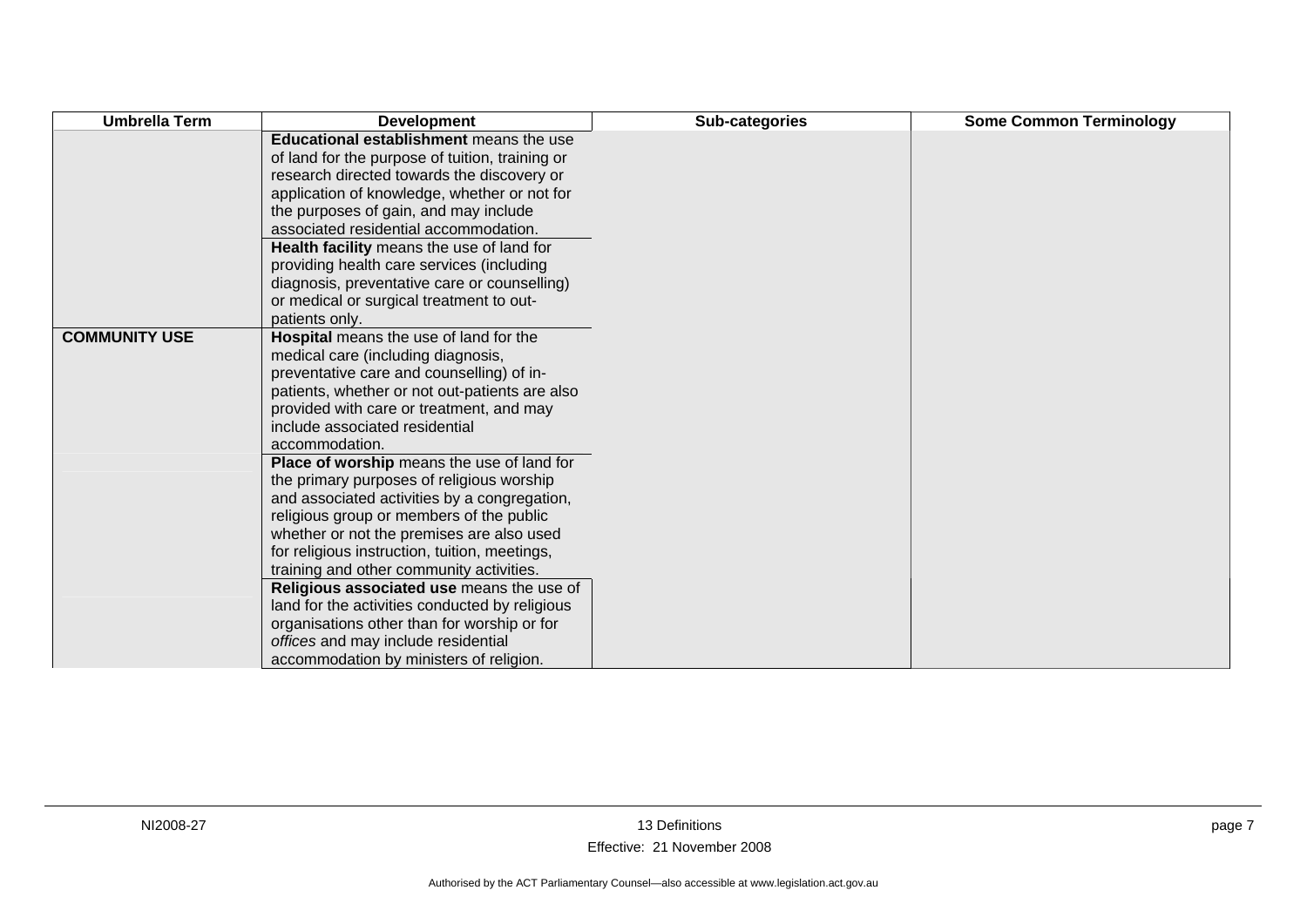| <b>Umbrella Term</b> | <b>Development</b>                              | Sub-categories | <b>Some Common Terminology</b> |
|----------------------|-------------------------------------------------|----------------|--------------------------------|
|                      | Corrections facility means the use of land      |                | Corrections centre             |
|                      | for the confinement or safe custody of          |                | Prison                         |
|                      | persons so confined as the result of legal      |                | Remand centre                  |
|                      | process and includes attendance centres         |                | Youth remand centre            |
|                      | established for persons sentenced to serve      |                |                                |
|                      | periods of community service.                   |                |                                |
|                      | Craft workshop means the use of land for        |                |                                |
|                      | the manufacture, primarily by manual            |                |                                |
|                      | methods, of craft articles such as              |                |                                |
|                      | leatherwork, pottery, woodwork, hand woven      |                |                                |
|                      | goods and the like.                             |                |                                |
|                      | Cultural facility see COMMUNITY USE             |                | Art gallery                    |
|                      |                                                 |                | Library                        |
|                      |                                                 |                | Museum                         |
|                      | Defence installation means the use of land      |                |                                |
|                      | operated by the Department of Defence or        |                |                                |
|                      | the armed forces of Australia and includes      |                |                                |
|                      | Department of Defence offices, offices          |                |                                |
|                      | associated with national security and           |                |                                |
|                      | defence communications facilities, but does     |                |                                |
|                      | not include facilities associated with military |                |                                |
|                      | aviation.                                       |                |                                |
|                      | Department store see SHOP                       |                |                                |
|                      | Detached house see Single dwelling              |                | Aged persons' unit (detached)  |
|                      | housing                                         |                | Cottage house                  |
|                      |                                                 |                | Courtyard house                |
|                      |                                                 |                | Standard house                 |
|                      | Diplomatic residence see RESIDENTIAL            |                |                                |
|                      | <b>USE</b>                                      |                |                                |
|                      | Distribution reservoir see MAJOR UTILITY        |                |                                |
|                      | <b>INSTALLATION</b>                             |                |                                |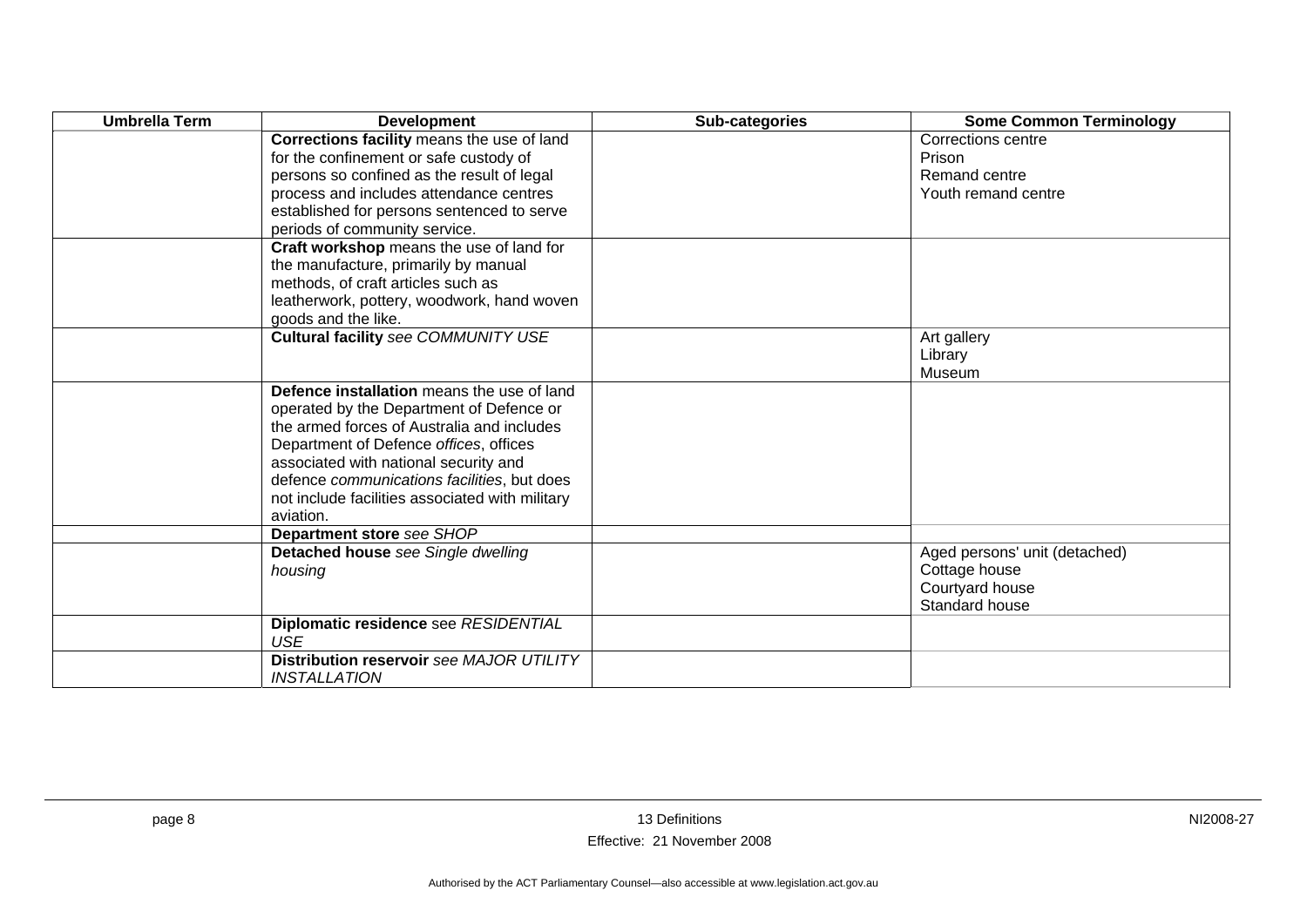| <b>Umbrella Term</b> | <b>Development</b>                                                                                                                                                                                                                                                                      | Sub-categories | <b>Some Common Terminology</b>                                                                                                                                                                                                                                                                                                        |
|----------------------|-----------------------------------------------------------------------------------------------------------------------------------------------------------------------------------------------------------------------------------------------------------------------------------------|----------------|---------------------------------------------------------------------------------------------------------------------------------------------------------------------------------------------------------------------------------------------------------------------------------------------------------------------------------------|
|                      | Drink establishment means the use of land<br>for the sale of alcoholic beverages and spirits<br>to members of the public primarily for<br>consumption on the premises, and which is a<br>licensed premise under the Liquor Act 1975.<br><b>Drive-in cinema</b> means the use of land as |                | Bar<br>Tavern                                                                                                                                                                                                                                                                                                                         |
|                      | an open air cinema that makes provision for<br>the audience or spectators to view that<br>entertainment while seated in motor vehicles.                                                                                                                                                 |                |                                                                                                                                                                                                                                                                                                                                       |
|                      | Dual occupancy housing see Multi-unit<br>housing                                                                                                                                                                                                                                        |                |                                                                                                                                                                                                                                                                                                                                       |
|                      | <b>Educational establishment see</b><br><b>COMMUNITY USE</b>                                                                                                                                                                                                                            |                | Adult education centre<br>College of Advanced Education<br><b>High School</b><br>Kindergarten<br>Other specialist college<br>Pre-school<br>Primary school<br>Road safety education centre<br>Secondary college<br>Sheltered workshop<br>Sports institute<br>Teachers' college<br>Technical and further education (TAFE)<br>University |
|                      | Emergency services facility means the use<br>of land for the purpose of providing<br>emergency services and protection for the<br>community.                                                                                                                                            |                | Ambulance station<br>Civil defence<br>Fire station<br>Police station                                                                                                                                                                                                                                                                  |
|                      | Farm tourism means operating a craft<br>workshop, shop, guesthouse, outdoor<br>recreation facility, overnight camping area or<br>other activity for tourists that is secondary to<br>the use of the land for the primary purpose<br>authorised by the lease.                            |                |                                                                                                                                                                                                                                                                                                                                       |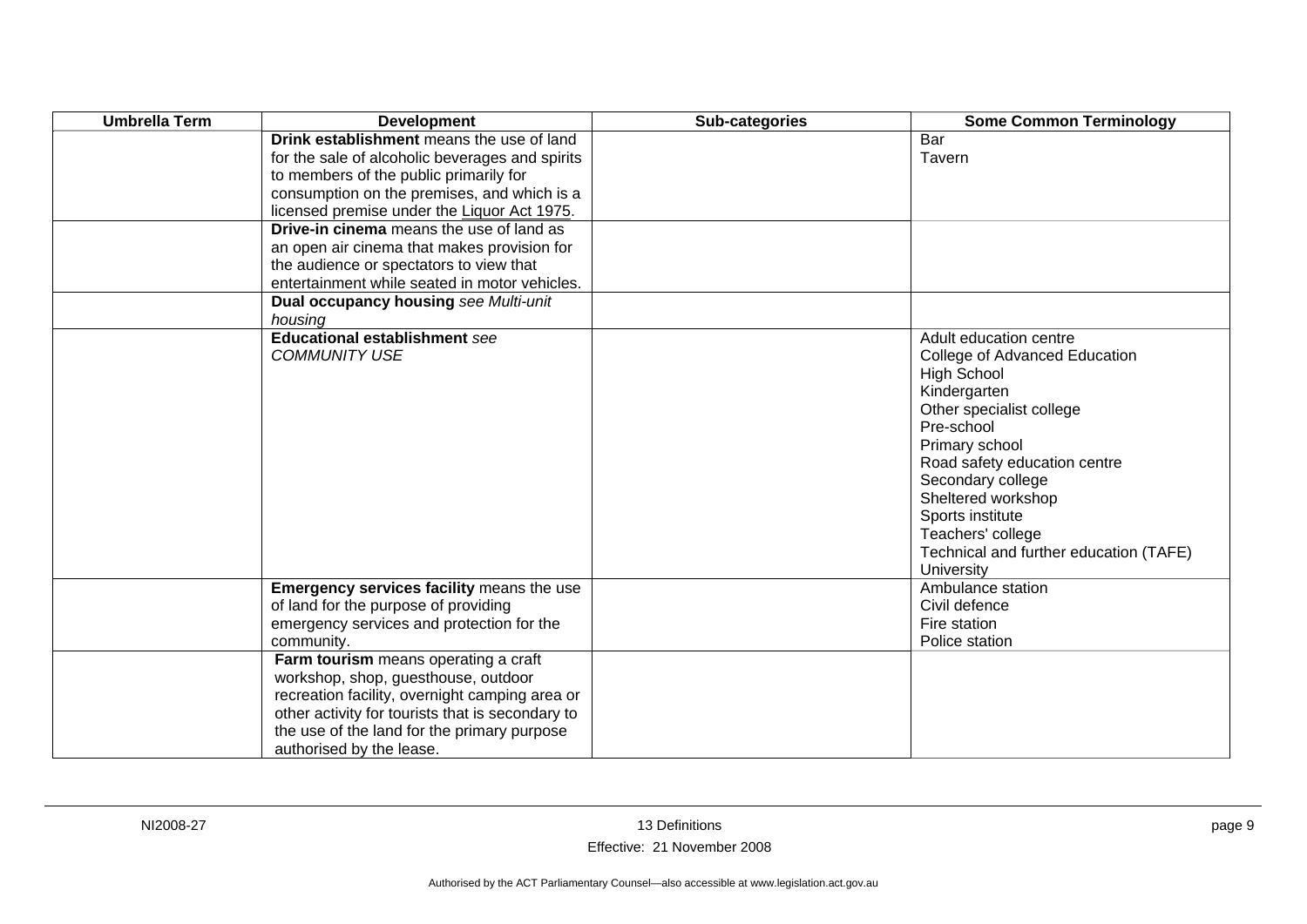| <b>Umbrella Term</b> | <b>Development</b>                                | Sub-categories | <b>Some Common Terminology</b>         |
|----------------------|---------------------------------------------------|----------------|----------------------------------------|
|                      | Financial establishment see NON-RETAIL            |                | <b>Bank</b>                            |
|                      | <b>COMMERCIAL USE</b>                             |                | Co-operative society                   |
|                      |                                                   |                | Credit union                           |
|                      |                                                   |                | Finance companies                      |
|                      | Freight transport facility means the use of       |                | Motor freight forwarding service       |
|                      | land used for the principal purpose of bulk       |                | Motor freight packing, crating service |
|                      | handling and storage of goods or materials        |                | Motor freight terminals and depots     |
|                      | whether or not facilities are included for the    |                |                                        |
|                      | parking, servicing and repair of vehicles used    |                |                                        |
|                      | to transport the goods or materials on site,      |                |                                        |
|                      | but does not include any retail sales or          |                |                                        |
|                      | wholesaling from the site.                        |                |                                        |
|                      | Funeral parlour means the use of land by          |                |                                        |
|                      | an undertaker in the carrying out of that         |                |                                        |
|                      | profession. The term includes all ancillary       |                |                                        |
|                      | uses such as a funeral chapel and office.         |                |                                        |
|                      | General industry means an <i>industry</i> , not   |                |                                        |
|                      | being a light, hazardous, offensive or mining     |                |                                        |
|                      | industry, in which the processes carried on,      |                |                                        |
|                      | the transportation involved or the machinery      |                |                                        |
|                      | or materials used have the potential to           |                |                                        |
|                      | interfere with the amenity of the locality by     |                |                                        |
|                      | reason of noise, vibration, smell, fumes,         |                |                                        |
|                      | smoke, vapour, steam, soot, ash, dust,            |                |                                        |
|                      | waste water, waste products, grit, oil or         |                |                                        |
|                      | otherwise.                                        |                |                                        |
|                      | Group or organised camp means the use             |                | Church camp                            |
|                      | of land for the purpose of providing short        |                | Outward Bound camp                     |
|                      | term share accommodation and recreation           |                | Religious retreat                      |
|                      | facilities by a body of persons associated        |                | School camp                            |
|                      | together for the physical, cultural, spiritual or |                | Scout, Guide camp                      |
|                      | intellectual welfare of the community.            |                | YMCA camp                              |
|                      |                                                   |                | Youth camp                             |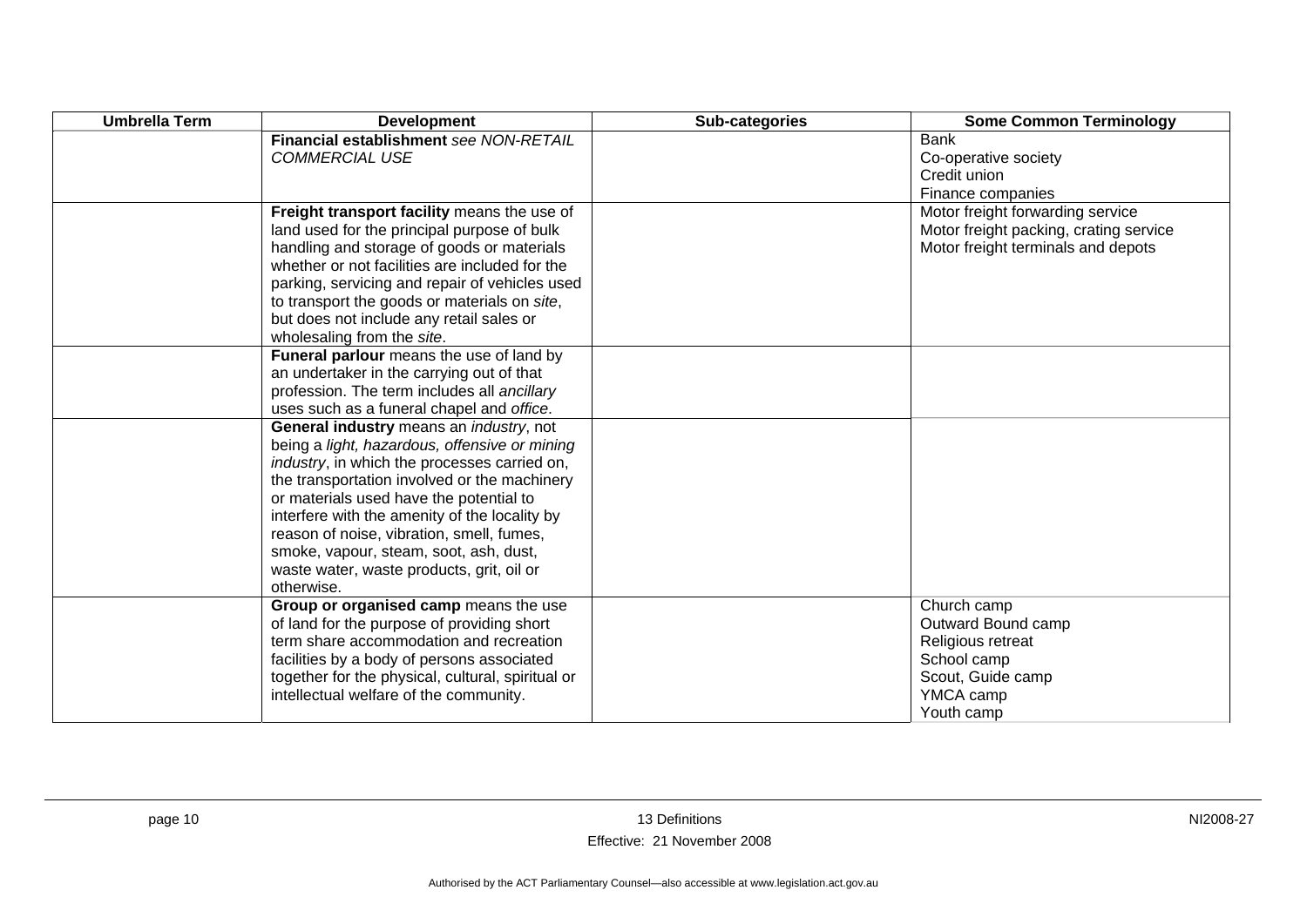| <b>Umbrella Term</b> | <b>Development</b>                                                                                                                                                                                                                                                                                                               | Sub-categories | <b>Some Common Terminology</b>                                                                                                                                                                                                          |
|----------------------|----------------------------------------------------------------------------------------------------------------------------------------------------------------------------------------------------------------------------------------------------------------------------------------------------------------------------------|----------------|-----------------------------------------------------------------------------------------------------------------------------------------------------------------------------------------------------------------------------------------|
|                      | <b>Guest house see COMMERCIAL</b><br><b>ACCOMMODAITON USE</b>                                                                                                                                                                                                                                                                    |                | Chalet<br>Farmstead accommodation<br>Tourist lodge<br>Youth hostel                                                                                                                                                                      |
|                      | Habitable suite see Single dwelling housing                                                                                                                                                                                                                                                                                      |                | <b>Granny Flat</b>                                                                                                                                                                                                                      |
|                      | Hazardous industry means an <i>industry</i> , not<br>being a general, light, offensive or mining<br>industry, which by reason of the process<br>involved, or the method of manufacture of<br>the materials used or produced represents a<br>significant source of hazard to human health<br>or life or property, for any reason. |                | Chemical factory<br>Gas works<br>Liquid fuel depot<br>Petroleum refining                                                                                                                                                                |
|                      | Hazardous waste facility means the use of<br>land for the collection, storage, treatment or<br>disposal of hazardous waste.                                                                                                                                                                                                      |                |                                                                                                                                                                                                                                         |
|                      | Health facility see COMMUNITY USE                                                                                                                                                                                                                                                                                                |                | Baby health clinic<br>Consulting room<br>Dental clinic<br>Dental surgery<br>Doctor's surgery<br>Family planning clinic<br>First aid station<br>Health centre<br>Medical centre/clinic<br>Optician<br>Veterinary surgeon<br>X-Ray centre |
|                      | <b>Helicopter landing facility see Airport</b>                                                                                                                                                                                                                                                                                   |                |                                                                                                                                                                                                                                         |
|                      | Home business see RESIDENTIAL USE<br>Horticulture see Agriculture<br>Hospital see COMMUNITY USE                                                                                                                                                                                                                                  |                | Hydroponics<br>Market garden<br>Orchard<br>Plant nursery (excluding retail plant<br>nursery)                                                                                                                                            |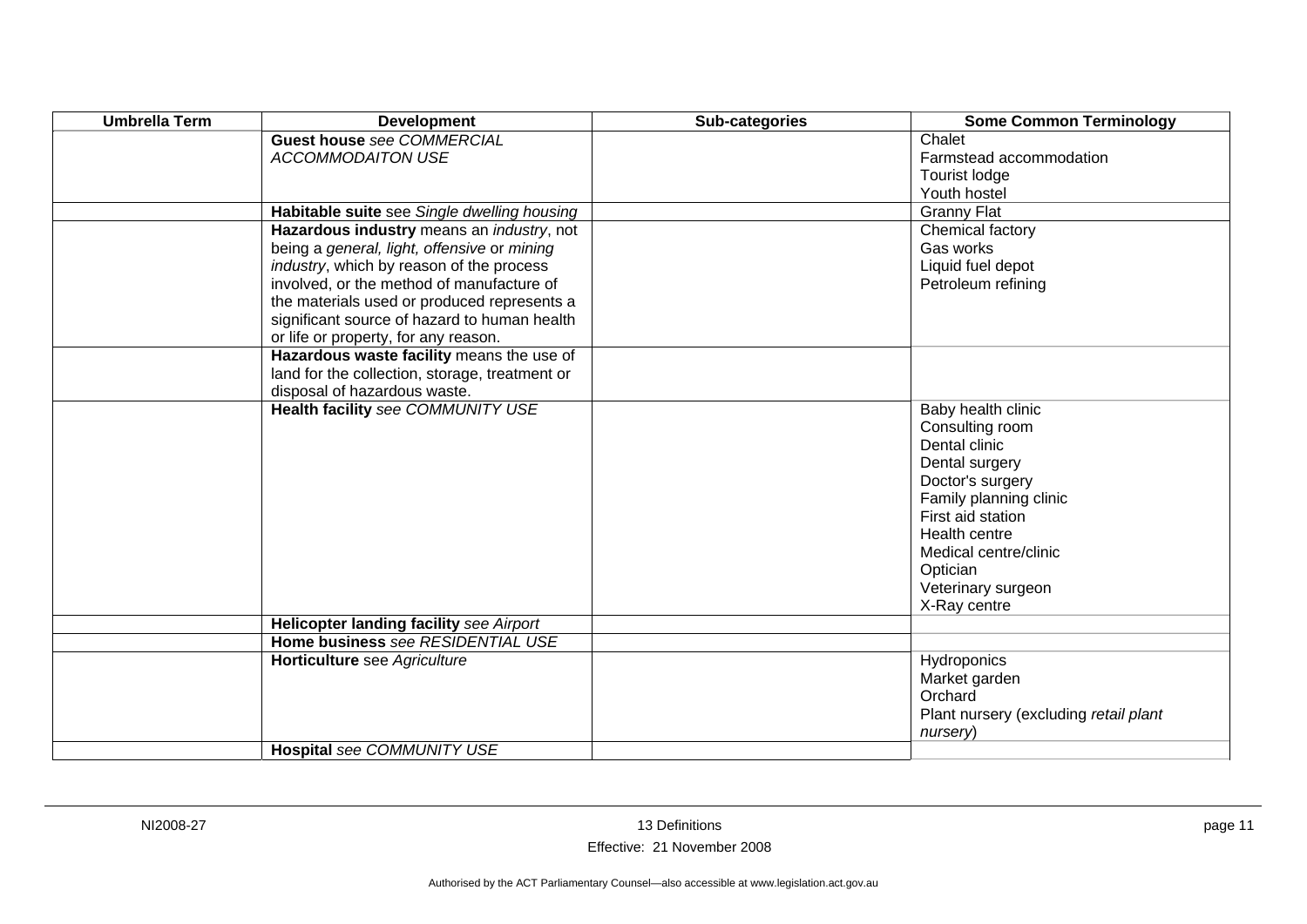| <b>Umbrella Term</b> | <b>Development</b>                                      | Sub-categories | <b>Some Common Terminology</b>           |
|----------------------|---------------------------------------------------------|----------------|------------------------------------------|
|                      | <b>Hotel see COMMERCIAL</b><br><b>ACCOMMODATION USE</b> |                |                                          |
|                      | Hydro-electric power generation means                   |                |                                          |
|                      | the regulation and diversion of streamflow for          |                |                                          |
|                      | the purpose of generating electric power.               |                |                                          |
|                      | Incineration facility means the use of land             |                |                                          |
|                      | for the disposal of waste by burning.                   |                |                                          |
|                      | Indoor entertainment facility means the                 |                | Amusement arcade                         |
|                      | use of land for entertainment where such use            |                | Casino                                   |
|                      | is primarily indoors.                                   |                | Cinema                                   |
|                      |                                                         |                | Commercial theatre                       |
|                      |                                                         |                | Concert hall                             |
|                      |                                                         |                | Dance hall                               |
|                      |                                                         |                | Discotheque                              |
|                      |                                                         |                | Music hall                               |
|                      |                                                         |                | Night club                               |
|                      | Indoor recreation facility means the use of             |                | Fitness centre                           |
|                      | land for sporting activities where such use is          |                | Gymnasium                                |
|                      | primarily indoors.                                      |                | Indoor sports stadium                    |
|                      |                                                         |                | Indoor swimming pool                     |
|                      |                                                         |                | Squash court                             |
|                      | Industrial trades means the use of land for             |                | Agricultural supplier                    |
|                      | the selling, hiring or servicing of goods or            |                | Agricultural machinery sales and service |
|                      | materials for industrial, agricultural,                 |                | Builders' supplies                       |
|                      | construction, transport or like purposes                |                | Display of building materials            |
|                      | where:                                                  |                | Industrial machinery sales and service   |
|                      | a) a large area for handling, storage or                |                | Timber yard                              |
|                      | display is required; and/or                             |                | Vehicle repair and maintenance           |
|                      | b) the activity carried out has the potential           |                |                                          |
|                      | to have an environmental impact similar                 |                |                                          |
|                      | to industry in terms of traffic and parking             |                |                                          |
|                      | generation, noise and air pollution, and                |                |                                          |
|                      | visual impact.                                          |                |                                          |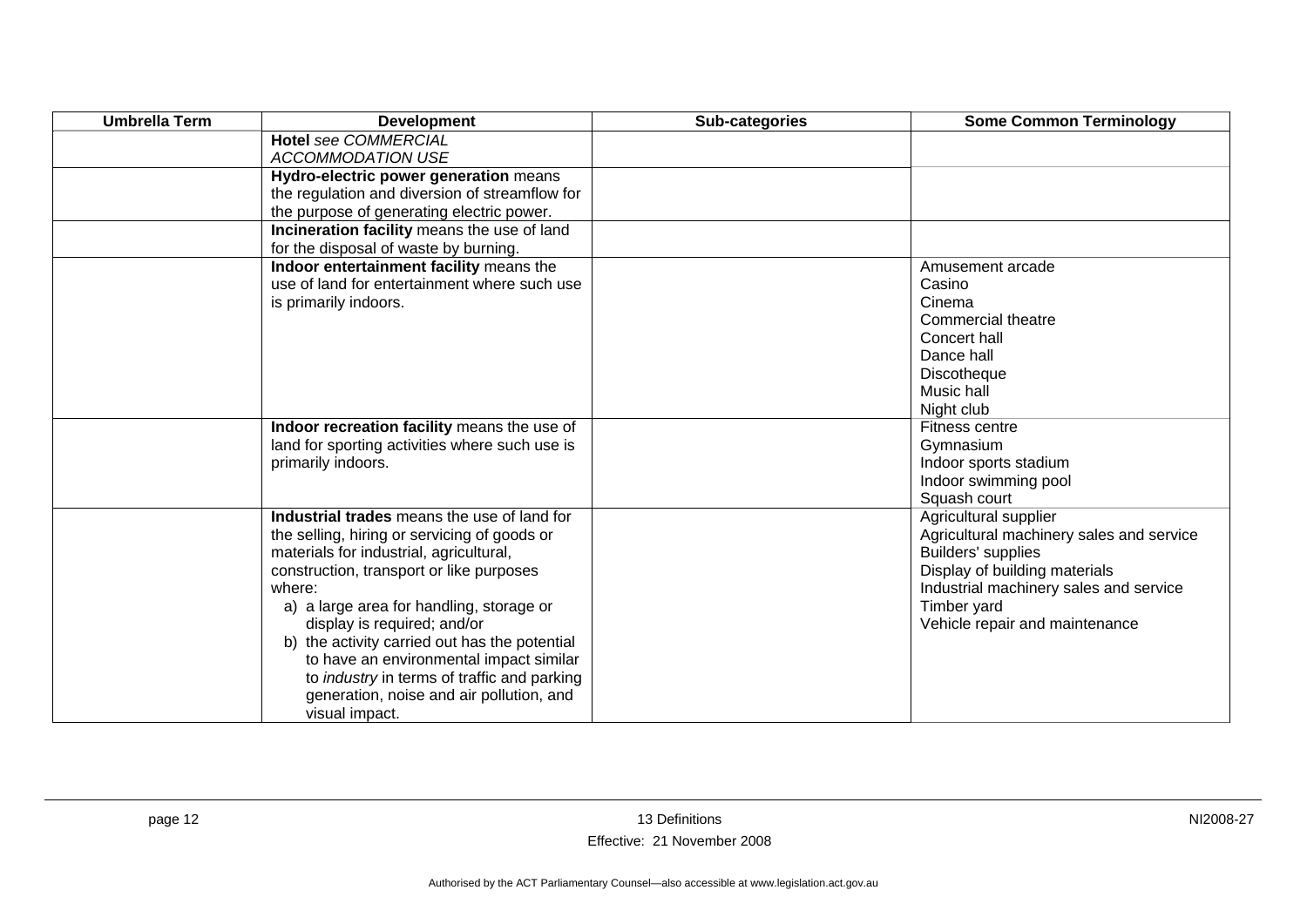| <b>Umbrella Term</b> | <b>Development</b>                                   | Sub-categories | <b>Some Common Terminology</b>    |
|----------------------|------------------------------------------------------|----------------|-----------------------------------|
|                      | Industry means the use of land for the               |                |                                   |
|                      | principal purpose of manufacturing,                  |                |                                   |
|                      | assembling, altering, repairing, renovating,         |                |                                   |
|                      | ornamenting, finishing, cleaning, washing,           |                |                                   |
|                      | winning of minerals, dismantling, processing,        |                |                                   |
|                      | or adapting of any goods or any articles.            |                |                                   |
|                      | <b>Landfill site</b> means the use of land for the   |                |                                   |
|                      | permanent depositing of waste within the             |                |                                   |
|                      | ground.                                              |                |                                   |
|                      | Land management facility means the use               |                | <b>Bushfire fighting facility</b> |
|                      | of land for land management or the storage           |                | Forest depot                      |
|                      | of any plant, machinery or materials used in         |                | Land management depot             |
|                      | the course of land management, whether or            |                | Ranger station                    |
|                      | not facilities are included for the parking,         |                | Visitor information centre        |
|                      | servicing and repair of plant or machinery.          |                |                                   |
|                      | Light industry means an industry, not being          |                |                                   |
|                      | a general, offensive, hazardous or mining            |                |                                   |
|                      | <i>industry</i> , in which the processes carried on, |                |                                   |
|                      | the transportation involved or the machinery         |                |                                   |
|                      | or materials used do not interfere with the          |                |                                   |
|                      | amenity of the locality by reason of noise,          |                |                                   |
|                      | vibration, smell, fumes, smoke, vapour,              |                |                                   |
|                      | steam, soot, ash, dust, waste water, waste           |                |                                   |
|                      | products, grit, oil or otherwise. The use            |                |                                   |
|                      | includes a craft workshop.                           |                |                                   |
|                      | Liquid fuel depot means the use of land for          |                |                                   |
|                      | the bulk storage or wholesale distribution of        |                |                                   |
|                      | petrol, oil, petroleum products or other             |                |                                   |
|                      | inflammable liquids or the retail distribution of    |                |                                   |
|                      | drums containing petrol, oil, petroleum              |                |                                   |
|                      | products or other inflammable liquids.               |                |                                   |
|                      | Major electrical sub-station see MAJOR               |                |                                   |
|                      | <b>UTILITY INSTALLATION</b>                          |                |                                   |
|                      | Major gross pollutant trap see MAJOR                 |                |                                   |
|                      | <b>UTILITY INSTALLATION</b>                          |                |                                   |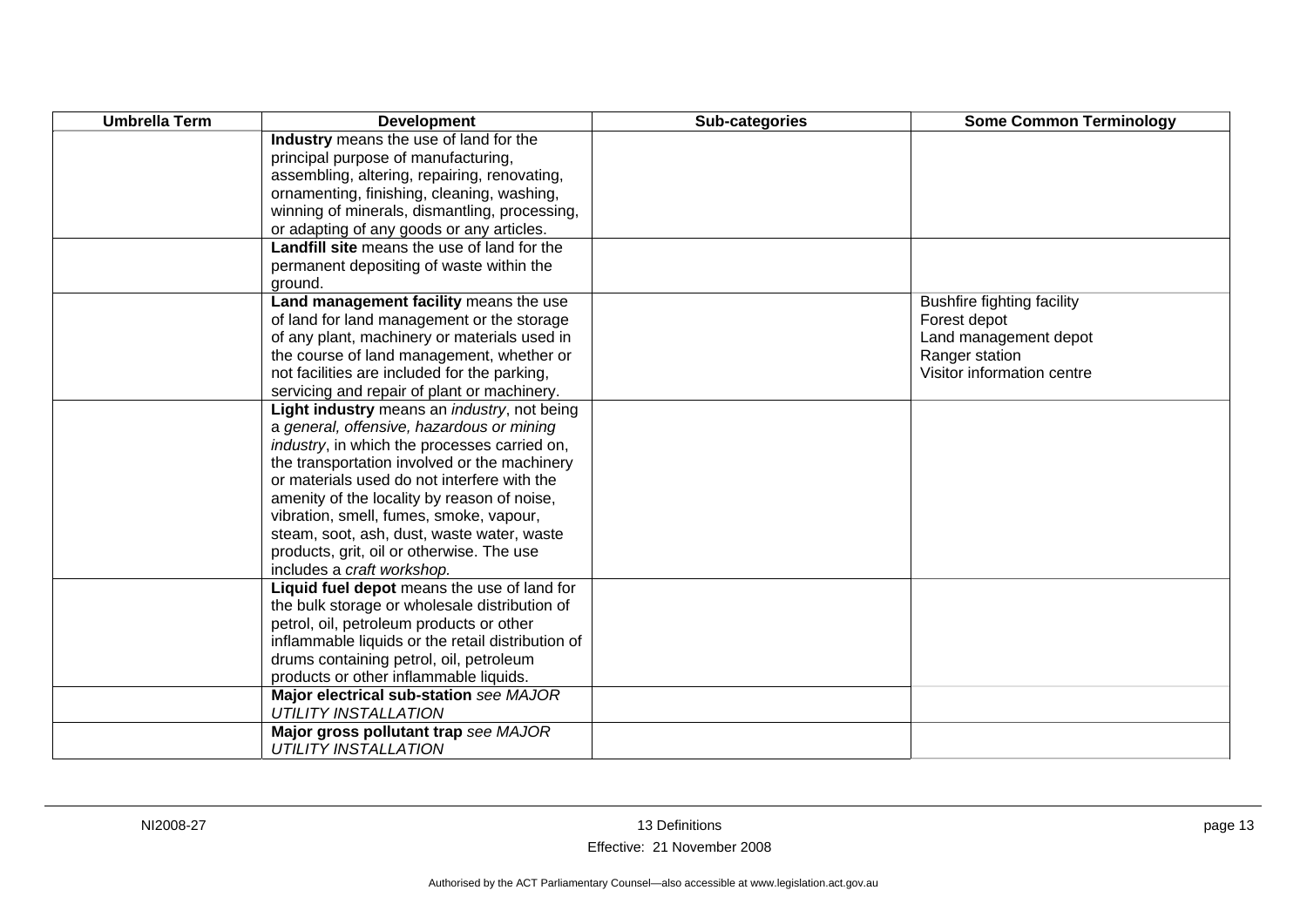| <b>Umbrella Term</b>                        | <b>Development</b>                                                                                                                                                                                                                                                                                                                                                                                                                                                                                                                                                                                                                                                                                                                                                                                                   | Sub-categories | <b>Some Common Terminology</b>                                     |
|---------------------------------------------|----------------------------------------------------------------------------------------------------------------------------------------------------------------------------------------------------------------------------------------------------------------------------------------------------------------------------------------------------------------------------------------------------------------------------------------------------------------------------------------------------------------------------------------------------------------------------------------------------------------------------------------------------------------------------------------------------------------------------------------------------------------------------------------------------------------------|----------------|--------------------------------------------------------------------|
|                                             | Major pump station see MAJOR UTILITY<br><b>INSTALLATION</b>                                                                                                                                                                                                                                                                                                                                                                                                                                                                                                                                                                                                                                                                                                                                                          |                |                                                                    |
|                                             | Major road see MAJOR UTILITY<br><b>INSTALLATION</b>                                                                                                                                                                                                                                                                                                                                                                                                                                                                                                                                                                                                                                                                                                                                                                  |                | Arterial road<br>Distributor road<br>Freeway<br>Highway<br>Parkway |
|                                             | Major service conduits see MAJOR<br><b>UTILITY INSTALLATION</b>                                                                                                                                                                                                                                                                                                                                                                                                                                                                                                                                                                                                                                                                                                                                                      |                |                                                                    |
| <b>MAJOR UTILITY</b><br><b>INSTALLATION</b> | Distribution reservoir means a storage<br>tank associated with the maintenance of<br>pressure and supply in the reticulated water<br>supply system.<br>Major electrical sub-station means<br>switching and transformer equipment<br>handling voltages greater than 66kV.<br>Major gross pollutant trap means an open<br>trap constructed on main drains to intercept<br>sediment and trash transported in<br>stormwater.<br>Major pump station means a pump station<br>having a capacity greater than 500 litres per<br>second in the case of water supply; 50 litres<br>per second in the case of sewage; or a<br>natural gas compression station operating at<br>greater than 1000 kPa pressure<br>Major road means a road identified within<br>the Transport Services Zone as shown on<br>the Territory Plan Map. |                |                                                                    |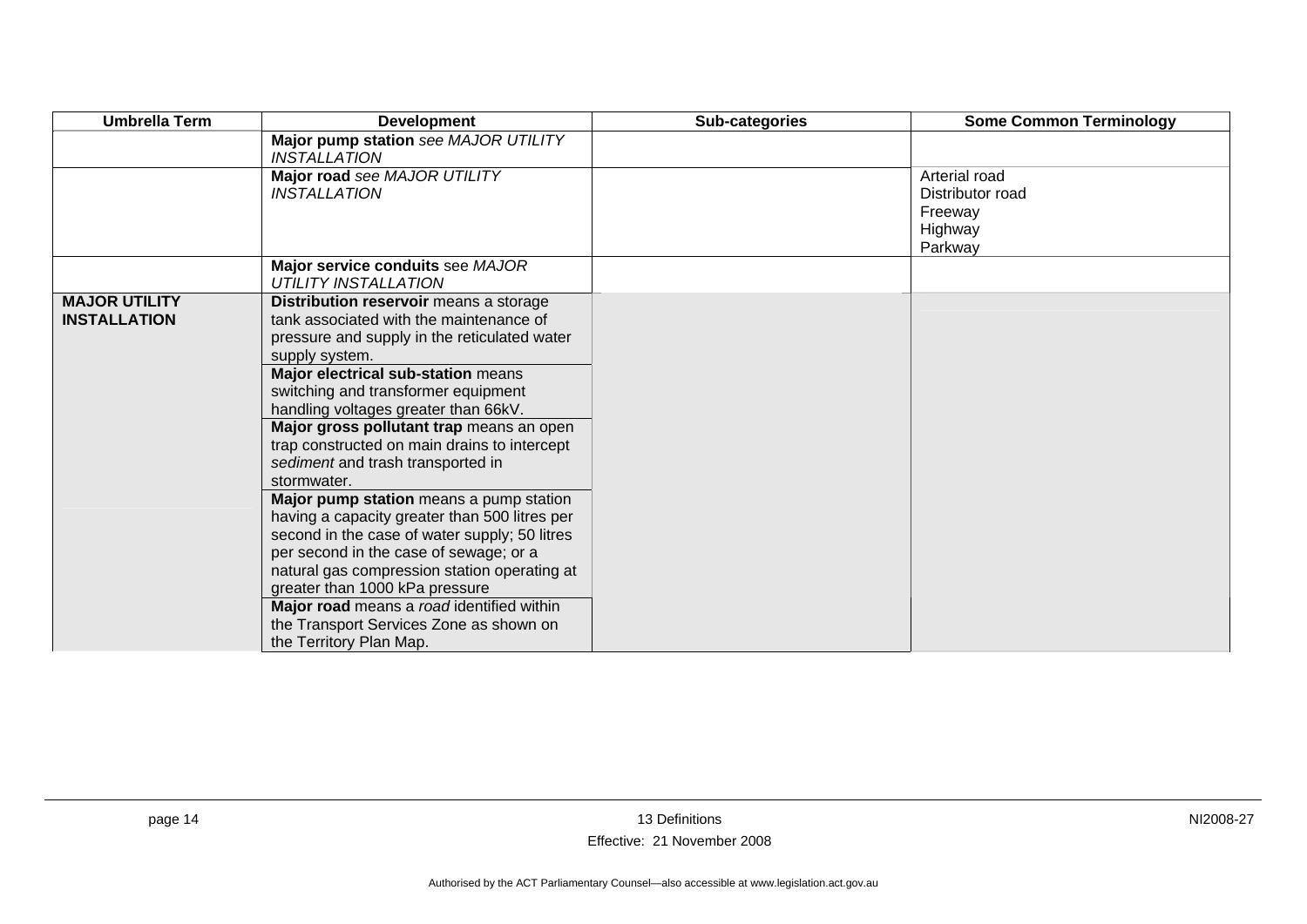| <b>Umbrella Term</b> | <b>Development</b>                                                                 | Sub-categories | <b>Some Common Terminology</b> |
|----------------------|------------------------------------------------------------------------------------|----------------|--------------------------------|
|                      | Major service conduits means the major<br>bulk water supply and reticulation mains |                |                                |
|                      | having a diameter equal to or greater than                                         |                |                                |
|                      | 675mm, trunk sewers having a diameter                                              |                |                                |
|                      | equal to or greater than 750mm, stormwater                                         |                |                                |
|                      | main drains having a diameter equal to or                                          |                |                                |
|                      | greater than 900mm or comprising open                                              |                |                                |
|                      | drains or waterways, transmission lines                                            |                |                                |
|                      | having a voltage greater than 66kV, gas                                            |                |                                |
|                      | mains having a diameter greater than                                               |                |                                |
|                      | 100mm, and major telecommunication cable                                           |                |                                |
|                      | ducts having a width equal to or greater than                                      |                |                                |
|                      | 1000mm, coaxial cables, and optical fibre                                          |                |                                |
|                      | cables.                                                                            |                |                                |
| <b>MAJOR UTILITY</b> | Power generation station means                                                     |                |                                |
| <b>INSTALLATION</b>  | equipment and associated buildings                                                 |                |                                |
|                      | constructed for the generation of electricity                                      |                |                                |
|                      | utilising gas, coal or other fuel sources.                                         |                |                                |
|                      | Transport depot means the use of land for                                          |                |                                |
|                      | the parking or storage of motor vehicles used                                      |                |                                |
|                      | in connection with a commercial or industrial                                      |                |                                |
|                      | transport undertaking.<br>Treatment plant means a facility                         |                |                                |
|                      | constructed for the purposes of physical,                                          |                |                                |
|                      | chemical or biological treatment of water                                          |                |                                |
|                      | supply, sewage or stormwater.                                                      |                |                                |
|                      | Tunnel means an underground conduit                                                |                |                                |
|                      | constructed by tunnelling methods for the                                          |                |                                |
|                      | purposes of transporting water supply,                                             |                |                                |
|                      | sewage or other services.                                                          |                |                                |
|                      | Urban lake, pond and/or retardation basin                                          |                |                                |
|                      | means a dam constructed for the                                                    |                |                                |
|                      | impoundment of urban and rural runoff for                                          |                |                                |
|                      | the purposes of landscape, recreation,                                             |                |                                |
|                      | pollution control, or retardation of peak                                          |                |                                |
|                      | stormflows.                                                                        |                |                                |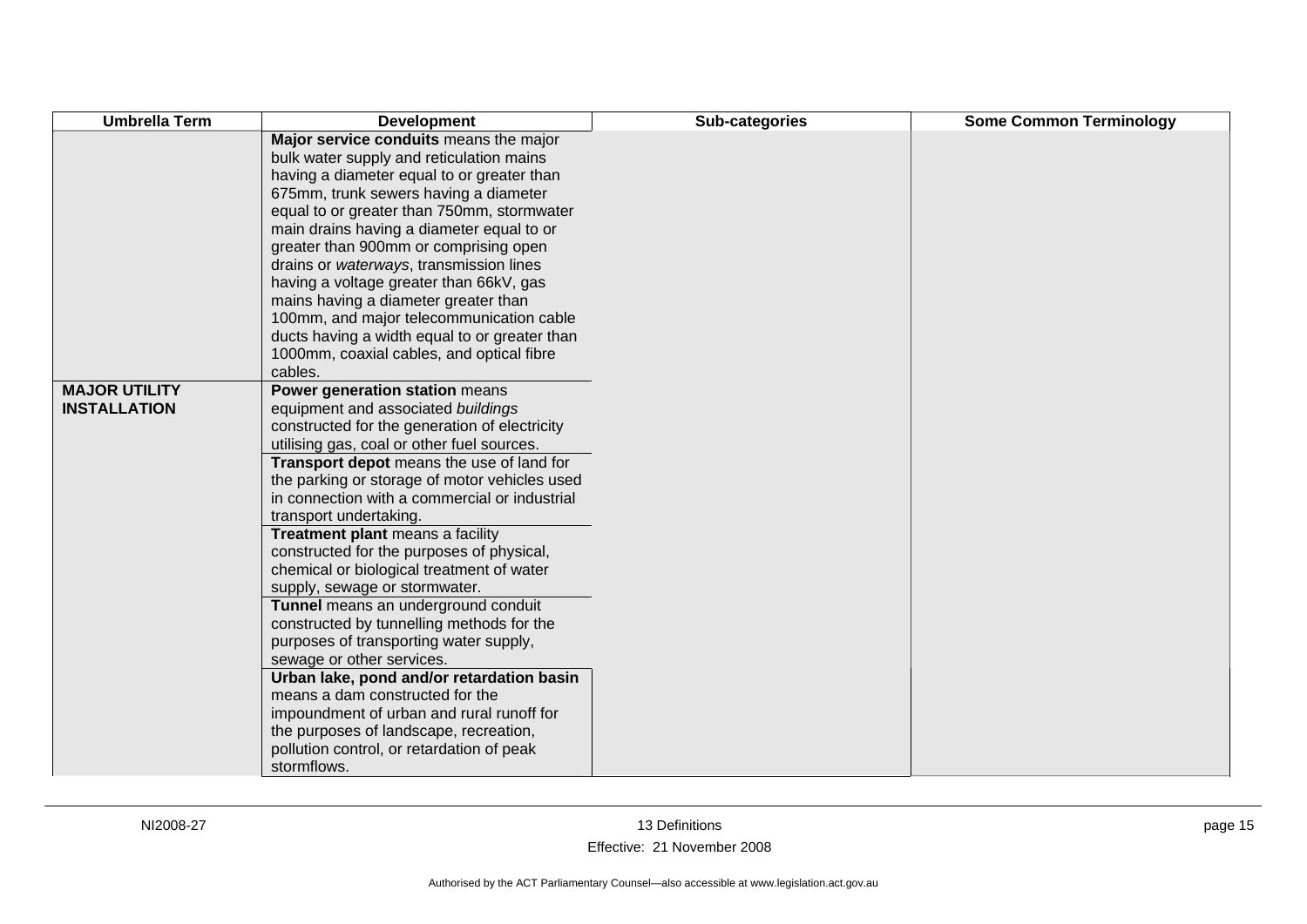| <b>Umbrella Term</b> | <b>Development</b>                                                               | Sub-categories | <b>Some Common Terminology</b> |
|----------------------|----------------------------------------------------------------------------------|----------------|--------------------------------|
|                      | Water storage dam means a dam                                                    |                |                                |
|                      | constructed for the purposes of impounding                                       |                |                                |
|                      | water for water supply purposes.                                                 |                |                                |
|                      | Mining industry means an industry, not                                           |                | Quarry                         |
|                      | being a light, general, hazardous or offensive                                   |                |                                |
|                      | industry, which extracts minerals, coal, oil,                                    |                |                                |
|                      | gas or construction materials by such                                            |                |                                |
|                      | processes as underground or open-cut                                             |                |                                |
|                      | mining, quarrying, dredging, the operation of                                    |                |                                |
|                      | wells or evaporation pans, or by recovery                                        |                |                                |
|                      | from ore dumps or tailings, and includes                                         |                |                                |
|                      | primary processing operations carried out at                                     |                |                                |
|                      | or near mine sites as an integral part of the                                    |                |                                |
|                      | mining operation.                                                                |                |                                |
|                      | Minor service reticulation means the water                                       |                |                                |
|                      | supply, sewerage, stormwater and gas pipe<br>reticulation, electricity lines and |                |                                |
|                      | telecommunication cables which are                                               |                |                                |
|                      | normally located in road easements or                                            |                |                                |
|                      | easements within leases.                                                         |                |                                |
|                      | Minor Use means the use of unleased land                                         |                |                                |
|                      | for a purpose that is incidental to the use and                                  |                |                                |
|                      | development of land in the zone and                                              |                |                                |
|                      | includes but is not limited to open space;                                       |                |                                |
|                      | public car parking; community path systems;                                      |                |                                |
|                      | utility services; public roads; street furniture                                 |                |                                |
|                      | and the like.                                                                    |                |                                |
|                      | Mobile home means a dwelling capable of                                          |                |                                |
|                      | being transfered and re-erected from place                                       |                |                                |
|                      | to place (whether on wheels or not).                                             |                |                                |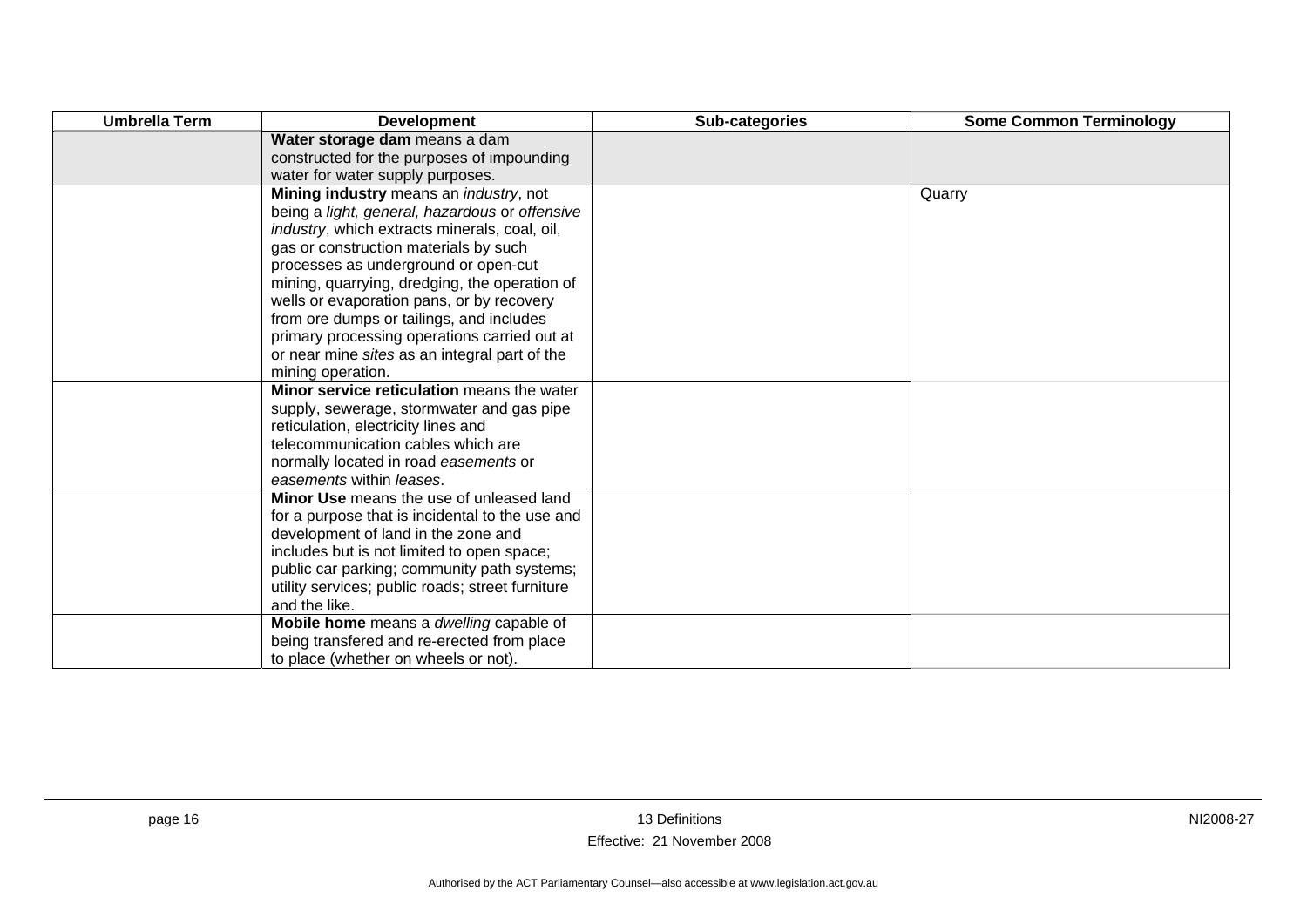| <b>Umbrella Term</b> | <b>Development</b>                                                                                                                                                                                                                                                                                                                                                                                | Sub-categories                                                                                                                                                                                                                                                                                                                                                                                                                                                                                                                                                                                                                                                                                                                                 | <b>Some Common Terminology</b>                                                        |
|----------------------|---------------------------------------------------------------------------------------------------------------------------------------------------------------------------------------------------------------------------------------------------------------------------------------------------------------------------------------------------------------------------------------------------|------------------------------------------------------------------------------------------------------------------------------------------------------------------------------------------------------------------------------------------------------------------------------------------------------------------------------------------------------------------------------------------------------------------------------------------------------------------------------------------------------------------------------------------------------------------------------------------------------------------------------------------------------------------------------------------------------------------------------------------------|---------------------------------------------------------------------------------------|
|                      | Mobile home park means the use of land to<br>accommodate mobile homes or caravans,<br>whether temporary or permanent, and<br>includes amenity buildings used for the<br>personal comfort or convenience of or<br>enjoyment of leisure by persons using a<br>mobile home or caravan for residential<br>accommodation in the mobile home park,<br>and may include a caravan park/camping<br>ground. |                                                                                                                                                                                                                                                                                                                                                                                                                                                                                                                                                                                                                                                                                                                                                |                                                                                       |
|                      | Motel see COMMERCIAL<br><b>ACCOMMODATION USE</b>                                                                                                                                                                                                                                                                                                                                                  |                                                                                                                                                                                                                                                                                                                                                                                                                                                                                                                                                                                                                                                                                                                                                |                                                                                       |
|                      | Multi-unit housing see RESIDENTIAL USE                                                                                                                                                                                                                                                                                                                                                            | Apartment means a dwelling located within<br>a building containing two or more dwellings<br>and which is not an attached house.<br>Attached house means a dwelling within a<br>building containing two or more dwellings<br>where each dwelling has within its curtilage<br>open space at ground level and private<br>access for the exclusive use of the<br>occupants of the dwelling.<br>Dual occupancy housing means the use<br>of land that was originally used or leased<br>for the purposes of single dwelling housing<br>for two dwellings.<br>Triple occupancy housing means the use<br>of land that was originally used or leased<br>for the purposes of single dwelling housing<br>or dual occupancy housing for three<br>dwellings. | apartments<br>cluster housing<br>multi-dwelling development<br>multi-unit development |
|                      | Municipal depot means the use of land for<br>the storage of any plant, machinery or<br>materials used in the course of a municipal<br>undertaking, whether or not facilities are<br>included for the parking, servicing and repair<br>of plant or machinery.                                                                                                                                      |                                                                                                                                                                                                                                                                                                                                                                                                                                                                                                                                                                                                                                                                                                                                                | Bus depot<br>Parks maintenance depot<br>Street cleaning depot<br>Works depot          |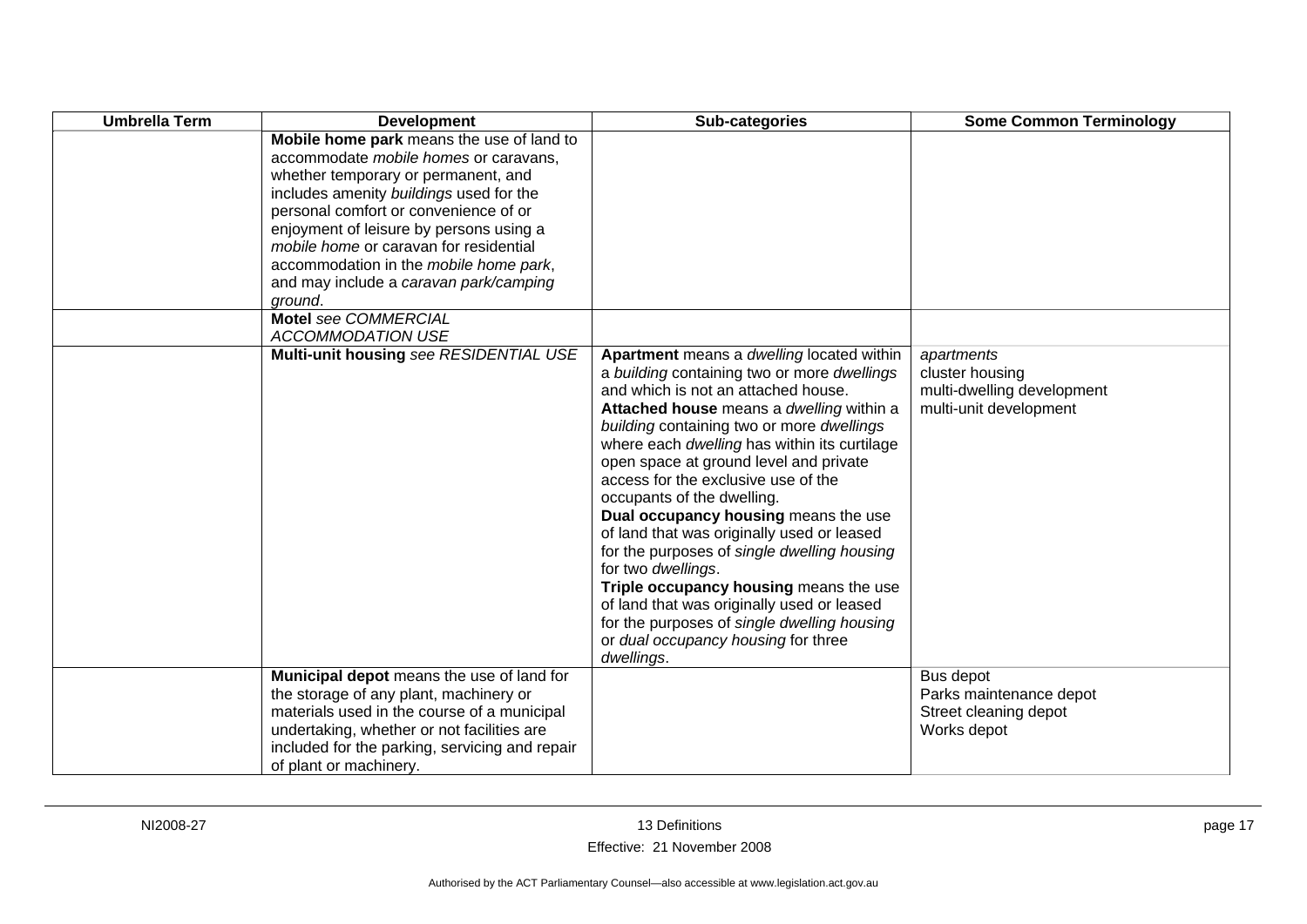| <b>Umbrella Term</b>  | <b>Development</b>                                                                                                                    | Sub-categories | <b>Some Common Terminology</b> |
|-----------------------|---------------------------------------------------------------------------------------------------------------------------------------|----------------|--------------------------------|
|                       | Nature conservation area means an area<br>set apart for the purpose of the conservation<br>or preservation of natural and/or cultural |                |                                |
|                       | values.                                                                                                                               |                |                                |
| <b>NON RETAIL</b>     | Business agency means the use of land for                                                                                             |                |                                |
| <b>COMMERCIAL USE</b> | the purpose of providing a commercial                                                                                                 |                |                                |
|                       | service directly and regularly to the public.                                                                                         |                |                                |
|                       | Financial establishment means the use of                                                                                              |                |                                |
|                       | land for the primary purpose of providing                                                                                             |                |                                |
|                       | finance, investing money, and providing                                                                                               |                |                                |
|                       | services to lenders, borrowers and investors                                                                                          |                |                                |
|                       | on a direct and regular basis.                                                                                                        |                |                                |
| <b>NON RETAIL</b>     | Office means the use of land used for the                                                                                             |                |                                |
| <b>COMMERCIAL USE</b> | purpose of administration, clerical, technical,                                                                                       |                |                                |
|                       | professional or like business activities,                                                                                             |                |                                |
|                       | including a government office, which does                                                                                             |                |                                |
|                       | not include dealing with members of the                                                                                               |                |                                |
|                       | public on a direct and regular basis except                                                                                           |                |                                |
|                       | where this is ancillary to the main purpose of<br>the office.                                                                         |                |                                |
|                       | Public agency means the use of land for the                                                                                           |                |                                |
|                       | purpose of providing a public service directly                                                                                        |                |                                |
|                       | and regularly to the public and includes a                                                                                            |                |                                |
|                       | government agency, which provides a                                                                                                   |                |                                |
|                       | commercial service to the public.                                                                                                     |                |                                |
|                       | Offensive industry means an industry, not                                                                                             |                | Abattoir                       |
|                       | being a general, hazardous, light or mining                                                                                           |                | Saw mill                       |
|                       | industry, which by reason of the process                                                                                              |                |                                |
|                       | involved or the method of manufacture or the                                                                                          |                |                                |
|                       | nature of the materials or goods used,                                                                                                |                |                                |
|                       | produced or stored requires to be isolated                                                                                            |                |                                |
|                       | from other buildings, when all measures to                                                                                            |                |                                |
|                       | reduce or minimise impact have been                                                                                                   |                |                                |
|                       | employed.                                                                                                                             |                |                                |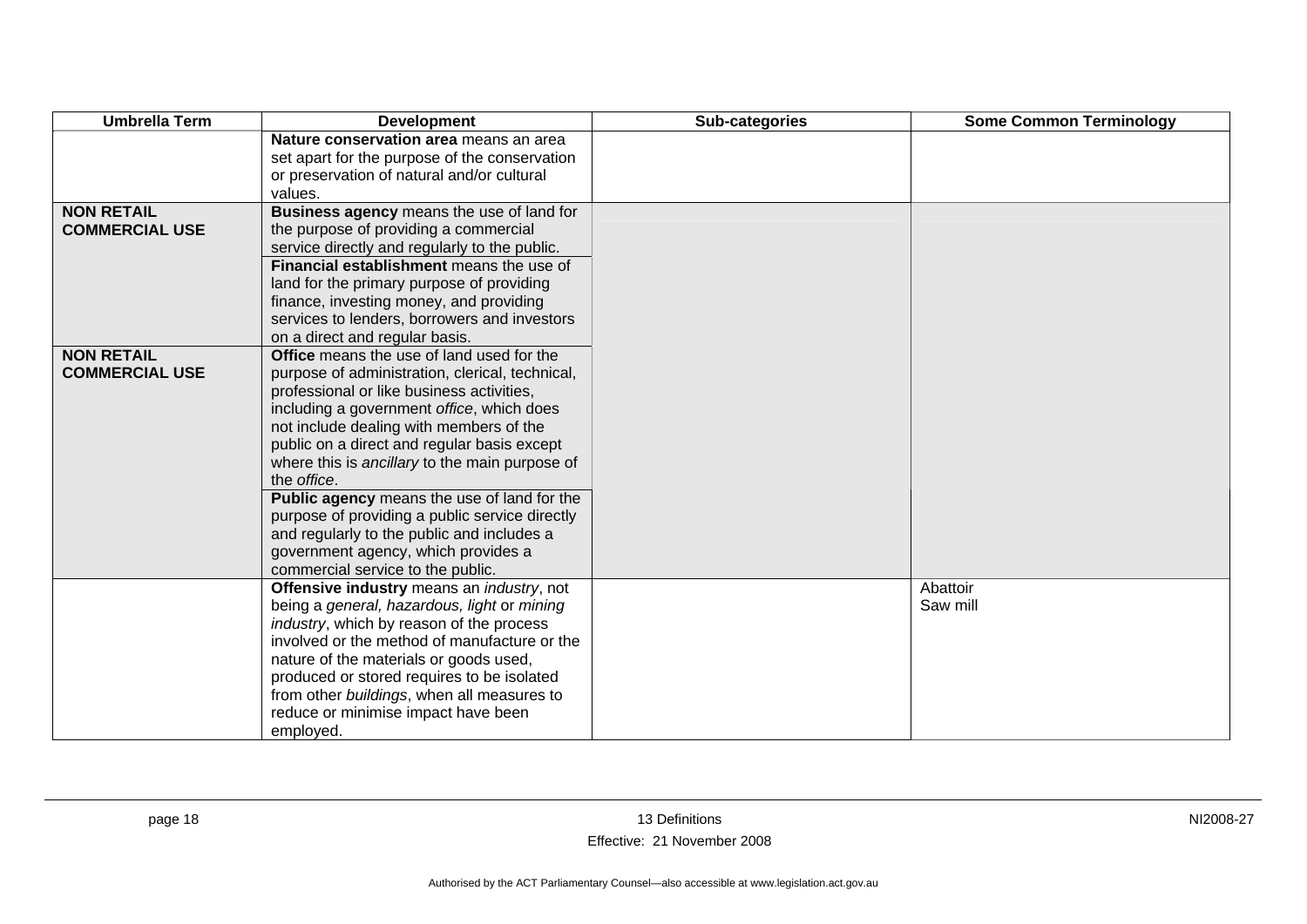| <b>Umbrella Term</b> | <b>Development</b>                                                                                                                                                                                               | Sub-categories                                                                                                                                                      | <b>Some Common Terminology</b>                                                                                                                                                                                                                                                                                                                                                                                                        |
|----------------------|------------------------------------------------------------------------------------------------------------------------------------------------------------------------------------------------------------------|---------------------------------------------------------------------------------------------------------------------------------------------------------------------|---------------------------------------------------------------------------------------------------------------------------------------------------------------------------------------------------------------------------------------------------------------------------------------------------------------------------------------------------------------------------------------------------------------------------------------|
|                      | Office see NON-RETAIL COMMERCIAL<br><b>USE</b>                                                                                                                                                                   | Chancellery means an office attached to<br>an embassy, high commission, consulate,<br>legation or diplomatic residence which is<br>specifically for diplomatic use. | Chancellery<br>Departmental offices<br>Private sector offices<br>Professional suite<br>Statutory authority offices                                                                                                                                                                                                                                                                                                                    |
|                      | Outdoor recreation facility means the use<br>of land for a recreation facility serving the<br>sporting or recreational needs of people<br>where the activities are undertaken<br>predominantly outdoors.         |                                                                                                                                                                     | Archery<br>Bowling green<br><b>BMX</b> track<br>Croquet green<br>Enclosed oval<br>Equestrian facility<br>Golf course<br>Grass, Snow ski run<br>Model aviation/aero modelling<br>Motor bike, Mini-Bike track<br>Motor racing track<br>Netball court<br>Racecourse, Trotting track<br>Showground<br>Skate board arena<br>Sporting rifle range<br>Sportsground<br>Stadium, arena<br>Swimming pool (outdoor)<br>Tennis court<br>Velodrome |
|                      | <b>Outbuilding</b> see Ancillary use                                                                                                                                                                             |                                                                                                                                                                     |                                                                                                                                                                                                                                                                                                                                                                                                                                       |
|                      | Overnight camping area means the use of<br>land which is open to public use for holiday<br>and recreational purposes which involves<br>primarily the setting up and use of tents for<br>overnight accommodation. |                                                                                                                                                                     |                                                                                                                                                                                                                                                                                                                                                                                                                                       |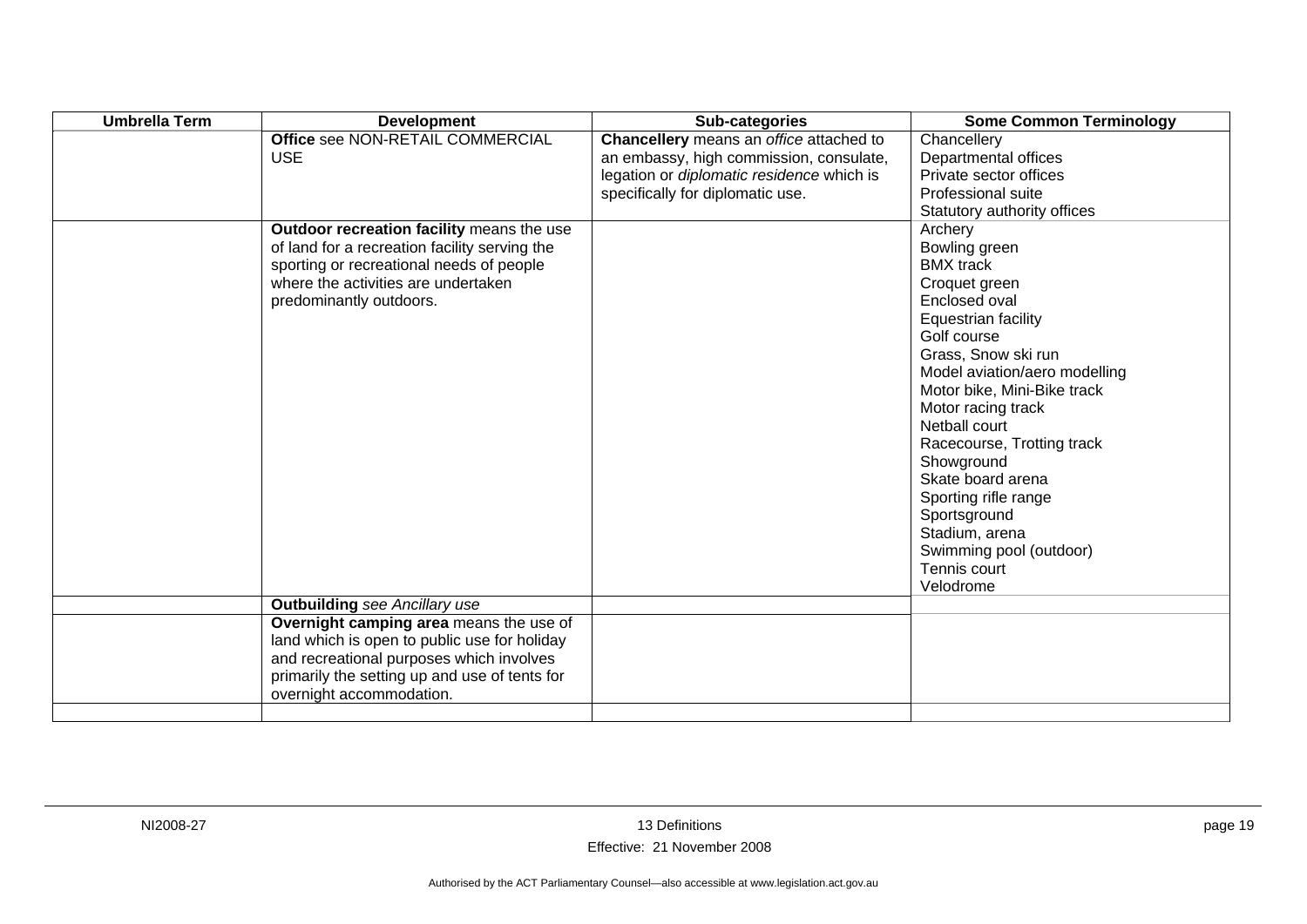| <b>Umbrella Term</b> | <b>Development</b>                             | Sub-categories | <b>Some Common Terminology</b>       |
|----------------------|------------------------------------------------|----------------|--------------------------------------|
|                      | <b>Parkland</b> means the use of land which is |                | Botanic gardens and public arboretum |
|                      | unrestricted to public access and which is for |                | Hilltop reserve                      |
|                      | recreation, conservation or amenity purposes   |                | Lake, rivershore reserve             |
|                      | and includes facilities for the enjoyment and  |                | Picnic area                          |
|                      | convenience of the public, such as kiosks,     |                | Playground                           |
|                      | car parks, shelters, pavilions, public toilets |                | Public park                          |
|                      | and the like. The term also includes the use   |                | Public lookout                       |
|                      | of the land for the management of              |                | Recreational reserve                 |
|                      | stormwater drainage, for community paths       |                | Regional park                        |
|                      | and landscape buffers, and for other minor     |                | Town park                            |
|                      | utility purposes where such uses can be        |                |                                      |
|                      | integrated into the open space system.         |                |                                      |
|                      | Pedestrian plaza means an open or              |                |                                      |
|                      | sheltered area other than part of a building,  |                |                                      |
|                      | used principally for free pedestrian           |                |                                      |
|                      | movement in which vehicular traffic is         |                |                                      |
|                      | forbidden or limited.                          |                |                                      |
|                      | Personal service see SHOP                      |                | Dry cleaner                          |
|                      |                                                |                | Hairdresser                          |
|                      |                                                |                | Massage parlour                      |
|                      |                                                |                | Photographer                         |
|                      |                                                |                | Shoe repairer                        |
|                      |                                                |                | Skin care                            |
|                      | Place of assembly means the use of land        |                | Auditorium                           |
|                      | for gatherings of people to attend functions,  |                | Convention centre                    |
|                      | whether or not for the purposes of gain.       |                | <b>Exhibition hall</b>               |
|                      |                                                |                | Reception rooms                      |
|                      |                                                |                | Trade fair                           |
|                      | Place of worship see COMMUNITY USE             |                | Chapel                               |
|                      |                                                |                | Church                               |
|                      |                                                |                | Mosque                               |
|                      |                                                |                | Shrine                               |
|                      |                                                |                | Synagogue                            |
|                      |                                                |                | Temple                               |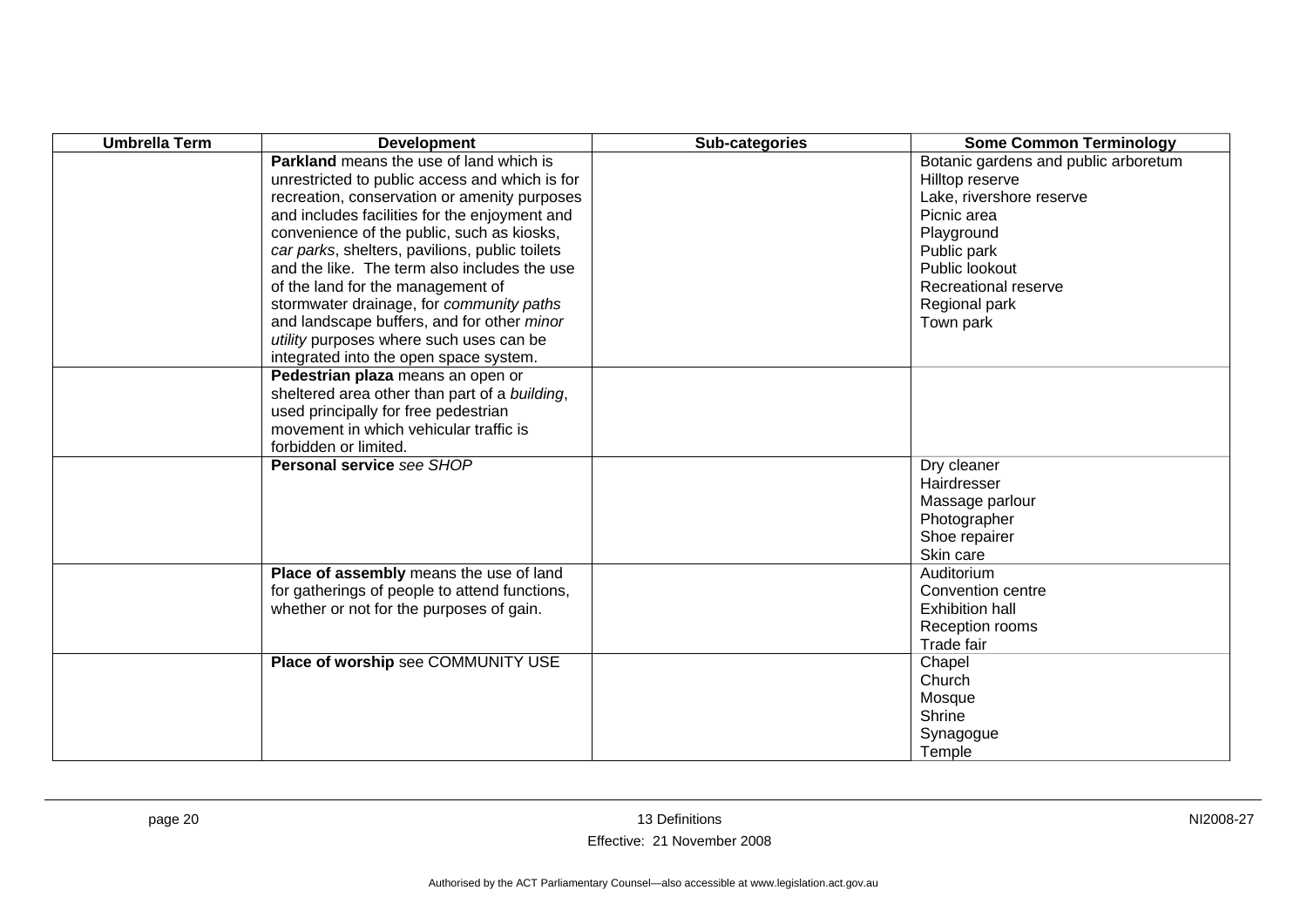| <b>Umbrella Term</b> | <b>Development</b>                             | Sub-categories                             | <b>Some Common Terminology</b> |
|----------------------|------------------------------------------------|--------------------------------------------|--------------------------------|
|                      | Plant and equipment hire establishment         |                                            |                                |
|                      | means the use of land where plant and          |                                            |                                |
|                      | equipment are stored, displayed and hired      |                                            |                                |
|                      | out or leased to persons for intermittent use, |                                            |                                |
|                      | but does not include premises used for the     |                                            |                                |
|                      | purposes of hiring home entertainment          |                                            |                                |
|                      | equipment, such as stereo sound systems,       |                                            |                                |
|                      | televisions, video cassette recorders, video   |                                            |                                |
|                      | tapes and the like.                            |                                            |                                |
|                      | Plantation forestry means the growing of       |                                            | Hardwood plantation forestry   |
|                      | trees in plantation form for the production of |                                            | Pine plantation                |
|                      | fibres, pulp, timber and logs, and including   |                                            |                                |
|                      | roads, tracks and break construction,          |                                            |                                |
|                      | cultivation, planting, fertilising, tending,   |                                            |                                |
|                      | harvesting and regeneration and associated     |                                            |                                |
|                      | facilities such as depots for storage of       |                                            |                                |
|                      | equipment, plants, materials and fuel, vehicle |                                            |                                |
|                      | workshops and garaging, fire fighting          |                                            |                                |
|                      | facilities and accommodation for               |                                            |                                |
|                      | administration and support staff.              |                                            |                                |
|                      | Playing field means the use of land which is   |                                            | Unfenced oval                  |
|                      | unrestricted to public access and which is     |                                            |                                |
|                      | used for the conduct of sports, athletics and  |                                            |                                |
|                      | games and includes facilities with such land   |                                            |                                |
|                      | for the enjoyment or convenience of the        |                                            |                                |
|                      | public such as kiosks, car parks, changing     |                                            |                                |
|                      | facilities, pavilions and the like.            |                                            |                                |
|                      | Power generation station see MAJOR             | Hydro-electric power generation means      |                                |
|                      | UTILITY INSTALLATION                           | the regulation and diversion of streamflow |                                |
|                      |                                                | for the purpose of generating electric     |                                |
|                      |                                                | power.                                     |                                |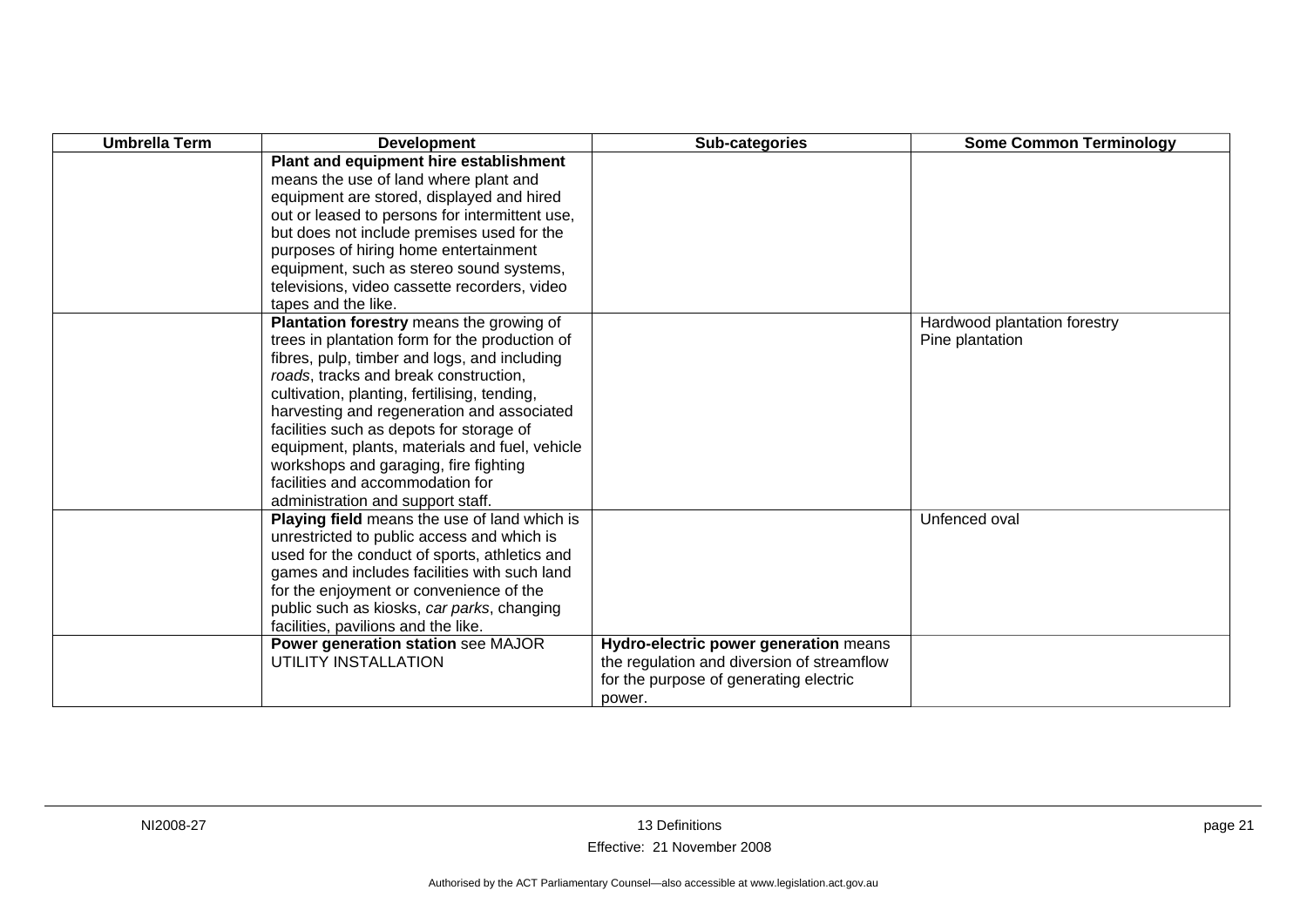| <b>Umbrella Term</b> | <b>Development</b>                                                                                                                                                                                                                                                                                                                                             | Sub-categories | <b>Some Common Terminology</b>                                                                                                                                                    |
|----------------------|----------------------------------------------------------------------------------------------------------------------------------------------------------------------------------------------------------------------------------------------------------------------------------------------------------------------------------------------------------------|----------------|-----------------------------------------------------------------------------------------------------------------------------------------------------------------------------------|
|                      | <b>Produce market</b> means the use of land for<br>the sale from market buildings or stalls of<br>fruit and vegetables and other primary<br>produce and may include the sale of other<br>products, which complement this primary<br>purpose.                                                                                                                   |                | Fruit and vegetable stall                                                                                                                                                         |
|                      | Public agency see NON-RETAIL<br><b>COMMERCIAL USE</b>                                                                                                                                                                                                                                                                                                          |                | <b>CES</b> office<br><b>Community and Health Services</b><br>Departmental shopfront<br>Legal Aid office<br>Motor registry<br>Post office<br><b>Totalisator Agency Board (TAB)</b> |
|                      | Public transport facility means the use of<br>land for the assembly, transport or dispersal<br>of passengers travelling by any form of<br>public transport, whether or not such public<br>transport is provided by a public or private<br>agency, and excludes any facilities required<br>for the parking, and manoeuvring of any<br>public transport vehicle. |                | Bus interchange<br>Bus terminal (interstate)<br>Driver rest facility<br>Inter-town public transport route<br>Transport ticket services                                            |
|                      | Railway use means any of the following<br>uses:<br>a) a railway line for passenger and/or<br>freight movement;<br>b) a railway station;<br>c) a railway freight terminal; and/or<br>d) a railway equipment maintenance<br>depot;<br>and includes land and reservations of land<br>set aside for railway purposes.                                              |                |                                                                                                                                                                                   |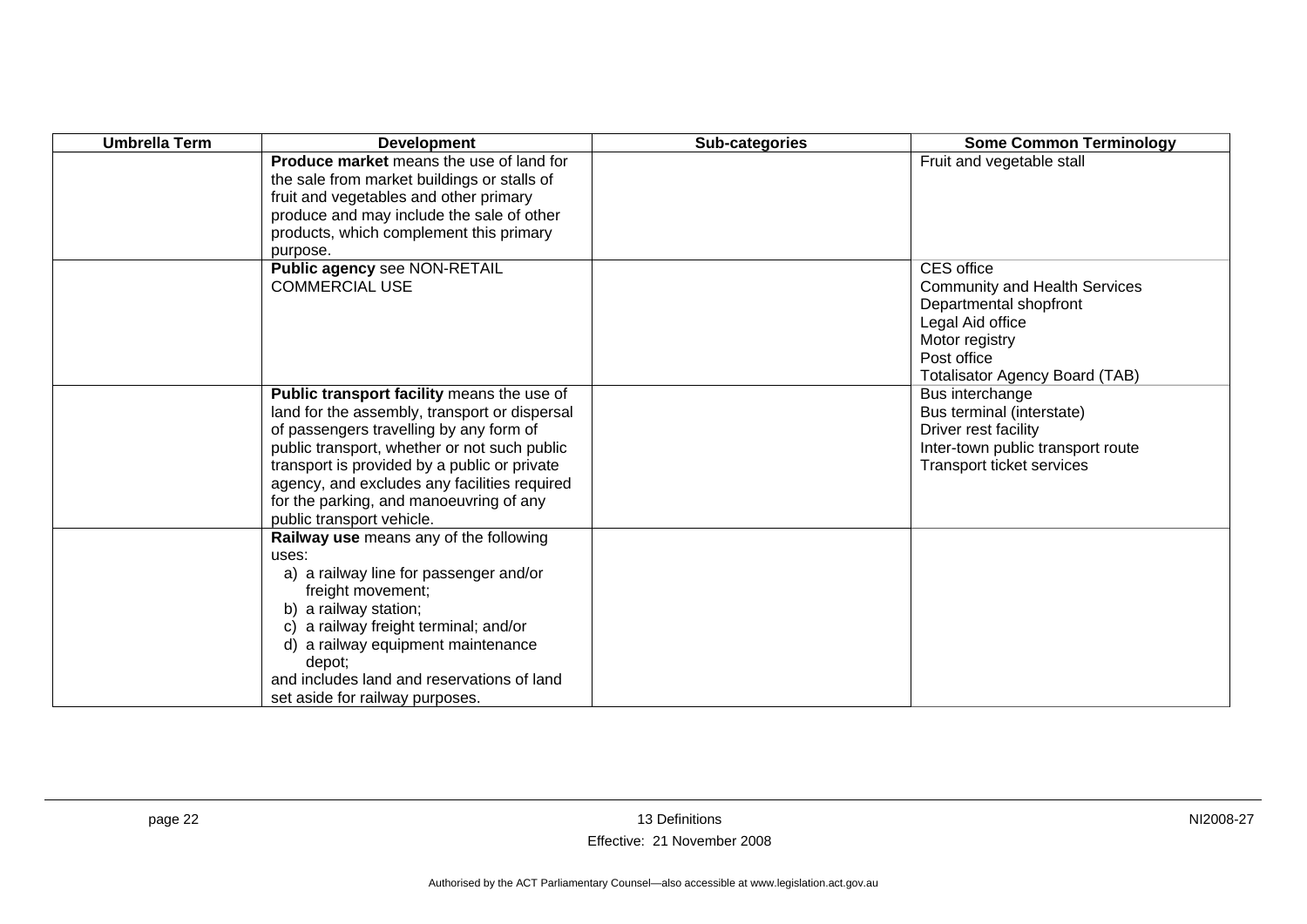| <b>Umbrella Term</b> | <b>Development</b>                                                                                                                                                                                                                                                                                                                                            | Sub-categories | <b>Some Common Terminology</b>                                                                                           |
|----------------------|---------------------------------------------------------------------------------------------------------------------------------------------------------------------------------------------------------------------------------------------------------------------------------------------------------------------------------------------------------------|----------------|--------------------------------------------------------------------------------------------------------------------------|
|                      | Recyclable materials collection means the<br>use of land for depositing and temporarily<br>storing discarded materials that are suitable<br>for recycling, such as paper, glass, clothing,<br>garden waste and plastics, which are to be<br>transported elsewhere for recycling.                                                                              |                |                                                                                                                          |
|                      | Recycling facility means the use of land for<br>depositing, storing, separating, dismantling,<br>salvaging, treating, renovating or<br>redistributing discarded materials and scrap<br>goods for use as recycled materials, such as<br>paper, glass, plastics, timber, garden and<br>food waste, metals, manufacturing off-cuts,<br>household goods and oils. |                | Composting facility<br>Motor vehicle wrecker's yard<br>Scrap metal dealer<br>Second-hand building materials yard         |
|                      | Religious associated use see<br><b>COMMUNITY USE</b>                                                                                                                                                                                                                                                                                                          |                | Church meeting hall<br>Convent<br>Monastery<br>Presbytery, Manse, Rectory<br>Priory                                      |
|                      | Relocatable unit see Single dwelling<br>housing                                                                                                                                                                                                                                                                                                               |                | <b>Granny Flat</b><br>Transportable Home                                                                                 |
|                      | <b>Residential Care Accommodation see</b><br><b>RESIDENTIAL USE</b>                                                                                                                                                                                                                                                                                           |                | nursing home,<br>hospice,<br>supported dwelling,<br>Special dwelling,<br>convalescent home,<br><b>Retirement Complex</b> |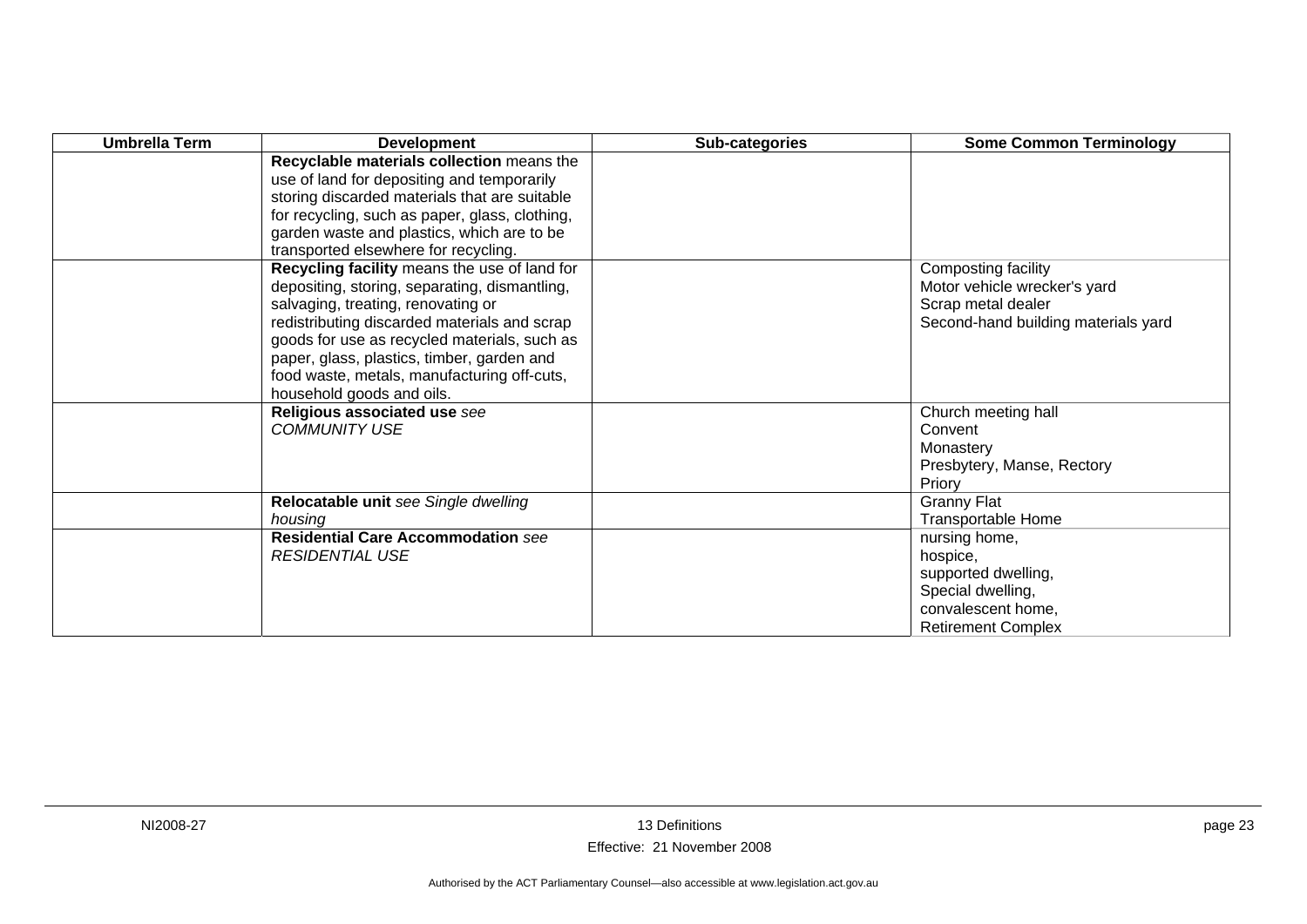| <b>Umbrella Term</b>   | <b>Development</b>                                                                                                                                                                                                                                                                                                                                                                                        | Sub-categories                                                                                                                                                                                                                                                                                                                                                                           | <b>Some Common Terminology</b> |
|------------------------|-----------------------------------------------------------------------------------------------------------------------------------------------------------------------------------------------------------------------------------------------------------------------------------------------------------------------------------------------------------------------------------------------------------|------------------------------------------------------------------------------------------------------------------------------------------------------------------------------------------------------------------------------------------------------------------------------------------------------------------------------------------------------------------------------------------|--------------------------------|
| <b>RESIDENTIAL USE</b> | Caretaker's residence means any dwelling<br>used for the residence of a caretaker, in<br>connection with another land use, including<br>industry and commercial activity.                                                                                                                                                                                                                                 | Diplomatic residence means a dwelling<br>specifically for the residential use of<br>diplomatic staff of an embassy, a high<br>commission, a legation or a consulate.<br>Special dwelling means a dwelling used<br>or to be used by a government agency or<br>community organisation receiving<br>government funding or housing assistance,<br>to provide shelter and support for persons |                                |
|                        | Home business means the use of a<br>residential lease for carrying on a profession,<br>trade, occupation or calling on the land.                                                                                                                                                                                                                                                                          | with special accommodation needs.                                                                                                                                                                                                                                                                                                                                                        |                                |
|                        | Multi-unit housing means the use of land<br>for more than one dwelling and includes but<br>is not limited to dual occupancy housing and<br>triple occupancy housing.                                                                                                                                                                                                                                      |                                                                                                                                                                                                                                                                                                                                                                                          |                                |
|                        | Single dwelling housing means the use of<br>land for residential purposes for a single<br>dwelling only.                                                                                                                                                                                                                                                                                                  |                                                                                                                                                                                                                                                                                                                                                                                          |                                |
|                        | <b>Residential Care Accommodation means</b><br>the use of land by an agency or organisation<br>that exists for the purposes of providing<br>accommodation and services such as the<br>provision of meals; domestic services and<br>personal care for persons requiring support.<br>Although services must be delivered on site,<br>management and preparation may be carried<br>out on site or elsewhere. |                                                                                                                                                                                                                                                                                                                                                                                          |                                |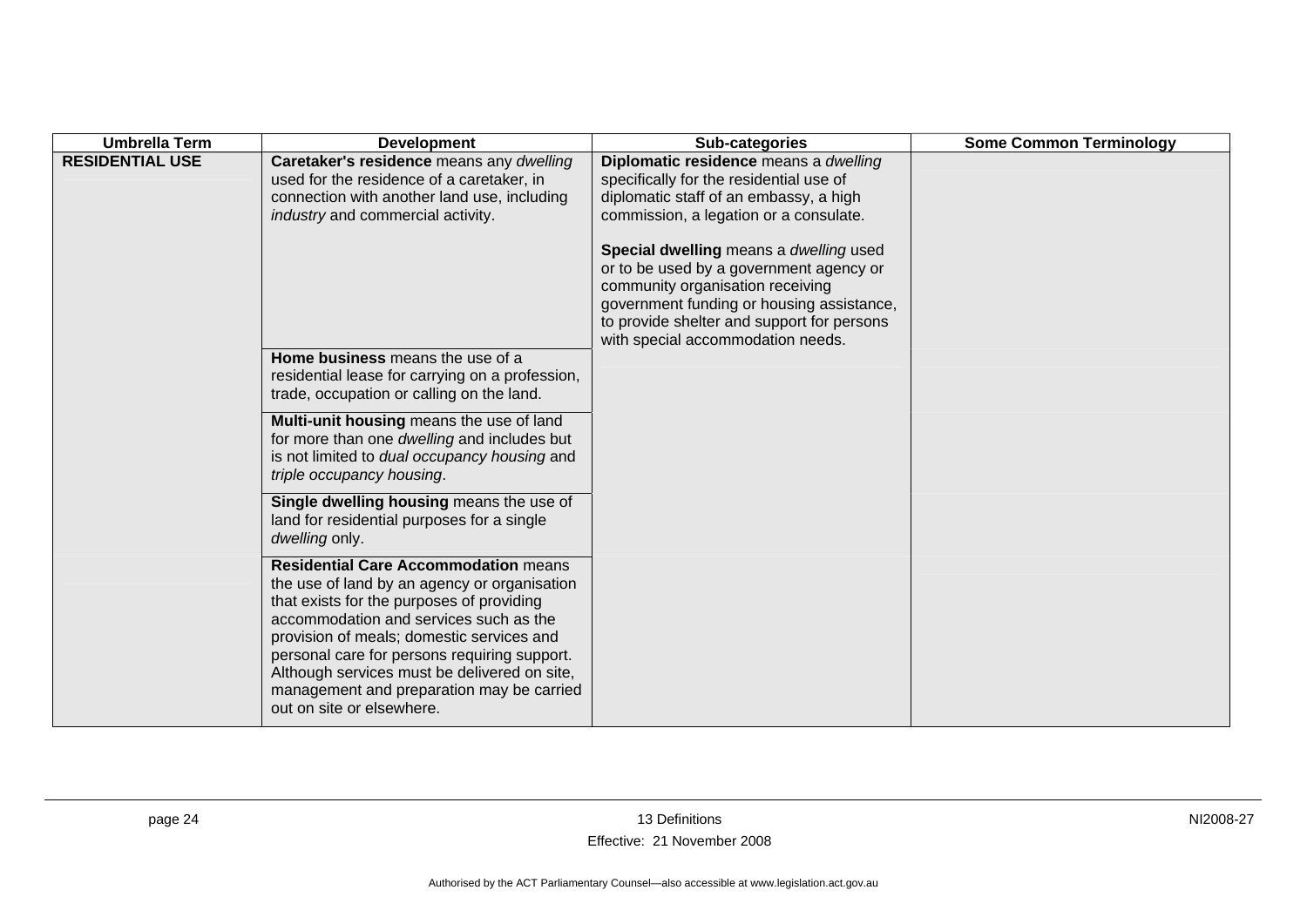| <b>Umbrella Term</b>   | <b>Development</b>                                                                                                                                                                                                                                                                                                                                                                                                                                                                                                              | Sub-categories | <b>Some Common Terminology</b>                                                                      |
|------------------------|---------------------------------------------------------------------------------------------------------------------------------------------------------------------------------------------------------------------------------------------------------------------------------------------------------------------------------------------------------------------------------------------------------------------------------------------------------------------------------------------------------------------------------|----------------|-----------------------------------------------------------------------------------------------------|
| <b>RESIDENTIAL USE</b> | Retirement complex means the use of land<br>for permanent residential accommodation for<br>persons aged 55 years or over and which<br>consists of a grouping of self-care units as<br>well as a hostel and/or nursing home<br>accommodation together with ancillary<br>facilities provided for the use of residents.<br>Ancillary facilities may include chapels,<br>medical consulting rooms, meeting rooms,<br>recreational facilities, therapy rooms, kiosk<br>facilities and the like.                                      |                |                                                                                                     |
|                        | Supportive Housing means the use of land<br>for residential accommodation for persons in<br>need of support, which is managed by a<br>Territory approved organisation that provides<br>a range of support services such as<br>counselling, domestic assistance and<br>personal care for residents as required.<br>Although such services must be able to be<br>delivered on site, management and<br>preparation may be carried out on site or<br>elsewhere. Housing may be provided in the<br>form of self-contained dwellings. |                |                                                                                                     |
|                        | <b>Restaurant</b> means the use of land for the<br>primary purpose of providing food for<br>consumption on the premises whether or not<br>the premises are licensed premises under<br>the Liquor Act 1975 and whether or not<br>entertainment is provided.                                                                                                                                                                                                                                                                      |                | Common Terminology for 'Restaurant' was<br>removed on 16 October 2006 under<br>Variation Number 256 |
|                        | Retail plant nursery see SHOP                                                                                                                                                                                                                                                                                                                                                                                                                                                                                                   |                |                                                                                                     |
|                        | Retirement complex see RESIDENTIAL<br><b>USE</b>                                                                                                                                                                                                                                                                                                                                                                                                                                                                                |                |                                                                                                     |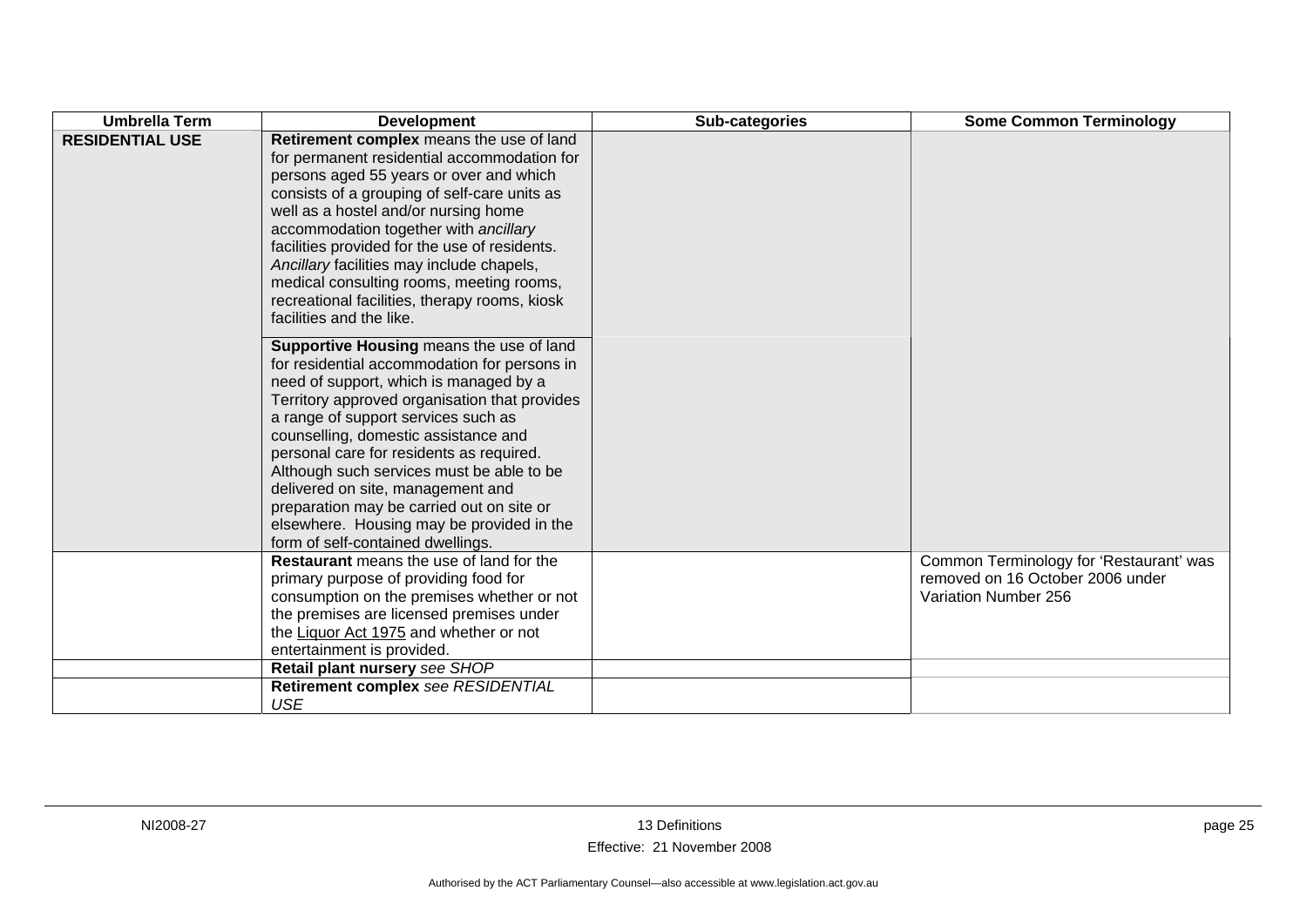| <b>Umbrella Term</b> | <b>Development</b>                            | Sub-categories | <b>Some Common Terminology</b>         |
|----------------------|-----------------------------------------------|----------------|----------------------------------------|
|                      | Road means any way or street (so called),     |                |                                        |
|                      | whether in existence or under reserve, open   |                |                                        |
|                      | to the public which is provided and           |                |                                        |
|                      | maintained for the passage of vehicles,       |                |                                        |
|                      | persons and animals and which may include     |                |                                        |
|                      | footpaths, community paths, bus lay-bys and   |                |                                        |
|                      | turning areas, or traffic controls.           |                |                                        |
|                      | Sand and gravel extraction means the          |                |                                        |
|                      | extraction of sand and gravel deposited in    |                |                                        |
|                      | the bed of a stream or flood plain, or of     |                |                                        |
|                      | deposits associated with deposition in a      |                |                                        |
|                      | previous geological period.                   |                |                                        |
|                      | Scientific research establishment means       |                | Agricultural research facility         |
|                      | the use of land for the purpose of scientific |                | <b>CSIRO</b> facility                  |
|                      | research including the development of         |                | Meteorological use                     |
|                      | electronic technology, biotechnology or other |                | Observatory                            |
|                      | scientific disciplines for application to     |                | Plant and animal quarantine facilities |
|                      | commerce, industry, or government.            |                | Rural research field stations          |
|                      |                                               |                | Scientific laboratory                  |
|                      | Serviced apartment see COMMERCIAL             |                |                                        |
|                      | <b>ACCOMMODATION USE</b>                      |                |                                        |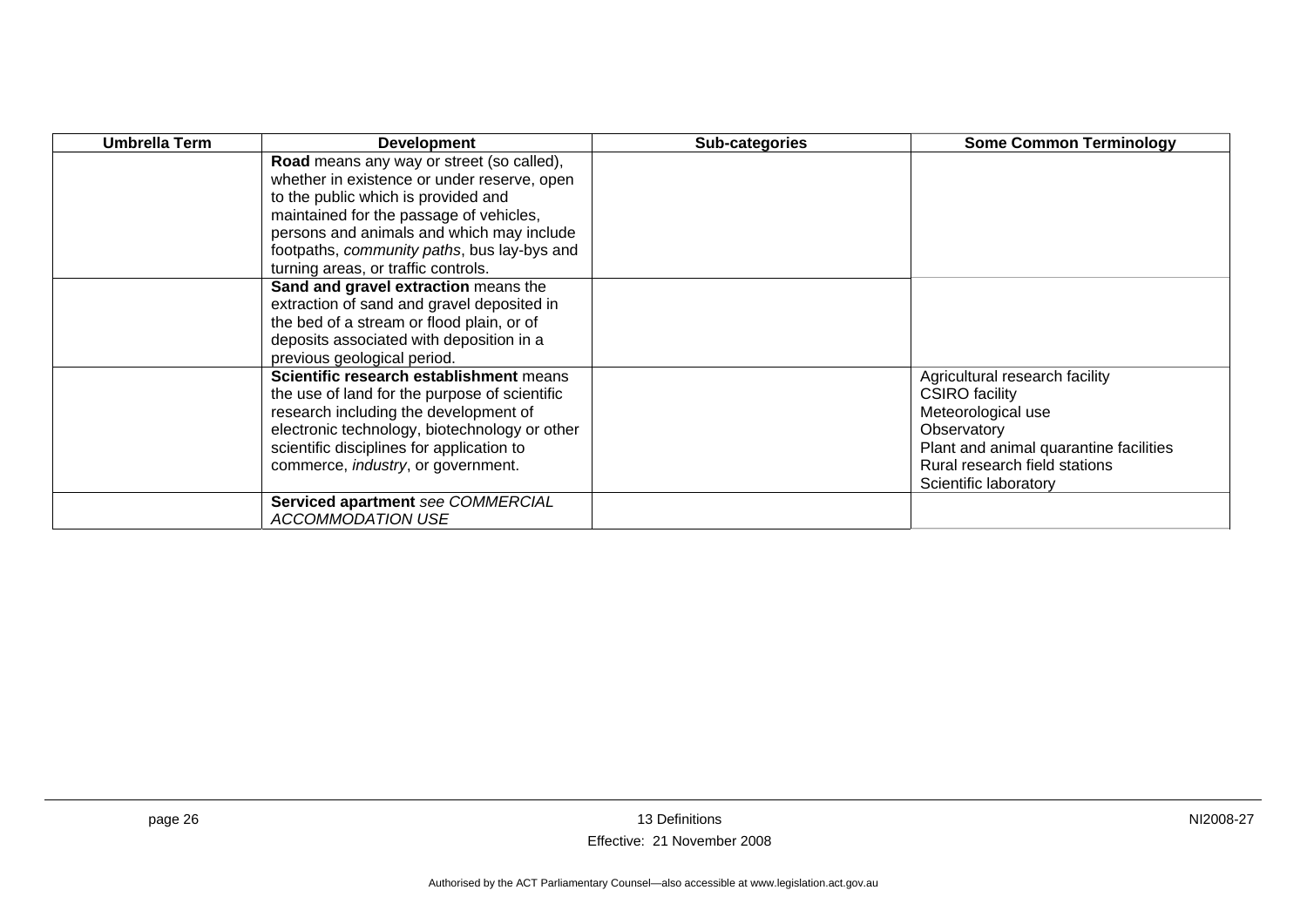| Umbrella Term | <b>Development</b>                              | Sub-categories | <b>Some Common Terminology</b> |
|---------------|-------------------------------------------------|----------------|--------------------------------|
|               | Service station means the use of land for       |                |                                |
|               | the fuelling and/or servicing of motor vehicles |                |                                |
|               | involving the sale by retail of petrol, oil and |                |                                |
|               | other petroleum products whether or not the     |                |                                |
|               | land is also used for any one or more of the    |                |                                |
|               | following purposes:                             |                |                                |
|               | a) the sale by retail of spare parts and        |                |                                |
|               | accessories for motor vehicles;                 |                |                                |
|               | b) washing and greasing of motor                |                |                                |
|               | vehicles;                                       |                |                                |
|               | c) installation of accessories;                 |                |                                |
|               | d) the retail sale of other goods, within an    |                |                                |
|               | ancillary retail area not greater than          |                |                                |
|               | 150 $m^2$ in area;                              |                |                                |
|               | e) providing toilet facilities, amenities and   |                |                                |
|               | service for motorists;                          |                |                                |
|               | repairing and servicing of motor                |                |                                |
|               | vehicles (other than body building,             |                |                                |
|               | panel beating or spray painting); and           |                |                                |
|               | g) the hiring of trailers.                      |                |                                |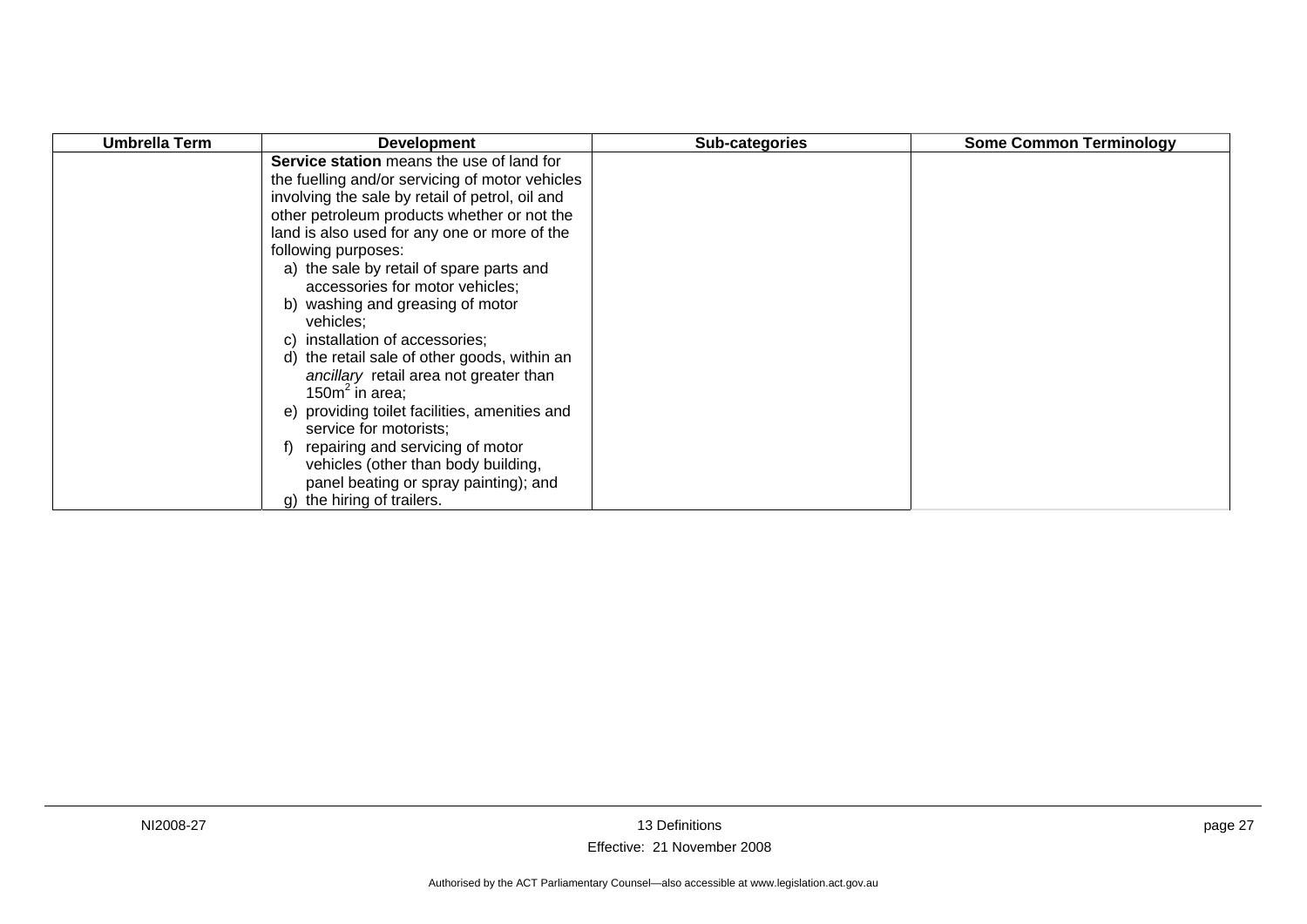| <b>Umbrella Term</b>          | <b>Development</b>                              | Sub-categories | <b>Some Common Terminology</b> |
|-------------------------------|-------------------------------------------------|----------------|--------------------------------|
| <b>SHOP</b>                   | Bulky goods retailing means a shop which        |                | Antique dealer                 |
| means the use of land for     | includes a loading dock within the building,    |                | Art, craft or sculpture dealer |
| the purpose of selling,       | and where the goods or materials sold or        |                | Auction room                   |
| exposing or offering the      | displayed are of such a size, shape or weight   |                | <b>Butcher</b>                 |
| sale by retail or hire, goods | as to require:                                  |                | Camping supplies store         |
| and personal services         | a) a large area for handling, storage or        |                | Chemist                        |
|                               | display; and/or                                 |                | Delicatessen                   |
|                               | b) direct vehicular access to the site by       |                | Florist                        |
|                               | members of the public, for the purpose          |                | Gift shop                      |
|                               | of loading goods or materials into their        |                | Greengrocer                    |
|                               | vehicles after purchase, but does not           |                | Grocer                         |
|                               | include any shop used primarily for the         |                | Household appliances           |
|                               | sale of food or clothing.                       |                | Liquor store                   |
|                               |                                                 |                | Newsagent                      |
|                               |                                                 |                | Pet shop                       |
|                               |                                                 |                | Photographic store             |
|                               |                                                 |                | Sound centre                   |
|                               |                                                 |                | Sportsgoods                    |
|                               |                                                 |                | Toy store                      |
|                               |                                                 |                | Video hire                     |
|                               | <b>Department store</b> means a shop in which   |                |                                |
|                               | goods are sold by separate departments          |                |                                |
|                               | within the shop and from which a significant    |                |                                |
|                               | amount or proportion of retail sales occur      |                |                                |
|                               | from at least four of the following types of    |                |                                |
|                               | goods: furniture and floor coverings; fabrics   |                |                                |
|                               | and household textiles; clothing; footwear;     |                |                                |
|                               | household appliances; china, glassware and      |                |                                |
|                               | domestic hardware.                              |                |                                |
|                               | Personal service means a shop used              |                |                                |
|                               | primarily for selling services and in which the |                |                                |
|                               | sale of goods is ancillary to the service       |                |                                |
|                               | provided.                                       |                |                                |
|                               |                                                 |                |                                |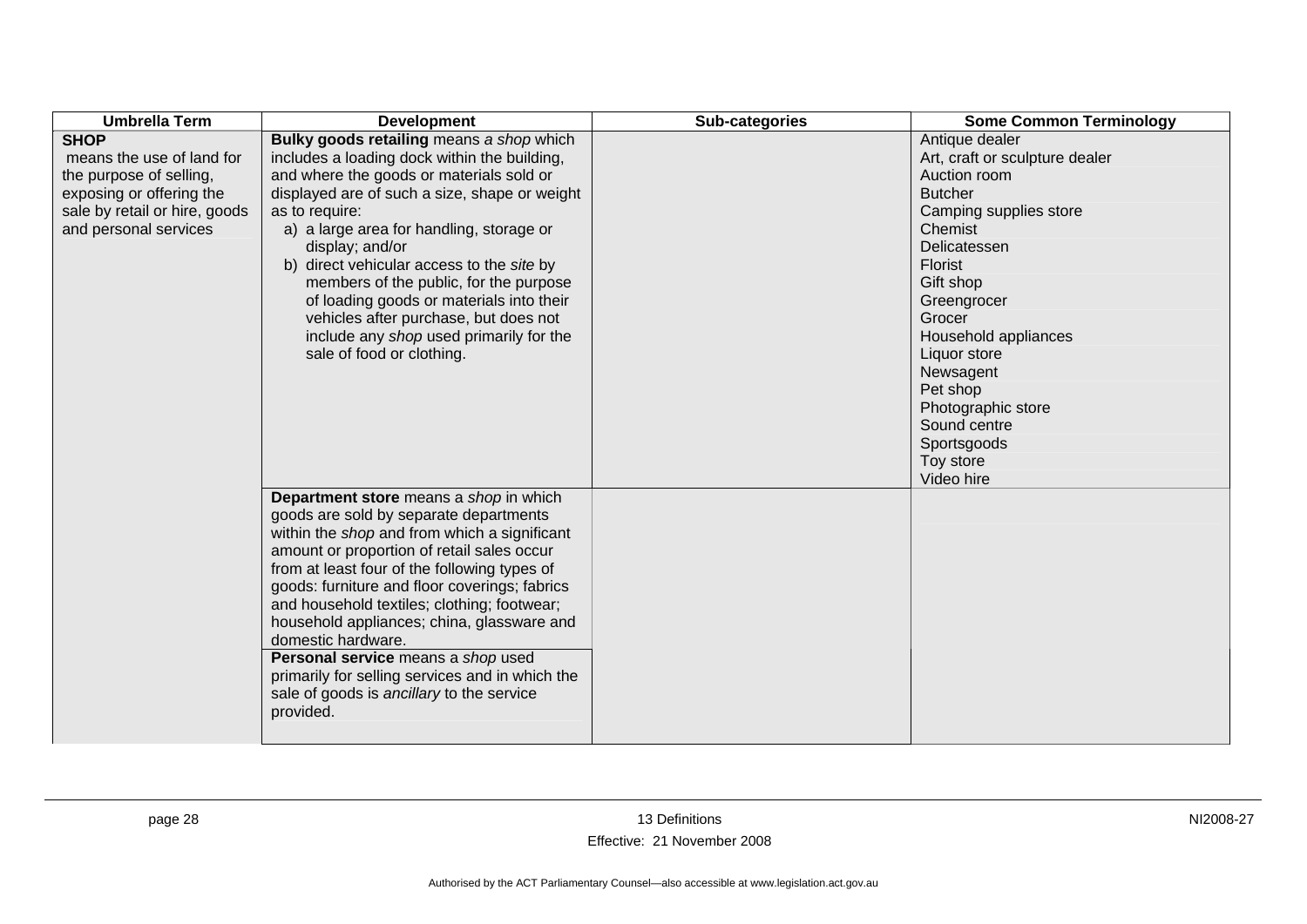| <b>Umbrella Term</b>                                                                                                                                      | <b>Development</b>                                                                                                                                                                                                                                                                              | Sub-categories                                                                                                                                                                                                                                                                                                                                                                                                                                                                                                                                                   | <b>Some Common Terminology</b> |
|-----------------------------------------------------------------------------------------------------------------------------------------------------------|-------------------------------------------------------------------------------------------------------------------------------------------------------------------------------------------------------------------------------------------------------------------------------------------------|------------------------------------------------------------------------------------------------------------------------------------------------------------------------------------------------------------------------------------------------------------------------------------------------------------------------------------------------------------------------------------------------------------------------------------------------------------------------------------------------------------------------------------------------------------------|--------------------------------|
|                                                                                                                                                           | Retail plant nursery means a shop used for<br>the propagation and sale of plants, shrubs,<br>trees and garden supplies.                                                                                                                                                                         |                                                                                                                                                                                                                                                                                                                                                                                                                                                                                                                                                                  |                                |
| <b>SHOP</b><br>means the use of land for<br>the purpose of selling,<br>exposing or offering the<br>sale by retail or hire, goods<br>and personal services | Supermarket means a large shop selling<br>food and other household items where the<br>selection of goods is organised on a self-<br>service basis.<br>Take-away food shop means a shop, which<br>is predominantly for the preparation of food<br>and refreshments for consumption<br>elsewhere. |                                                                                                                                                                                                                                                                                                                                                                                                                                                                                                                                                                  |                                |
|                                                                                                                                                           | Sign means any device or representation<br>openly visible to the general public for the<br>purpose of direction or control or information,<br>or displaying an advertisement.                                                                                                                   |                                                                                                                                                                                                                                                                                                                                                                                                                                                                                                                                                                  |                                |
|                                                                                                                                                           | Single dwelling housing see<br><b>RESIDENTIAL USE</b>                                                                                                                                                                                                                                           | Detached house means a building<br>comprising a single dwelling which is not<br>attached to any other building where the<br>dwelling has within its curtilage open space<br>at ground level and private access for the<br>exclusive use of the occupants of the<br>dwelling and may include a free standing<br>dwelling in a multi-unit development.<br>Habitable suite means a room or suite of<br>rooms which is capable of being occupied<br>as a separate domicile within a dwelling but<br>easily reverted to being rooms forming part<br>of that dwelling. |                                |
|                                                                                                                                                           | Single dwelling housing see<br><b>RESIDENTIAL USE</b>                                                                                                                                                                                                                                           | Relocatable unit means a room or suite of<br>rooms capable of being occupied as a<br>separate domicile which is designed and<br>constructed in a manner which enables it to<br>be easily transferred to and/or re-erected<br>on another site.                                                                                                                                                                                                                                                                                                                    |                                |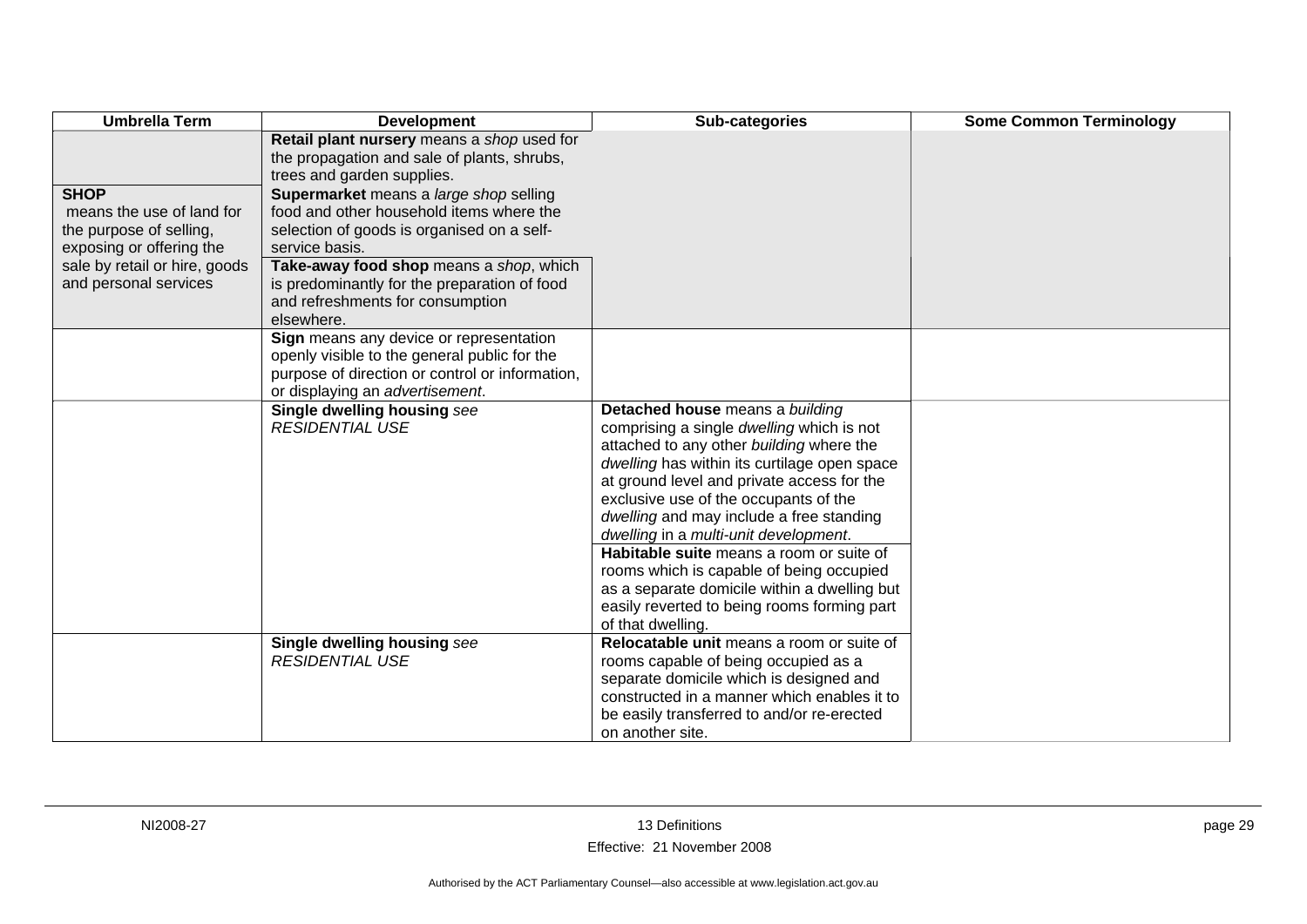| <b>Umbrella Term</b> | <b>Development</b>                                                                                                                                                                                                                                                                                                                                       | Sub-categories | <b>Some Common Terminology</b>                                                                            |
|----------------------|----------------------------------------------------------------------------------------------------------------------------------------------------------------------------------------------------------------------------------------------------------------------------------------------------------------------------------------------------------|----------------|-----------------------------------------------------------------------------------------------------------|
|                      | Special dwelling see RESIDENTIAL USE                                                                                                                                                                                                                                                                                                                     |                | Half-way house<br>Refuge<br>Residential treatment unit                                                    |
|                      | Stock/sale yard means the use of land for<br>the purpose of a market for the sale of<br>animals and the holding of livestock pending<br>their sale.                                                                                                                                                                                                      |                |                                                                                                           |
|                      | Stock water supply see Water storage dam                                                                                                                                                                                                                                                                                                                 |                |                                                                                                           |
|                      | Store means the use of land for the storage,<br>whether permanent or temporary, of goods<br>(not including motor vehicles or obsolete<br>machinery) within or upon which no trade<br>(whether retail or wholesale) or <i>industry</i> is<br>carried on.                                                                                                  |                | Minor industrial area<br>Self storage                                                                     |
|                      | Subdivision has the same meaning as in<br>the Planning and Development Act 2007.                                                                                                                                                                                                                                                                         |                |                                                                                                           |
|                      | <b>Supportive Housing see RESIDENTIAL</b><br><b>USE</b>                                                                                                                                                                                                                                                                                                  |                | aged persons units,<br>community housing,<br>older persons units,<br>rooming house,<br>university college |
|                      | Supermarket see SHOP                                                                                                                                                                                                                                                                                                                                     |                |                                                                                                           |
|                      | Take-away food shop see SHOP                                                                                                                                                                                                                                                                                                                             |                |                                                                                                           |
|                      | Temporary Use means the use of unleased<br>land for a purpose that is temporary in nature<br>and for which a licence may be issued for a<br>maximum term of three years and which may<br>be renewed.                                                                                                                                                     |                |                                                                                                           |
|                      | Tourist facility means the use of land for<br>providing entertainment, recreation, cultural<br>or similar facilities for use mainly by the<br>general touring or holidaying public and may<br>include a restaurant, cafe, bar, service<br>station, tourist accommodation and the retail<br>sale of arts and crafts, souvenirs, antiques<br>and the like. |                | Amusement park<br>Theme park                                                                              |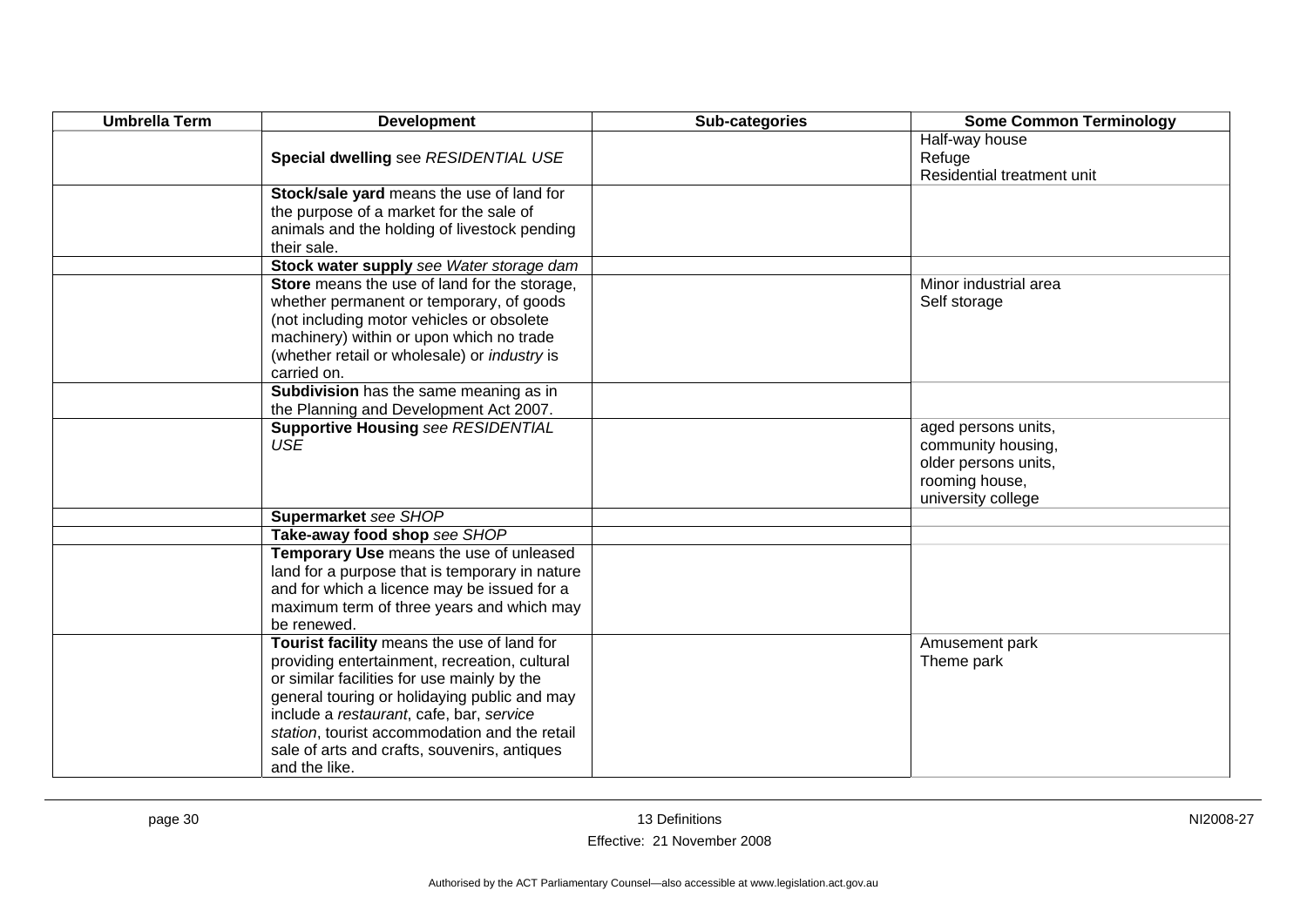| <b>Umbrella Term</b> | <b>Development</b>                                                                           | Sub-categories | <b>Some Common Terminology</b> |
|----------------------|----------------------------------------------------------------------------------------------|----------------|--------------------------------|
|                      | Tourist resort see COMMERCIAL<br><b>ACCOMMODATION USE</b>                                    |                |                                |
|                      | Transport depot means the use of land for                                                    |                |                                |
|                      | the parking or storage of motor vehicles used                                                |                |                                |
|                      | in connection with a commercial or industrial                                                |                |                                |
|                      | transport undertaking.                                                                       |                |                                |
|                      | Treatment plant see MAJOR UTILITY                                                            |                |                                |
|                      | <i><b>INSTALLATION</b></i>                                                                   |                |                                |
|                      | <b>Tunnel see MAJOR UTILITY</b>                                                              |                |                                |
|                      | <b>INSTALLATION</b>                                                                          |                |                                |
|                      | Urban lake, pond and/or retardation basin                                                    |                |                                |
|                      | see MAJOR UTILITY INSTALLATION                                                               |                |                                |
|                      | Vehicle sales means the use of land for the                                                  |                | Boat, caravan dealer           |
|                      | sale, hire, display or offering for sale or hire                                             |                | Car, truck dealer              |
|                      | of new or used motor vehicles, caravans,                                                     |                | Motor cycle dealer             |
|                      | motor cycles, boats, trailers or other                                                       |                |                                |
|                      | vehicles. The term includes the ancillary use                                                |                |                                |
|                      | of such premises for the sale of spare parts<br>or accessories and the storage, cleaning and |                |                                |
|                      | maintenance of such vehicles, but does not                                                   |                |                                |
|                      | include a service station.                                                                   |                |                                |
|                      | Veterinary hospital means the use of land                                                    |                |                                |
|                      | for diagnosis, surgical or medical treatment                                                 |                |                                |
|                      | of animals, and where the animals may be                                                     |                |                                |
|                      | kept on the premises for the purposes of                                                     |                |                                |
|                      | treatment.                                                                                   |                |                                |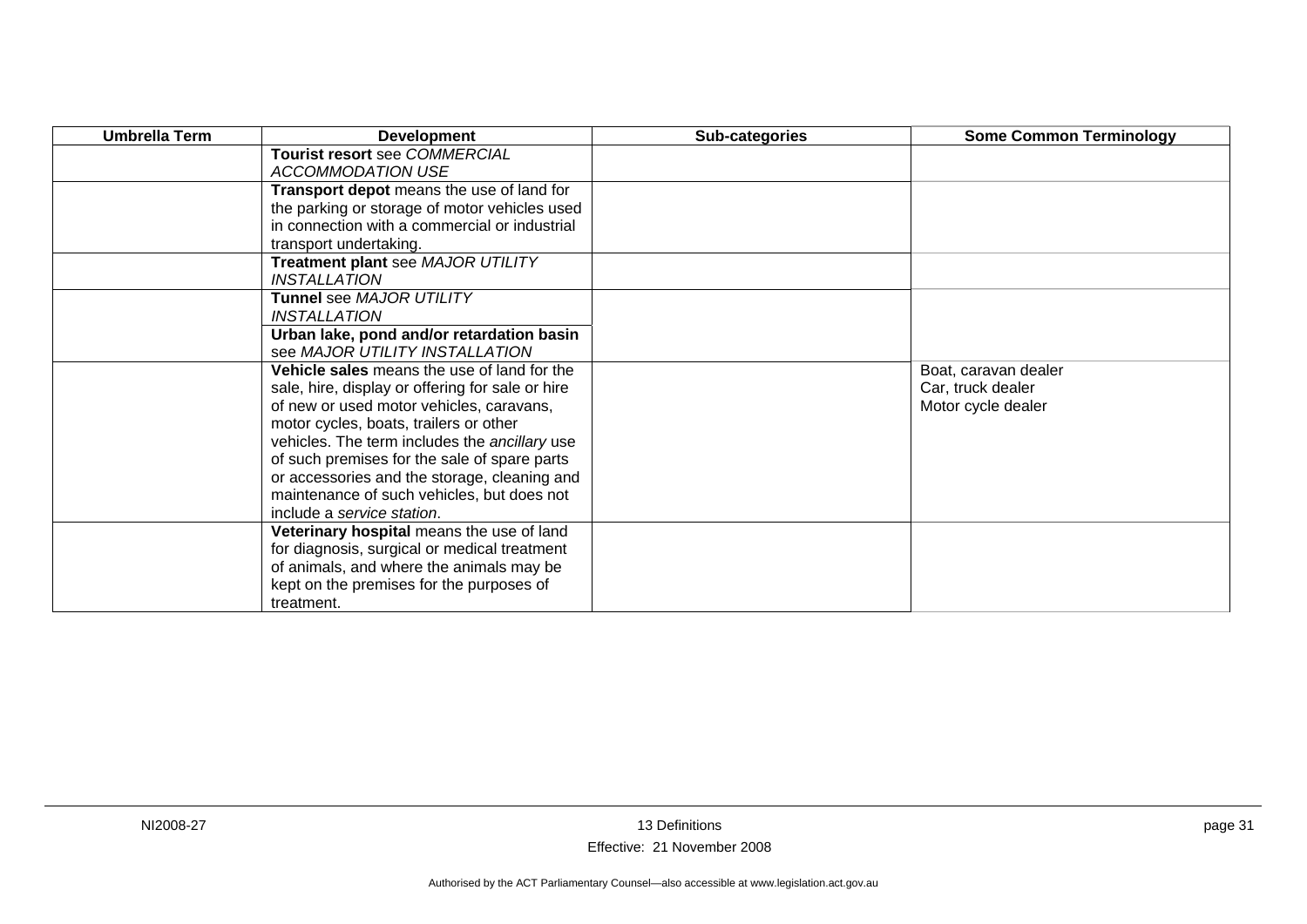| <b>Umbrella Term</b> | <b>Development</b>                               | Sub-categories                | <b>Some Common Terminology</b> |
|----------------------|--------------------------------------------------|-------------------------------|--------------------------------|
|                      | Warehouse means the use of land for the          |                               | Cold storage                   |
|                      | purposes of the bulk sale of goods to be         |                               | Food storage                   |
|                      | retailed by others or the bulk storage of        |                               |                                |
|                      | goods, merchandise or materials pending          |                               |                                |
|                      | their sale and distribution to persons           |                               |                                |
|                      | engaged in the retail trade but does not         |                               |                                |
|                      | include premises used for the purpose of         |                               |                                |
|                      | bulk storage of calcium carbide, flammable       |                               |                                |
|                      | liquid, solid fuel, gas, hide, skins, tallow,    |                               |                                |
|                      | bones, or motor vehicles for recovery of         |                               |                                |
|                      | spare parts or accessories.                      |                               |                                |
|                      | Waste transfer station means the use of          |                               |                                |
|                      | land for the collection of waste into bulk       |                               |                                |
|                      | containers for the further transport to a        |                               |                                |
|                      | landfill site, recycling facility or other waste |                               |                                |
|                      | disposal facility.                               |                               |                                |
|                      | Water storage dam see MAJOR UTILITY              | <b>Distribution reservoir</b> |                                |
|                      | <i><b>INSTALLATION</b></i>                       | <b>Stock water supply</b>     |                                |
|                      | Woodlot means disaggregated plots and            |                               |                                |
|                      | clumps of trees grown for production and/or      |                               |                                |
|                      | landcare shelter belt and landscape              |                               |                                |
|                      | purposes.                                        |                               |                                |
|                      | Zoological facility means the use of land for    |                               | Aquarium                       |
|                      | the containment of animals for viewing by        |                               | Oceanarium                     |
|                      | members of the public.                           |                               | Wildlife sanctuary             |
|                      |                                                  |                               | Zoo                            |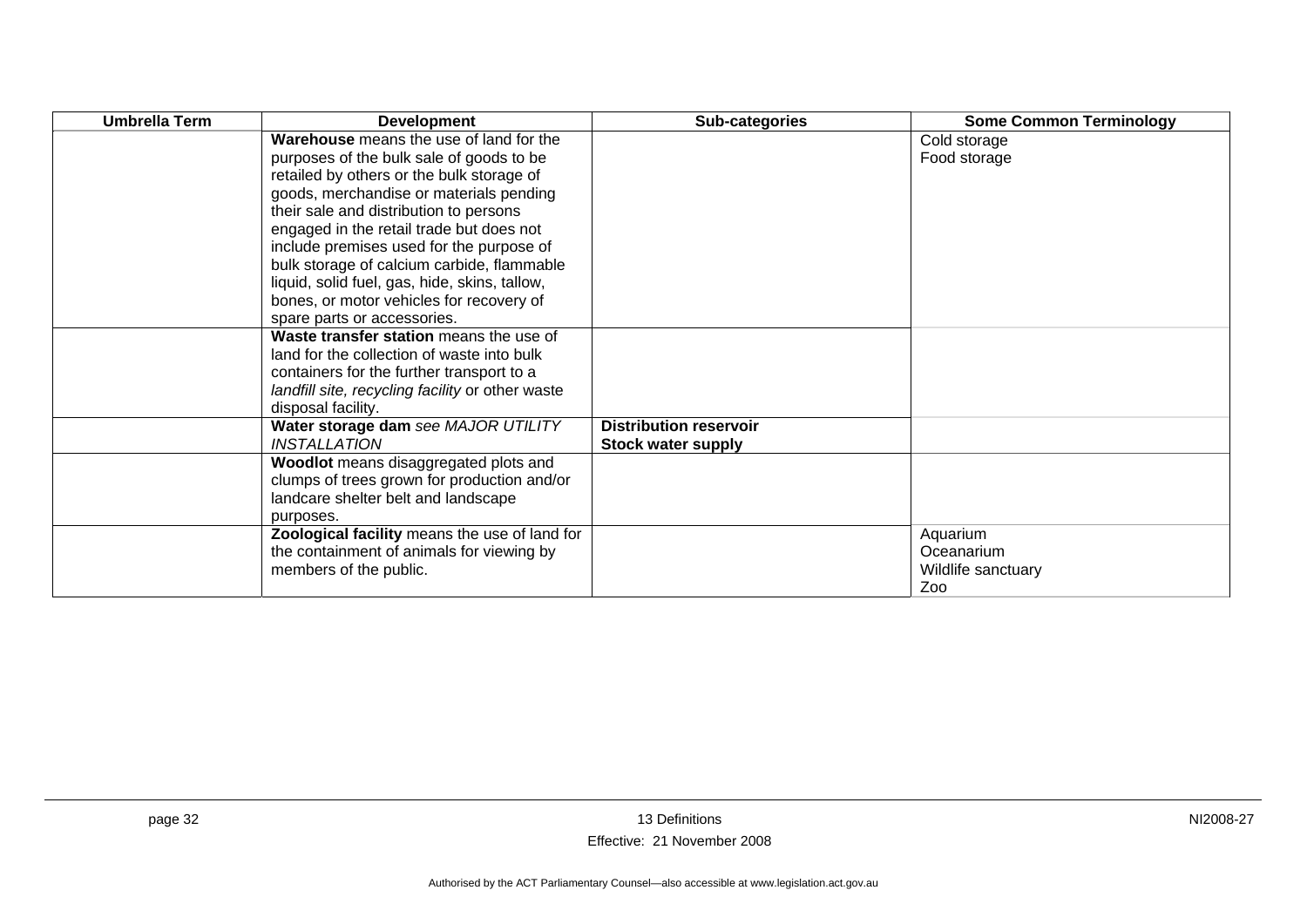## **Part B – Definitions of Terms**

<span id="page-36-0"></span>**Adjacent** means either being contiguous with the subject location; or, if separated only by a *road*, where the *front boundary* faces the section of the road which separates it from the subject location.

**Adjunct** means associated with but not necessarily part of.

**Advertisement** means any device or representation visible to the general public which is for the purpose of directly or indirectly promoting sales or drawing attention to an enterprise or undertaking, and includes any hoarding or similar *structure*, any bunting, flag or streamer, or any balloon used or adapted for use for the display of *advertisements* or attracting attention.

**AEP (Annual Exceedance Probability)** means the probability in any one year of a storm event exceeding a specified stream flow level.

**AHD** means Australian Height Datum.

**Ancillary** means associated with and directly related to, but incidental and subordinate to the predominant use.

**Application** has the same meaning as in the *Planning and Development Act 2007.*

**Approval** has the same meaning as in the *Planning and Development Act 2007*.

**Aquatic habitat** means the lake, river and stream margins, banks and beds, which sustain diverse populations of plants and animals.

**Aquatic migration corridor** means river corridors and associated streams and wetlands upon which a number of animals are dependent for their movement and survival in the region.

**Articulation Zone** means a specified area on a block within which the design of the façade of buildings is required to be articulated in order to provide visual interest to the streetscape. Forms of articulation may include architectural elements and detailing to be incorporated into the building façade and variations to building alignment particularly in response to existing landscape features.

**Attic** means any habitable space contained wholly within a roof pitched at not more than 36 degrees above the ceiling line of the storey immediately below, except for minor elements such as dormer windows and the like. **Authority** means the Planning and Land Authority established by section 7 of the Planning and Land Act 2002

**Backlighting** means, in relation to a *sign*, the internal illumination of a *sign* box and the internal illumination of individual letters or characters comprising a *sign*, provided that the *sign* box, letter or character is constructed of translucent and not transparent materials.

**Balcony** means a small outdoor area, raised above the ground, directly accessible from within the *building* and open except for a balustrade on at least one side.

**Basement** means a space within a *building* where the floor level of the space is predominantly below *natural ground level* and where the *finished floor level* of the level immediately above the space is less than 1.0 metre above *natural ground level*.

**Blank wall** means any wall, which has no openings such as windows or doors.

**Block** means a parcel of land, whether or not the subject of a *lease*.

**Building** includes:

a) an addition to a *building*;

b) a *structure* attached to a *building*; and

c) a part of a *building*.

**Building envelope plan** means a plan relating to *blocks* in an estate specifying envelopes within which *buildings* will be required to be constructed along with any other specific block development controls and which is linked to and approved along with the *Estate Development Plan*.

**Building line** means a line drawn parallel to any *front boundary* along the front face of the *building* or through the point on a *building* closest to the *front boundary*. Where a terrace, landing, porch, *balcony* or verandah is more than 1.5 metres above the adjoining *finished ground level* or is covered by a roof, it shall be deemed to be part of the *building*.

**Carport** means a car shelter wholly or partly enclosed on not more than two sides.

**Communal open space** means common outdoor open space for recreation and relaxation of residents of a housing development.

**Community path system** means a route constructed or under reserve which includes a path (cycle path) open to the public for the use of non-motorised traffic, such as bicycles, pedestrians and joggers, and for motorised wheel chairs.

**Consolidation** has the same meaning as in the *Planning and Development Act 2007*. **Controlled activity** has the same meaning as in the *Planning and Development Act 2007.*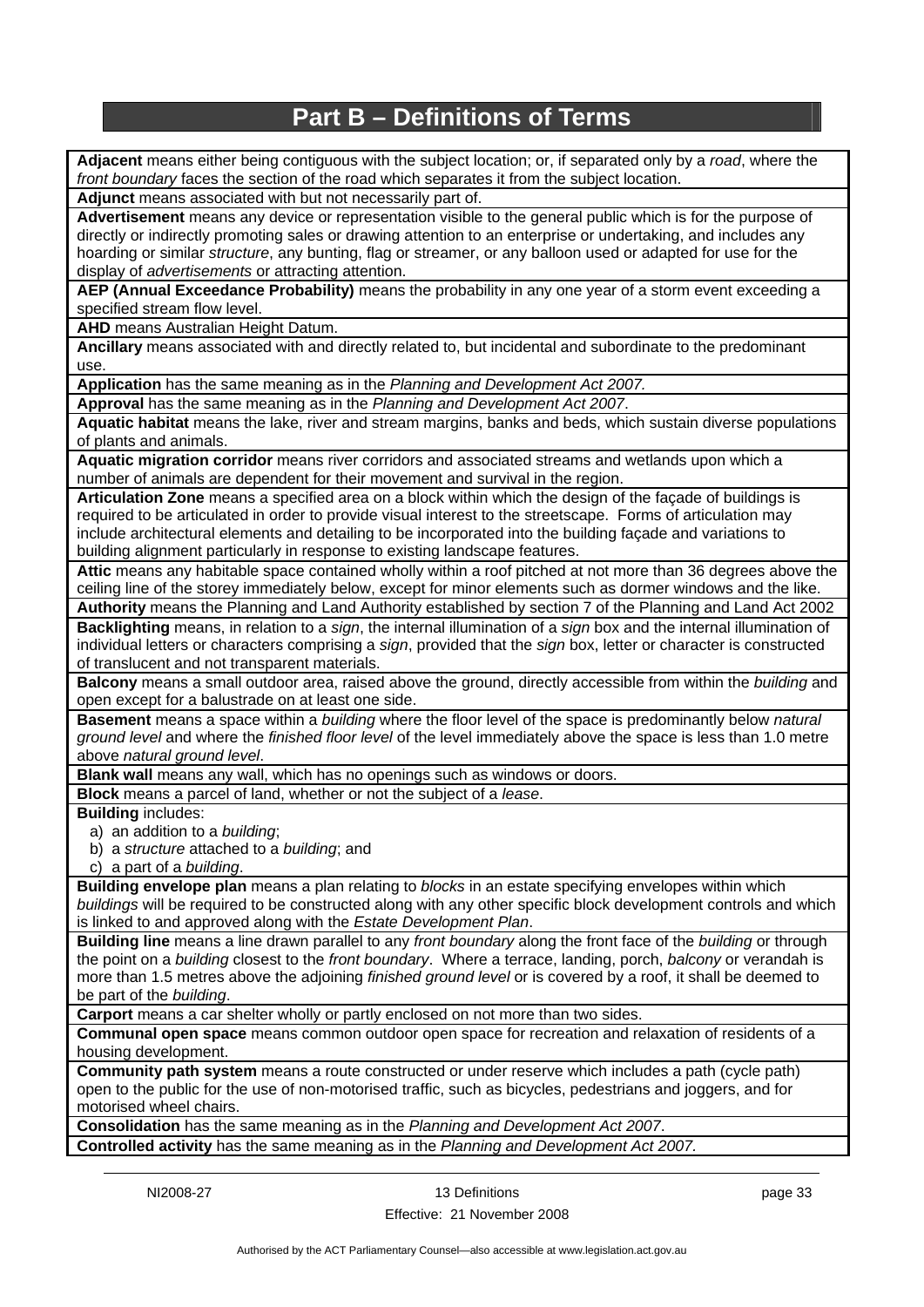**Defined land** has the same meaning as in the *Planning and Development Act 2007*

**Development** has the same meaning as in the *Planning and Development Act 2007*.

**Development condition** means any condition subject to the *Planning and Development Act 2007*, contained in a lease or an agreement collateral to a lease, or in a lease or an agreement collateral to the lease that was made prior to the commencement of the *Planning and Development Act 2007*.

**Discharge - stormwater** means the discharge to drains, ponds, lakes or streams of catchment runoff as a result of storm rainfall over the catchment.

**Discharge - wastewater** means liquid waste discharged from domestic, agricultural (feed lots) or industrial sources, or from associated treatment facilities.

**Domestic water supply** means the water stored, diverted, treated and reticulated for the primary purpose of domestic use.

**Domestic water supply - fully treated** means the provision of floculation and sedimentation, filtration and disinfection.

**Domestic water supply - partially treated** means the provision of direct filtration and disinfection (dependent on raw water having limited suspended solids levels).

**Domestic water supply - disinfected** means the provision of disinfection only (dependent on raw water substantially free of suspended solids).

**Dwelling** means a building or part of a building used as a self contained residence which must include:

- food preparation facilities;
- a bath or shower; and
- a closet pan and wash basin.

It includes *outbuildings* and works normal to a dwelling.

**Environment** includes biological, physical, social, cultural and economic aspects.

**Environment values** mean the value of the resource for extractive and instream uses by the community, and intrinsic values such as the maintenance of natural ecosystems.

**Environmental assessment** has the same meaning as in the *Planning and Development Act 2007*

**Erosion** means the mobilisation of soil as a result of loss of vegetative cover, scouring by runoff, or associated with slope instability.

**Estate Development Plan** means a plan setting out the proposed pattern of subdivision and infrastructure works for an estate and which is required to be approved prior to the undertaking of the works and the granting of leases for the subdivided blocks and may include a *Streetscape Concept Plan* and/or *Building Envelope Plan*.

**Fin wall** means an external wall built on the *block* boundary side of a *lateral opening*, to screen that opening to and from an adjoining *block*.

**Finished floor level (FFL)** means the level of the upper surface of the relevant floor.

**Finished ground level (FGL)** means the ground level after completion of all excavation and earthworks. **Fishing** means the use of bait, lures or other devices for the purpose of catching fish, for recreational or commercial purposes.

**Floodplain** means that area of stream or drainage corridor which is inundated by the 1 in 100 Average Exceedance Probability (AEP) event.

**Front boundary** means any boundary of a *block adjacent* to a public *road*, public reserve or public pedestrian way

**Front loading block** means a block where vehicular access is obtained from the front of the block.

**Front Zone** means the area of a block between the *front boundary* and the *building line* or at the minimum front setback for the block whichever is greater. (Note: for the purpose of this definition, the *front zone* shall not be more than 10m from the *front boundary*).

**Garage** means a car shelter wholly or partly enclosed on more than two sides and includes an outbuilding as defined in the Building Code of Australia.

**Gross floor area (GFA)** means the sum of the area of all floors of the building measured from the external faces of the exterior walls, or from the centre lines of walls separating the building from any other building, excluding any area used solely for rooftop fixed mechanical plant and/or basement car parking.

**Groundwater** means an underground zone of porous or fractured rock within which water may be stored.

**Groundwater abstraction** means abstraction by pumping, for the purpose of offstream use of water. **Habitable room** means any room within a dwelling used or adapted to be used for the purpose of living, sleeping, or the eating or cooking of food and includes lounge rooms, family rooms, dining rooms, rumpus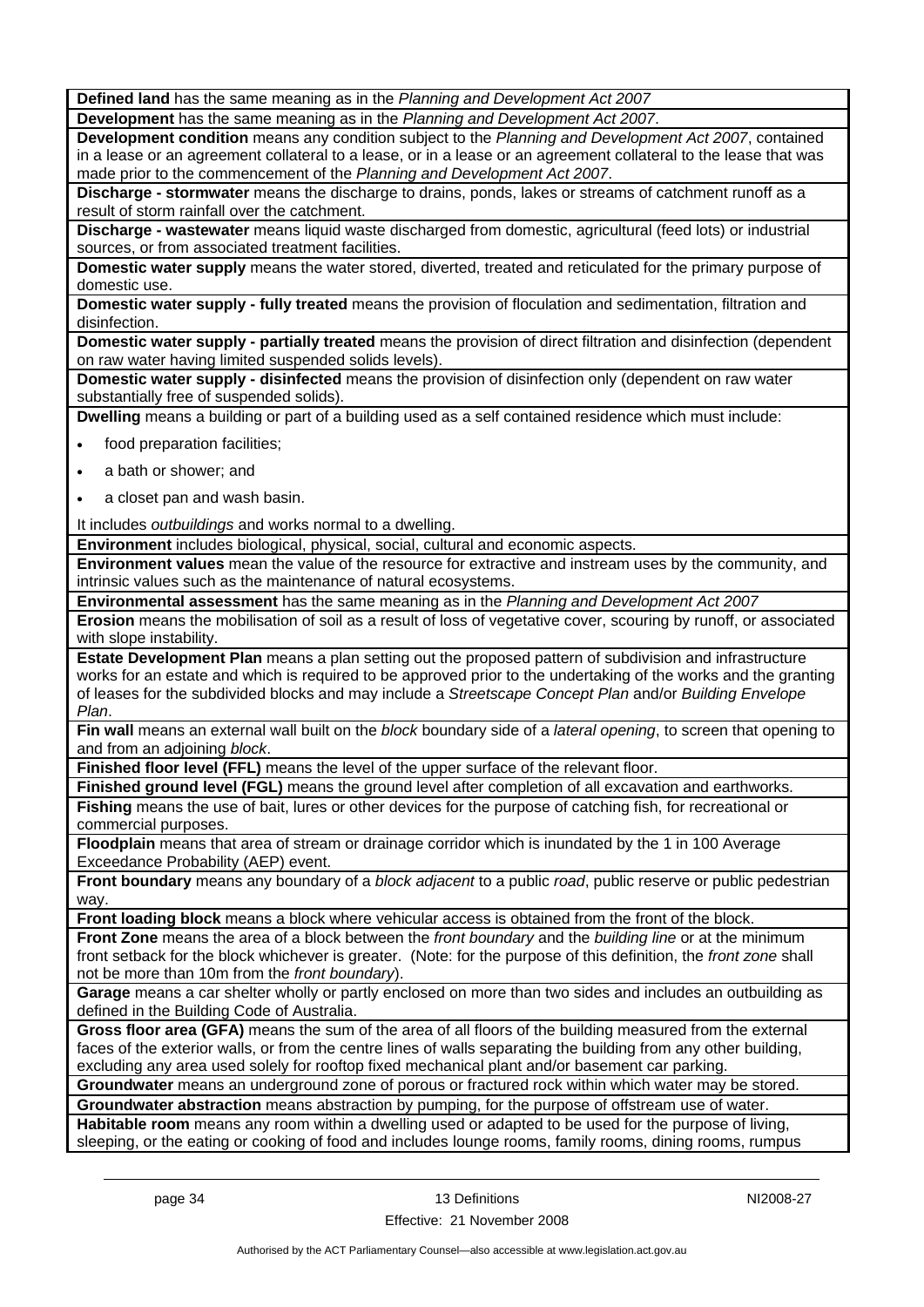| rooms, bedrooms, kitchens, but does not include bathrooms, laundries, garages, or garden sheds.                  |
|------------------------------------------------------------------------------------------------------------------|
| Height of building means the vertical distance between natural ground level to the highest point or points of    |
| the building.                                                                                                    |
| Height of wall means the vertical distance between the natural ground level directly beneath the outside face    |
| of any external wall and the top of the wall or roof at the wall line, parapet or balustrade (whichever is the   |
|                                                                                                                  |
| higher). In the case of a gable or skillion end, the maximum height of wall shall be measured to a level midway  |
| between the ridge line and the top of the eaves or fascia.                                                       |
| Heritage Register has the same meaning as in the Heritage Act 2004                                               |
| Inquiry has the same meaning as in the Planning and Development Act 2007.                                        |
| Integrated housing development means development where the developer:                                            |
| a) is responsible for the planning, design and building of all the housing and associated facilities; or         |
|                                                                                                                  |
| b) undertakes the site planning and development of infrastructure as well as establishing general                |
| requirements for building design without actually constructing the dwellings.                                    |
| Irrigation water supply means water abstracted, stored, treated and reticulated for use for the irrigation of    |
| landscape or crops.                                                                                              |
| Land includes water.                                                                                             |
| Land capability means use of land according to its capacity to sustain such use, without long term               |
|                                                                                                                  |
| degradation.                                                                                                     |
| Lateral opening means a window or door, which is approximately at right angles to a block boundary.              |
| Lease has the same meaning as in the Planning and Development Act 2007.                                          |
| Lessee has the same meaning as in the Planning and Development Act 2007.                                         |
| Lower floor level (LFL) means a finished floor level which is 1.8 metres or less above natural ground level at   |
| any point.                                                                                                       |
| Natural ground level means the ground level at the date of grant of the lease of the block.                      |
|                                                                                                                  |
| North facing boundary means a boundary of a block where a line drawn perpendicular to the boundary               |
| outwards is orientated between north 20 degrees west and north 30 degrees east.                                  |
| Objection has the same meaning as in the Planning and Development Act 2007.                                      |
| Planting area means an area of land within a block that is not covered by buildings, vehicle parking and         |
| manoeuvring areas or any other form of impermeable surface and that is available for landscape planting.         |
| Plot ratio means the gross floor area in a building divided by the area of the site.                             |
| Primary building zone means the area between the front zone and a line projected 12m distant.                    |
|                                                                                                                  |
| Primary window means the main window of a habitable room.                                                        |
| Private open space means an outdoor area within a block useable for outdoor living activities, and may           |
| include balconies, terraces or decks but does not include any area required to be provided for the parking of    |
| motor vehicles and any common driveways and common vehicle manoeuvring areas. Up to 25 per cent of any           |
| part of private open space may be roofed over, except that a balcony may be entirely roofed over.                |
| Rear loading block means a block where vehicular access is obtained from the rear of the block.                  |
| Rear zone means the area of a block behind the primary building zone.                                            |
| Relevant authority has the same meaning as in the Planning and Development Act 2007.                             |
|                                                                                                                  |
| Remnant native vegetation means the structural and/or floristic characteristics of the vegetation as it would    |
| have been prior to European settlement.                                                                          |
| RL (Reduced Level) means the vertical height in metres above Australian Height Datum (AHD).                      |
| Residential redevelopment means development that involves:                                                       |
| a) substantial or total demolition of an existing dwelling on land previously used for residential purposes and  |
| replacement with one or more new dwellings;                                                                      |
| b) establishment of one or more new dwellings on land previously used for residential purposes in addition to    |
| an existing dwelling; or                                                                                         |
| c) substantial alterations to an existing dwelling that would result in a significant change to the scale and/or |
| character of the dwelling.                                                                                       |
| Screen wall means a wall at least 1.8 metres high and visually opaque.                                           |
|                                                                                                                  |
| Secondary window means a window to a non habitable room, a window with a sill height at least 1.7 m above        |
| finished floor level, or a window with fixed obscure glazing.                                                    |
| Section means an area of land comprising of a logical grouping of individual blocks identified as a Section      |
| pursuant to the Districts Act 1966.                                                                              |
| Section Master Plan means a plan of a section and surrounds indicating a development context for individual      |
| development proposals and providing guidance on how sites in the section may logically be developed.             |
|                                                                                                                  |